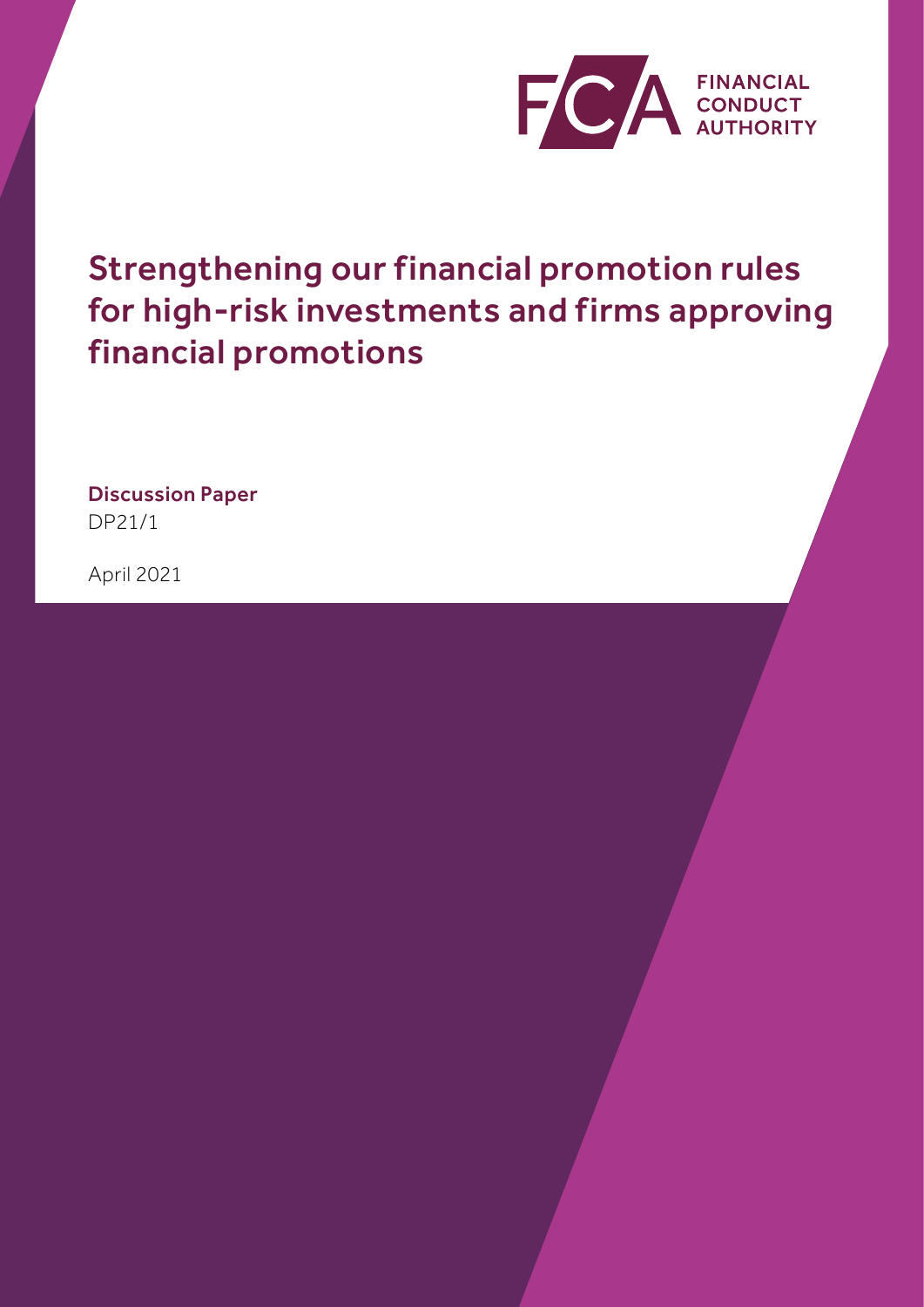# How to respond

We are asking for comments on this Discussion Paper by 1st July 2021.

You can send them to us using the form on our [website](https://www.fca.org.uk/publications/discussion-papers/dp21-1-strengthening-financial-promotion-rules-high-risk-investments-firms-approving-financial-promotions)

# **Contents**

| $\mathbf{1}$                                       | Introduction                                           | 3  |
|----------------------------------------------------|--------------------------------------------------------|----|
| $\mathbf{2}$                                       | The wider context to this discussion                   | 8  |
| 3                                                  | Our classification of high-risk investments            | 17 |
| 4                                                  | Further segmenting the high-risk<br>investments market | 24 |
| 5                                                  | The role of a section 21 approver                      | 32 |
| Annex <sub>1</sub><br>Questions in this paper      |                                                        | 36 |
| <b>Annex 2</b><br>Abbreviations used in this paper |                                                        | 39 |

#### Moving around this document

Use your browser's bookmarks and tools to navigate. To **search** on a PC use Ctrl+F or Command+F on MACs.

### **[Sign up](https://www.fca.org.uk/news-and-publications-email-alerts?doc=#utm_source=signup&utm_medium=document&utm_campaign=newsandpubs)** for our news and publications alerts

See all our latest press releases, consultations and speeches.

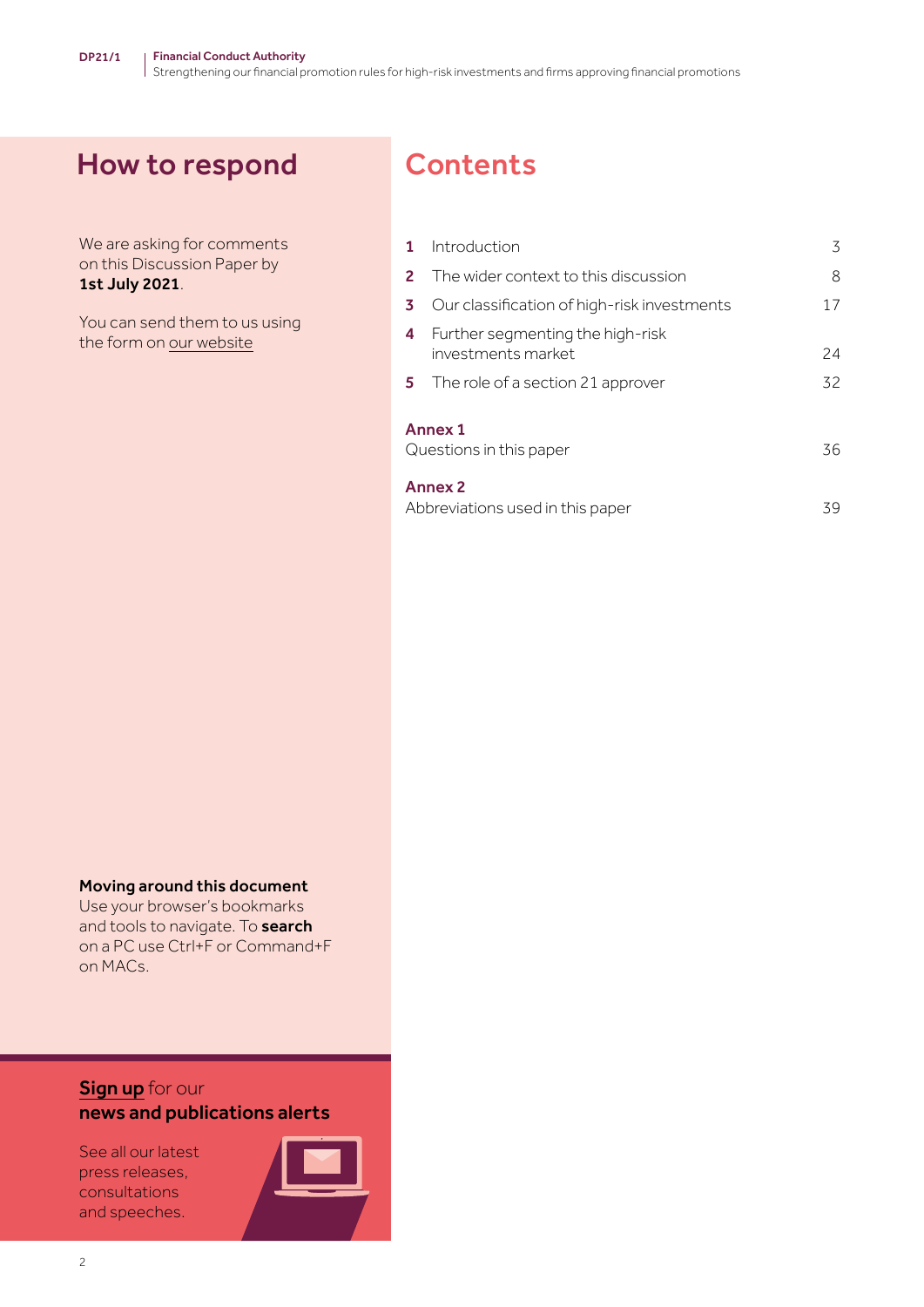# <span id="page-2-0"></span>1 Introduction

### Why we are seeking views

- 1.1 We aim to deliver a consumer investment market that works well for the millions of people who stand to benefit from it, helping them to invest with confidence and save for planned and unexpected life events, and for the businesses in the real economy for which it provides essential funding.
- 1.2 So we published our [Call for Input](https://www.fca.org.uk/publications/calls-input/consumer-investments) on the Consumer Investment Market (CfI) which closed on 15 December 2020. This followed the announcement, as part of our [Business Plan 2020/21,](https://www.fca.org.uk/publication/business-plans/business-plan-2020-21.pdf) that consumer investments would be a priority for us. The Business Plan set out the aim to build on our existing programme of work to change the consumer investment market. We want consumers to have access to investment products that are appropriate, and to be able to make effective investment decisions. We also want the firms we authorise to operate to high standards.
- 1.3 Central to achieving our aim is addressing the harm to consumers from investing in inappropriate high-risk investments which do not meet their needs. This can lead to unexpected and significant losses for consumers. Long-term social and economic changes, many of which have been accelerated by the COVID‑19 pandemic, have resulted in more consumers using high-risk investments. This has been exacerbated by technological advances that mean these products are now more accessible and easier to invest in. As a result we are seeing more consumers who are new to investing buying high-risk investments, despite a majority being unable to cope with large investment losses and self-assessing as having a lower investment risk appetite. Chapter 2 goes into more detail on these trends and the consumer experience in this market.
- 1.4 A key theme in responses we received to the CfI was the need to further segment high-risk investments from the mainstream market, and to further disrupt consumers from investing in inappropriate investments that do not meet their needs.
- 1.5 One of the main ways consumers build their understanding of the risks and regulatory protection associated with an investment is through the information they are given in a financial promotion when thinking about whether to invest. For high-risk investments a good financial promotion may not be enough to ensure that consumers are adequately protected. A financial promotion may meet our requirements to be fair, clear and not misleading, but the underlying investment may still be inappropriate for many investors and not meet their needs. In these cases, we can use our financial promotion rules to apply further protections for consumers.
- 1.6 Given the importance of addressing the harm from high-risk investments, we are publishing this DP now so we can move forward in developing proposals to address this harm. We want to use this DP to help us calibrate rule changes we will propose later in the year. This is important to help us understand what is feasible for firms to implement, how to strike the right balance between protecting consumers and consumers taking responsibility for their own actions and identifying any unintended consequences of these changes.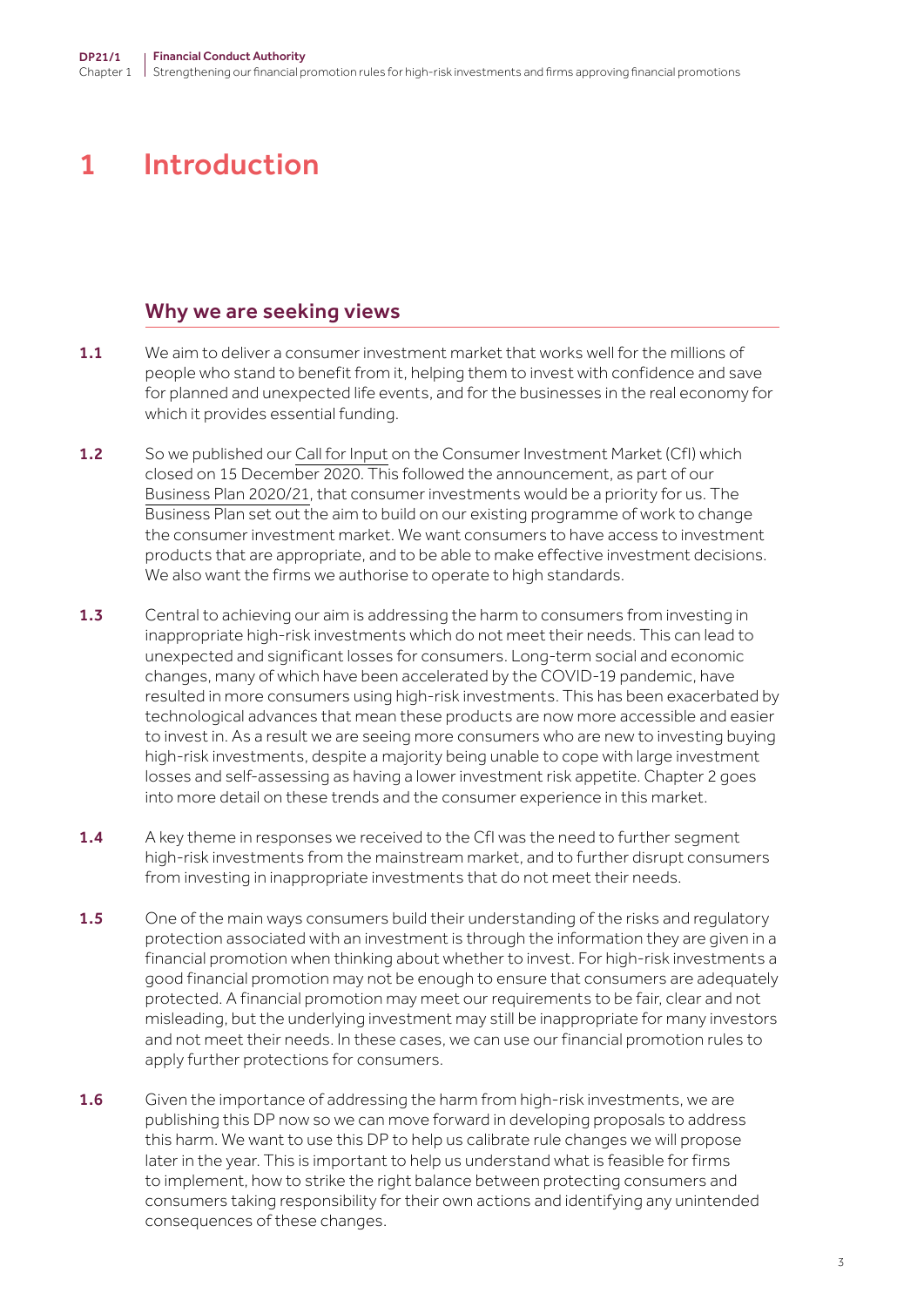1.7 This DP follows, and should be considered alongside, our recent interventions to address harm from high-risk investments, including banning the mass-marketing [of speculative illiquid securities](https://www.fca.org.uk/publications/policy-statements/ps20-15-high-risk-investments-marketing-speculative-illiquid-securities-speculative-mini-bonds-retail-investors), our new [Investment Harms campaign](https://www.fca.org.uk/news/press-releases/fca-warns-younger-investors-are-taking-big-financial-risks) which uses online advertising to disrupt investors' journeys and our ongoing supervisory and enforcement action to address harm in this market (as detailed in our [Consumer](https://www.fca.org.uk/data/consumer-investments-data-review-2020)  [investments data review 2020\)](https://www.fca.org.uk/data/consumer-investments-data-review-2020).

# Scope of this discussion

- 1.8 The issues discussed in this DP primarily relate to financial promotions for high-risk investments. We explain what we mean by high-risk investments in paragraphs 2.18 to 2.29 below. But in summary we consider any investment which is subject to marketing restrictions under our rules to be a 'high-risk investment'. This includes non-readily realisable securities (NRRSs), peer-to-peer (P2P) agreements, non-mainstream pooled investments (NMPIs) and speculative illiquid securities (SISs).
- 1.9 However, the issues discussed in chapter 3 are also relevant to issuers of listed and exchange-traded securities which are classified as readily realisable securities (RRSs) (in particular paragraphs 3.29 to 3.36) and the issues relating to risk warnings discussed in paragraphs 4.23 to 4.33 below are also relevant to a wider range of investments.
- 1.10 In addition, the issues discussed in chapter 5 are relevant to any financial promotion issued by an unauthorised person which is approved by an authorised firm, whether for a high-risk investment or otherwise.

# Who will be interested in this discussion?

- 1.11 This discussion will be of particular interest to:
	- consumers and consumer organisations
	- authorised firms which approve financial promotions for unauthorised persons (section 21 approvers), whether for high-risk investments or otherwise
	- issuers of non-mainstream pooled investments, speculative illiquid securities and non‑readily realisable securities
	- investment-based crowdfunding (IBCF) platforms and other intermediaries distributing investments to consumers
	- peer-to-peer platforms
	- trade bodies for the IBCF and P2P sectors
- 1.12 This discussion will also be of interest to:
	- issuers of listed or exchange-traded securities, and trade bodies for these issuers
	- investment companies, and trade bodies for this sector
	- issuers of other types of investments
	- firms operating in the cryptoassets market
	- financial advisers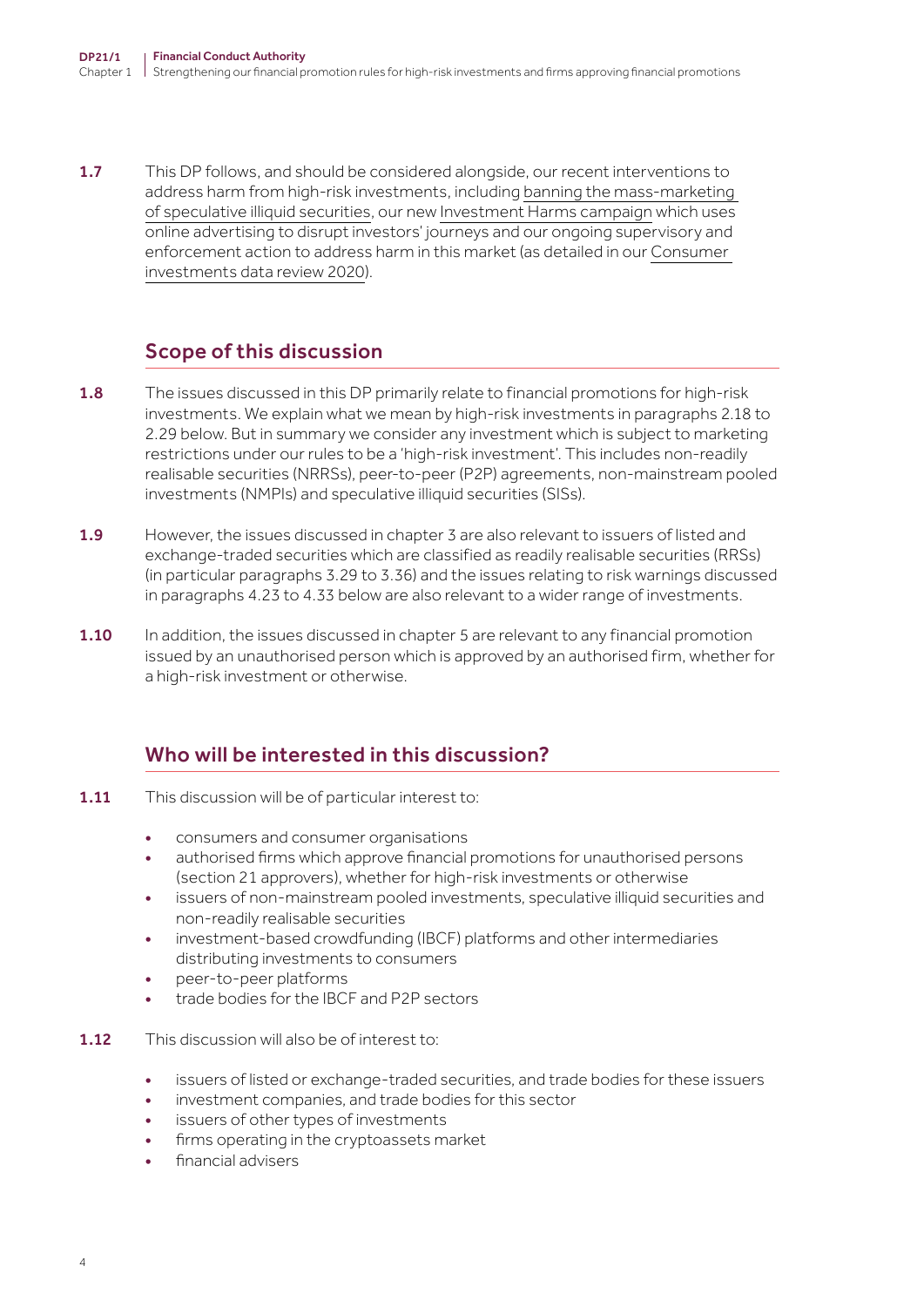### What we are discussing

- 1.13 We want consumers to be able to make effective investment decisions. Consumers need to be able to understand and assess:
	- the features of the investment.
	- the costs they are likely to incur
	- the risks they might take and the benefits they could derive from the investment
	- whether the investment will meet their needs
- 1.14 It is therefore crucial that firms' communications are specifically designed to give consumers the understanding they need, in terms of what information is provided, how it is provided and when it is communicated. We already require firms to ensure that financial promotions are fair, clear and not misleading, but in the case of high-risk investments in particular, this requirement alone may not be enough to protect consumers.
- 1.15 High-risk investments come with a far greater likelihood of losing money than more straightforward mass-market investments, for example, through stocks and shares ISAs, and often have added complexity. But consumers often can't tell the difference between these different types of investments and tend to focus more on the promised returns. For example, [FCA research](https://www.fca.org.uk/publication/research/research-note-choosing-wisely-preferences-comprehension-effect-risk-warnings-financial-promotion-investment-products.pdf) found that consumers only start to recognise that a financial promotion for an investment product is probably 'too good to be true' when the promised rate of return is around 30% or more. This is despite the fact that the current rate of return on a cash ISA is around 1% per annum and consumers should be wary of returns offering significantly more than this.
- 1.16 As we explained in the CfI, we think that most retail investors' needs can and should be met by straightforward, mass-market investments. However, we recognise that higher-risk investments can have a place in a well-functioning consumer investment market for those consumers who understand the risks and can absorb potential losses.
- **1.17** Even where it might make sense for someone to take more risk, consumers should be spreading their money across a diverse range of investments. This is to avoid a significant loss if a single investment, or type of investment, fails. But we have seen instances where consumers have put all their money into a single, high-risk investment and then lost all their money when things go wrong. We have also seen consumers buying investments with very high upfront fees which significantly reduce the chances they will make the promised returns or any returns at all.

We already use a broad range of tools to address the harms from high-risk investments using our financial promotion rules, as set out in Chapter 2. However, we believe more needs to be done to address the harms we see.

- 1.18 Based on responses to the CfI and other evidence sources, we have identified three main areas where we could strengthen our rules.
	- Our classification of high-risk investments (chapter 3): Our classification determines the level of marketing restrictions that apply to an investment. We want to ensure that we capture all investments that pose the highest risk to consumers and that investments with similar characteristics are treated in a similar way to prevent arbitrage. So,we are asking whether you think there are any investments which are not subject to marketing restrictions which should be. We are also asking for views on potential changes to the current classification of certain types of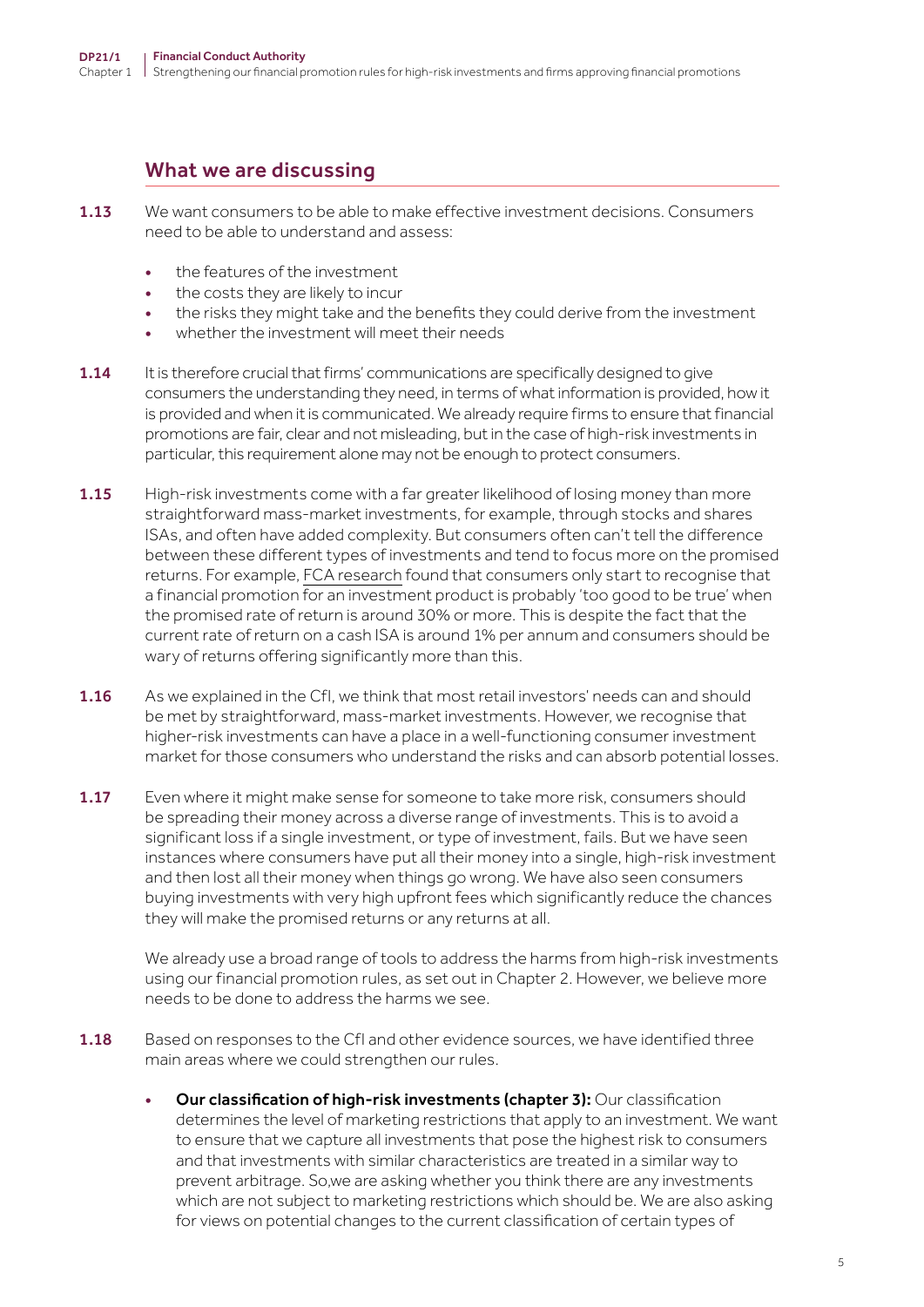investments and consequently the level of marketing restrictions that apply to them. For example to prevent opportunities for arbitrage in the context of our [rules](https://www.handbook.fca.org.uk/handbook/COBS/4/14.html)  [for SISs](https://www.handbook.fca.org.uk/handbook/COBS/4/14.html) and potential changes to the definition of an RRS for the purposes of our financial promotion rules.

- Further segmenting the high-risks investments market (chapter 4): We are concerned that despite our existing marketing restrictions, too many consumers are still investing in inappropriate high-risk investments which do not meet their needs. Therefore, we plan to strengthen our rules to further segment high-risk investments from the mainstream market. We are seeking views on certain aspects of this. For example, what can be reasonably done to strengthen the investor categorisation process where access to a financial promotion is restricted to certain types of investor? What are the most effective improvements we can make to risk warnings? And how can we most effectively introduce more 'positive friction' into a consumer's journey for high-risk investments?
- The role of a section 21 approver (chapter 5): Section 21 approvers approve financial promotions for unauthorised persons and check for compliance with our rules. Given the key role that they play in ensuring that financial promotions meet the standards we expect, we think that they should also have clear responsibilities to ensure compliance on an ongoing basis. We are asking for views on what these responsibilities should look like.
- 1.19 When making interventions, we need to have regard to the regulatory principle that consumers should take responsibility for their own decisions. However, we know there are factors that might limit consumers' ability to make effective decisions. We also want to ensure that consumers have the information they need to make an effective decision and that they are not rushed when they do so.
- 1.20 As we noted in the CfI, it's hard to gain a clear picture of the number of consumers affected in this area because we often do not regulate the issuers of high-risk investments. So, we may not regulate the firm a consumer is dealing with unless there is an authorised intermediary. We are therefore also asking for any additional insight into this market to help us decide future changes.
	- Q1: Please provide any data related to:
		- a. the number of consumers who currently hold high-risk investments, the amount they hold and the type of high-risk investments they hold
		- b. the number of issuers of high-risk investments, the amount they issue and the type of high-risk investments they issue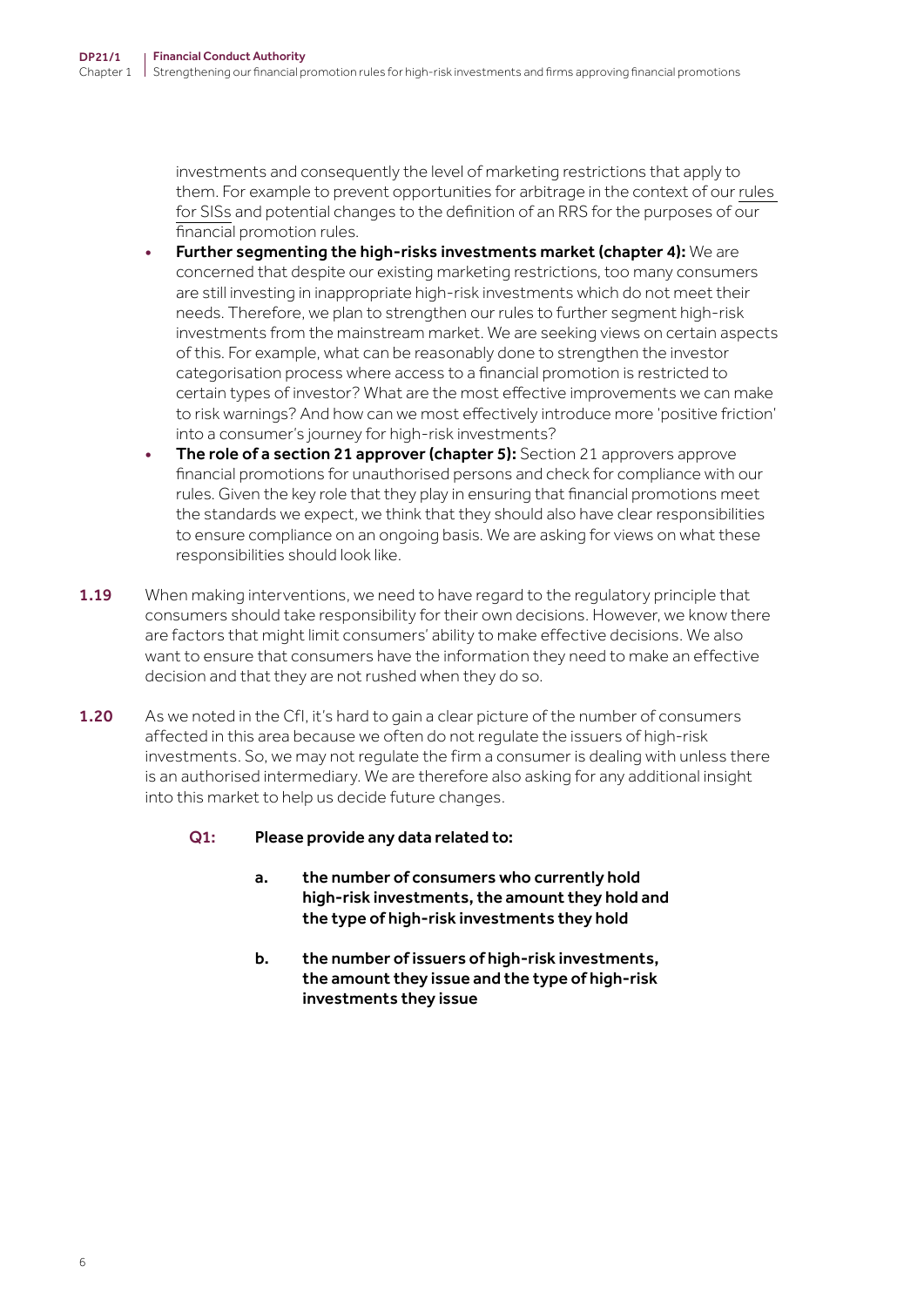### Next steps

#### What you need to do next

**1.21** We want to hear your views on the issues discussed in this DP. Please send any comments to us by 1st July 2021, using the online response form on our website.

#### What we will do next

- 1.22 We will continue to consider what changes we should make to our financial promotion rules to support the outcomes we seek for consumers, as described above. In addition to considering the responses we receive to this DP, we propose to undertake testing of ideas informed by behavioural research, some examples of which we discuss in chapter 4, to get better insight on how effective they might be. Following this, we will consult on proposed rule changes later this year.
- 1.23 Separately, we will publish a full response to the Cfl, together with the next steps of our wider consumer investment strategy, later in the year. Alongside this, we will also publish the second summary of our work to tackle harm in the consumer investment market, covering our activities up to the end of the financial year 2020/21.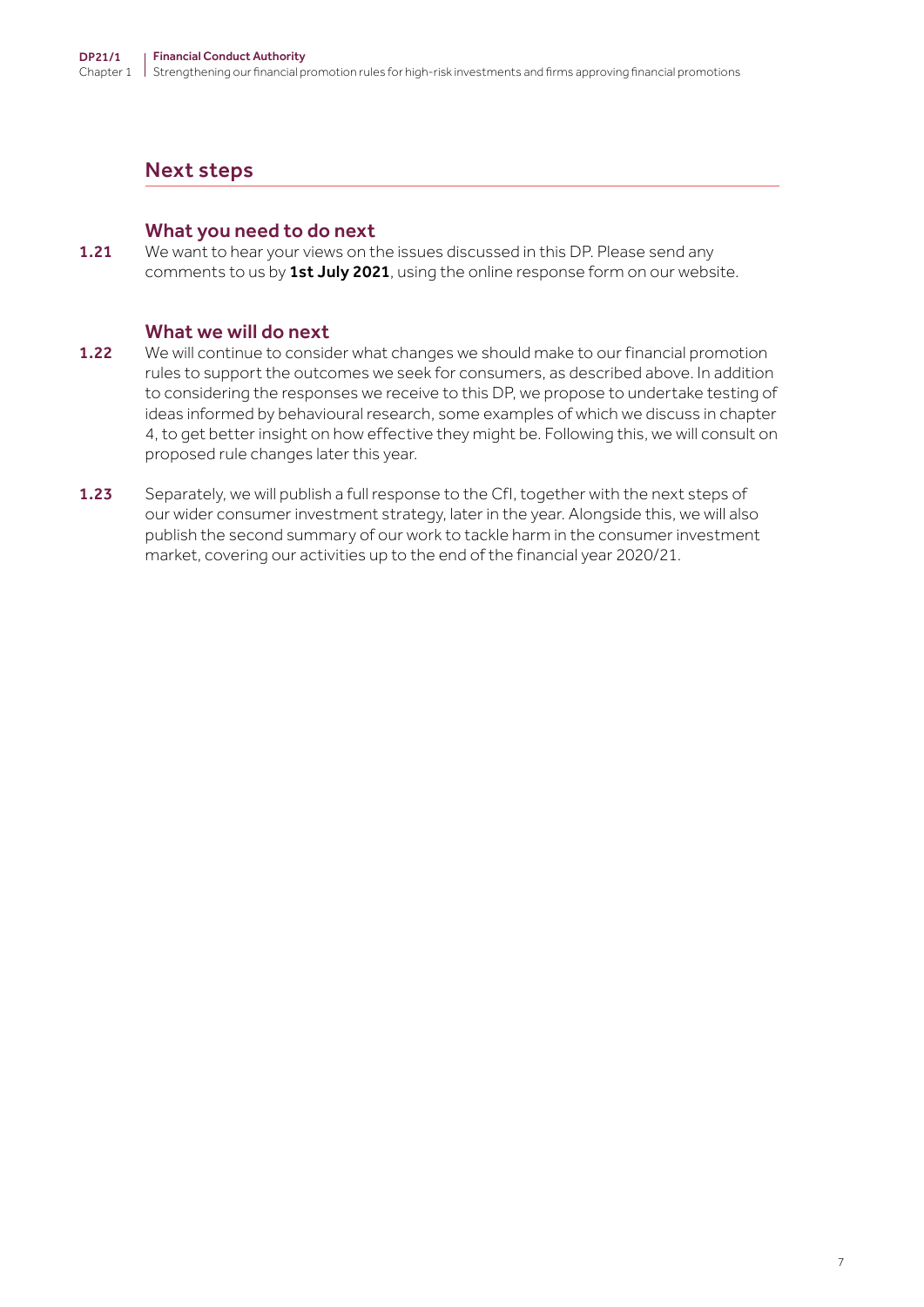# <span id="page-7-0"></span>2 The wider context to this discussion

### The consumer experience

- 2.1 Long-term social and economic changes have made the consumer investment market more important than ever. Consumers are increasingly responsible for making complex decisions about how they invest their long-term savings for life events and to enjoy in later life. There is more choice of products and services than ever before.
- 2.2 This greater choice has many benefits but can sometimes be complex for consumers to fully understand, which increases the risk of things going wrong. Low interest rates have driven a search for higher returns, drawing more consumers towards riskier investments and making it harder for consumers to understand when an investment is too good to be true. Additionally, advances in technology have made high risk investing more accessible. There is now a high prevalence of online adverts, as well as low cost/ no fee online investment platforms.
- 2.3 The pandemic has accelerated many of these trends. Our [Financial Lives survey data](https://www.fca.org.uk/publications/research/financial-lives-2020-survey-impact-coronavirus) suggests that 6% of adults with investments increased their holdings of high-risk investments during the pandemic, despite a [widespread increase in consumer](https://www.fca.org.uk/news/press-releases/fca-finds-covid-19-pandemic-leaves-over-quarter-uk-adults-low-financial-resilience)  [vulnerability](https://www.fca.org.uk/news/press-releases/fca-finds-covid-19-pandemic-leaves-over-quarter-uk-adults-low-financial-resilience).
- 2.4 There is also growing investor demand for green financial products and services. This stems from increased awareness and understanding of the impacts of climate change and of the role the financial sector can play in supporting the transition to a greener economy.
- 2.5 Alongside this, there seems to be a generally low level of understanding of the risks of investing. For example, in [research](https://www.fca.org.uk/publication/research/understanding-self-directed-investors.pdf) we commissioned, 45% of self directed (i.e. non‑advised) investors said they did not view 'losing some money' as a potential risk of investing. This was particularly acute among those that had invested in the high-risk end of the market.
- 2.6 The research also points to a new emerging group of investors, that have significantly different characteristics in comparison to more traditional investors. New investors (those that have been investing for less than 3 years) are more likely to use online investment platforms than longer standing investors, and research investments using less traditional sources of information such as social media.
- 2.7 More information on the consumer research we commissioned can be found in paragraph 4.6 below.

# The existing regulatory landscape

2.8 A [financial promotion](https://www.handbook.fca.org.uk/handbook/glossary/G421.html) is an invitation or inducement to [engage in investment activity](https://www.handbook.fca.org.uk/handbook/glossary/G375.html) (or [claims management activity](https://www.handbook.fca.org.uk/handbook/glossary/G93518e.html)), that is communicated in the course of business. They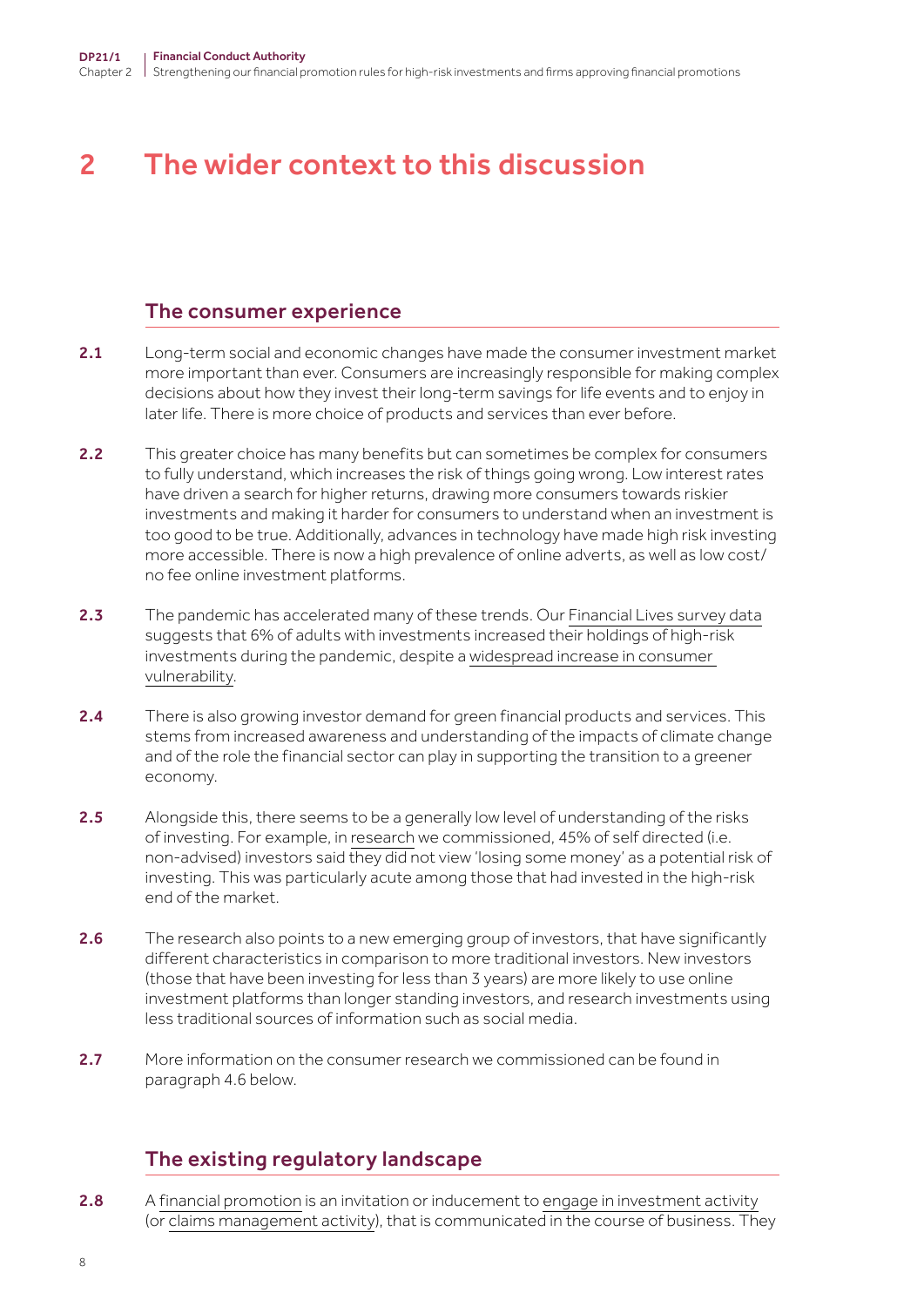can take a wide variety of forms, including adverts placed through print, broadcast or online media, marketing brochures, e‑mails, websites or social media posts.

- 2.9 The financial promotions regime consists of three core elements that work together to govern the marketing of financial services.
	- S[ection 21 \(s21\) of the Financial Services and Markets Act 2000 \(FSMA\)](https://www.legislation.gov.uk/ukpga/2000/8/section/21) sets out 'the financial promotion restriction', which prohibits the communication of a financial promotion unless it is communicated by an authorised person, or the content has first been approved by an authorised person. A breach of s21 is a criminal offence.
	- T[he FSMA \(Financial Promotion\) Order 2005 \(FPO\)](https://www.legislation.gov.uk/uksi/2005/1529/contents/made) includes a number of exemptions from the financial promotion restriction in s21, which permit an unauthorised person to communicate a financial promotion in certain circumstances and subject to certain conditions.
	- FCA Handbook rules prescribe the requirements relating to financial promotions that apply to authorised firms which communicate or approve them (financial promotion rules). For the purposes of this DP, the relevant financial promotion rules are set out in [COBS 4,](https://www.handbook.fca.org.uk/handbook/COBS/4/?view=chapter) while there are specific rules for promotions of other types of financial products and services in other sourcebooks. Our rules ensure that financial promotions meet minimum standards so consumers can make well-informed decisions. The financial promotion rules also apply marketing restrictions to promotions for certain types of investment (see paragraphs 2.18 to 2.29 below).
- 2.10 We have limited powers over many issuers of high-risk investments because they are often not carrying out a regulated activity when they issue an investment product, and so are unauthorised persons. In particular, this means that we cannot generally impose requirements on the issuers of high-risk investments themselves as these issuers are often not subject to our rules.
- 2.11 However, we can make rules on how they market their investments. These apply when an authorised firm approves or communicates the financial promotions related to those investments. We can also make rules which apply to firms when they carry on regulated activities by intermediating the sale of these investments. Figure 1 provides a high-level overview of when our financial promotion rules apply.
- 2.12 We carry out extensive work to ensure compliance with our rules, including checks at the gateway, ongoing supervision and enforcement action. For more information on this activity see our [Consumer Investments Data Review 2020.](https://www.fca.org.uk/data/consumer-investments-data-review-2020)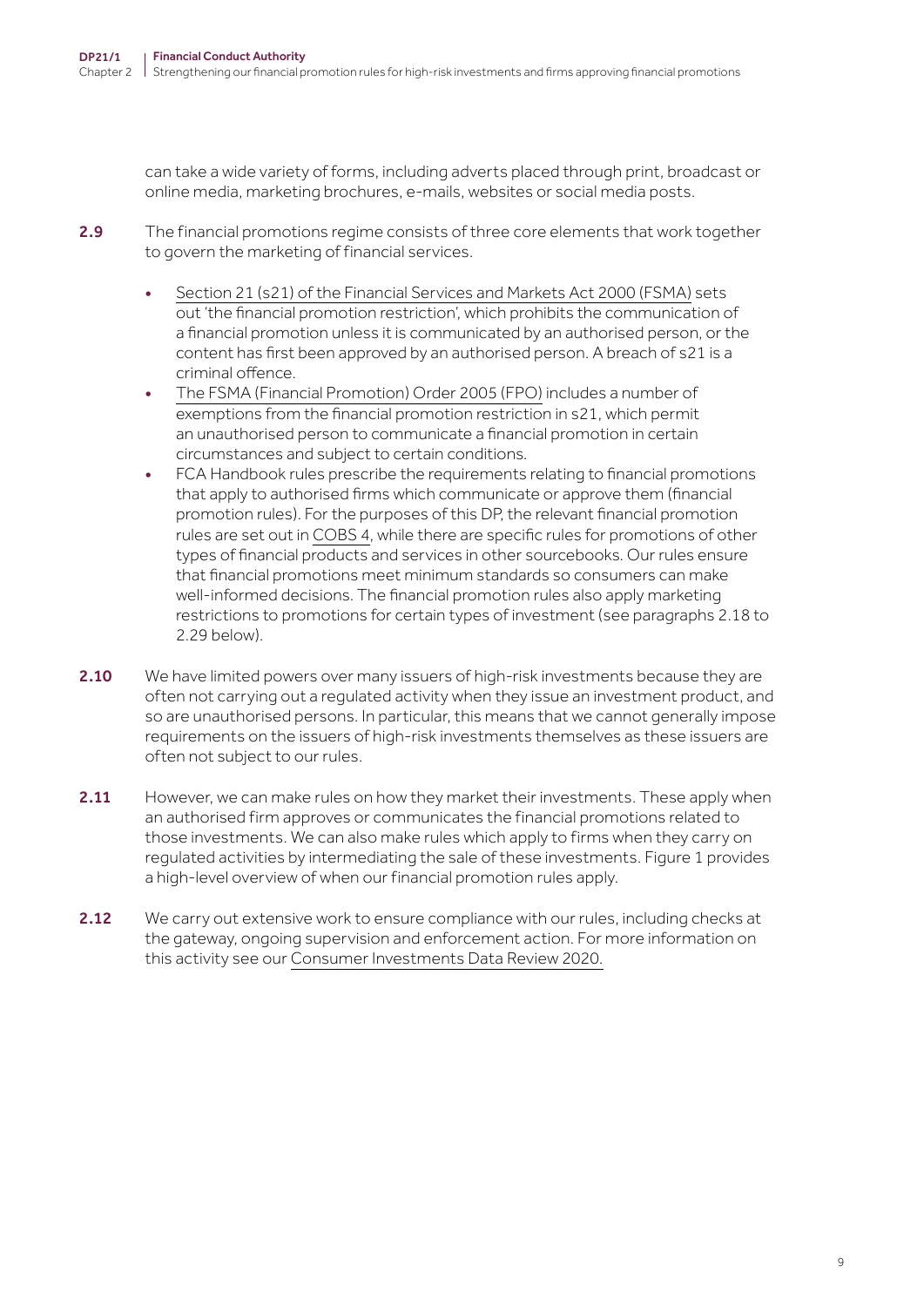

#### *Figure 1: Do our financial promotion rules apply?*

#### The three routes to communicating a financial promotion

- 2.13 There are three routes that can be taken to communicating a financial promotion. First, authorised firms can communicate their own financial promotions but must comply with FCA Handbook rules. This includes the overarching standard that a financial promotion must be [fair, clear and not misleading,](https://www.handbook.fca.org.uk/handbook/COBS/4/2.html) and any marketing restrictions which apply to particular types of investment (see paragraphs 2.18 to 2.29 below).
- 2.14 Second, authorised firms can approve financial promotions for communication by unauthorised persons. The authorised firm must only approve the financial promotion if it complies with the same FCA Handbook rules described above and must withdraw approval if it becomes aware that the promotion no longer complies. Our Handbook [rules and guidance](https://www.handbook.fca.org.uk/handbook/COBS/4/10.html) for section 21 approvers are supplemented by our [guidance for](https://www.fca.org.uk/firms/financial-promotions-and-adverts/approving-financial-promotions)  [section 21 approvers](https://www.fca.org.uk/firms/financial-promotions-and-adverts/approving-financial-promotions) published in November 2019.
- 2.15 Third, unauthorised persons can communicate financial promotions without any approval if they comply with the conditions of an exemption in the FPO. If a promotion can be made within the scope of an exemption, our financial promotion rules do not then apply to that promotion.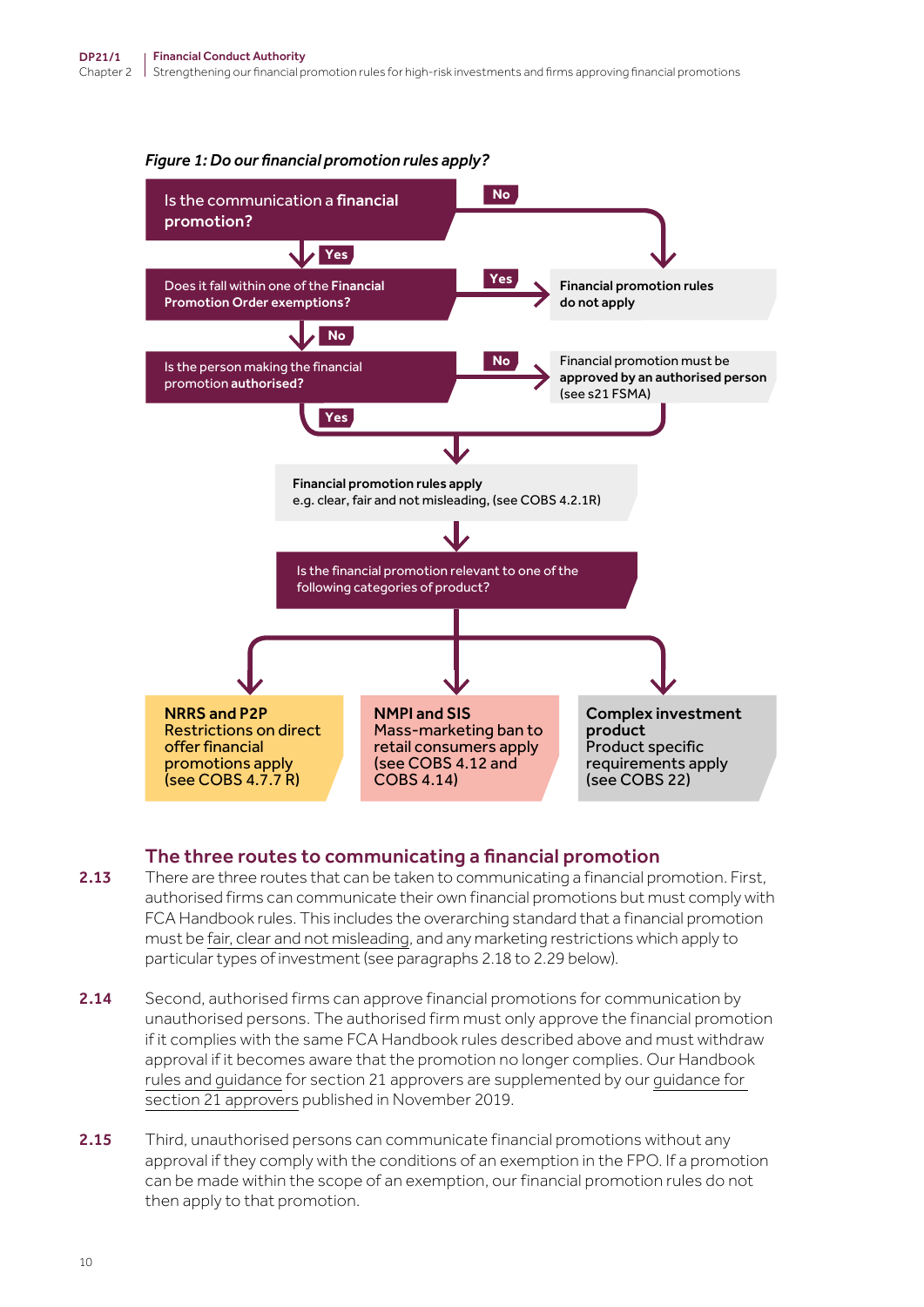#### The FPO exemptions

- 2.16 Some commonly used exemptions in the FPO are those for promotions to 'high net worth' and 'sophisticated' investors (which we call the 'FPO exemptions' in the rest of this DP). Unauthorised firms can communicate financial promotions for certain types of investments without regulatory oversight, provided they only promote to investors that satisfy the criteria for these exemptions and otherwise satisfy the conditions for the exemption to apply.
- 2.17 We have discussed these exemptions in detail in the [CfI](https://www.fca.org.uk/publications/calls-input/consumer-investments) (see chapter 4) and our [2019/20 Perimeter Report.](https://www.fca.org.uk/publication/annual-reports/perimeter-report-2019-20.pdf) While this DP discusses possible changes to our rules, these changes would have no impact where an unauthorised person relies on an FPO exemption to promote investments. Any changes to these exemptions are a matter for Government. However, we must bear in mind the exemptions when considering changes to our rules as changes could lead to an increased use of the exemptions. For example, since we introduced our SIS rules at the beginning of 2020, unauthorised persons issuing such investments have increasingly relied on these exemptions to promote them, rather than relying on approval of promotions by an authorised person. Before the SIS rules, approximately 20% of the websites we reviewed had been approved by an authorised person. Since August 2020 this figure has dropped to almost 0%.

### Marketing restrictions for high-risk investments

2.18 For high-risk investments, a good quality financial promotion is not enough to protect consumers from making inappropriate investments. A financial promotion may meet our requirements such as being fair, clear and not misleading, but the underlying product may still be inappropriate for most retail investors and not meet their needs. To mitigate this risk, our financial promotion rules apply varying levels of marketing restrictions to financial promotions for certain types of investment. Figure 2 provides a high-level overview of these restrictions and the investments they apply to.

#### *Figure 2: Financial promotion marketing restrictions product categories*

#### Readily Realisable Securities (RRS)

Listed or exchange traded securities. For example shares or bonds traded on the London Stock Exchange.

No marketing restrictions

#### Non-Readily Realisable Securities (NRRS) / Peer to Peer (P2P)

Unlisted securities. For example shares or bonds bought through a crowdfunding platform and peer to peer loans.

Retail investors generally limited to 10% net assets.

More restrictions

#### Non-Mainstream Pooled Investments (NMPI) / Speculative Illiquid Securities (SIS)

Unregulated pooled investments. For example mini-bonds where the funds raised are used to make loans to other companies.

Mass marketing banned to retail investors



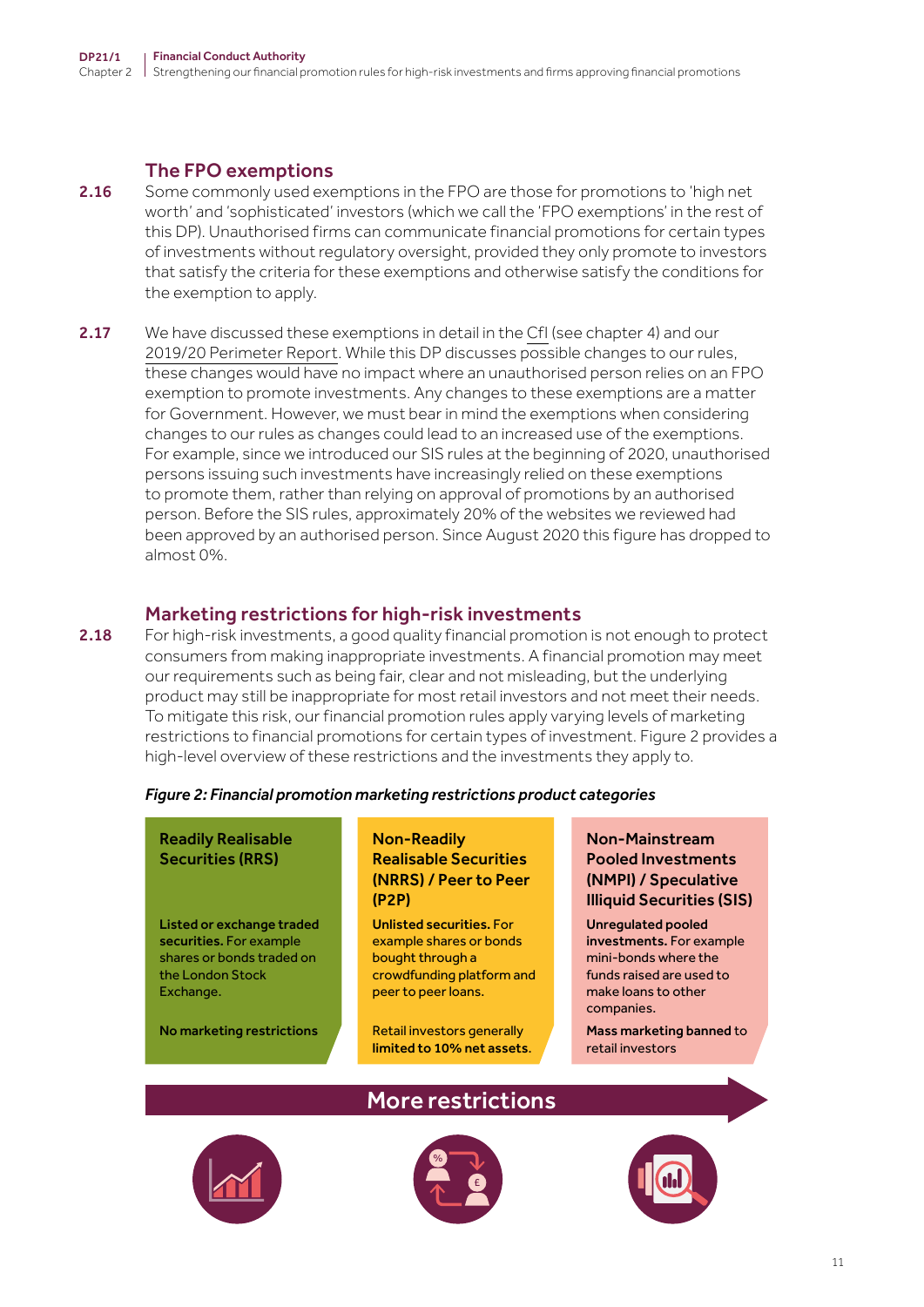2.19 Readily realisable securities (including listed and other exchange traded securities) can generally be promoted to the mass market without restriction under our rules. However, the types of investment discussed in 2.20 to 2.28 are subject to marketing restrictions under COBS 4 where an authorised firm communicates or has approved the promotion. COBS 22 also contains restrictions on the distribution of certain complex products. We consider investments covered by these restrictions to be 'high-risk investments'.

#### *Non‑readily realisable securities (NRRSs) & peer‑to‑peer (P2P) agreements*

- 2.20 NRRS are, very broadly, unlisted and non-exchange traded shares or bonds. They can be sold either directly by the issuer or through an intermediary such as a crowdfunding platform. P2P agreements are entered into via a P2P platform.
- 2.21 These investments can generally be promoted to the mass market. However a 'direct [offer financial promotion'](https://www.handbook.fca.org.uk/handbook/glossary/?filter-title=direct+offer+financial+promotion) which, in general terms, specifies the manner of response or includes a form by which a response may be made, cannot be mass marketed [unless](https://www.handbook.fca.org.uk/handbook/COBS/4/7.html)  [certain conditions are satisfied](https://www.handbook.fca.org.uk/handbook/COBS/4/7.html) (although these do not apply where the investor is being advised). Figure 3 provides a high-level overview of how these investments can be marketed under our rules.
- 2.22 Firstly, the recipient of such a promotion must be categorised as either a certified high-net-worth investor, a certified sophisticated investor, a self-certified sophisticated investor or a certified 'restricted' investor according to our Handbook rules. To be a restricted investor, the individual must sign a declaration to say they have not in the last 12 months, and will not in the next 12 months, invest more than 10% of their net assets (subject to certain assets being excluded from this calculation) in these types of investments.
- 2.23 Secondly, our Handbook [rules on appropriateness](https://www.handbook.fca.org.uk/handbook/COBS/10/?view=chapter) must be complied with. These rules require consideration of the investor's knowledge and experience in the relevant investment field, to enable an assessment of whether the product is appropriate for that investor.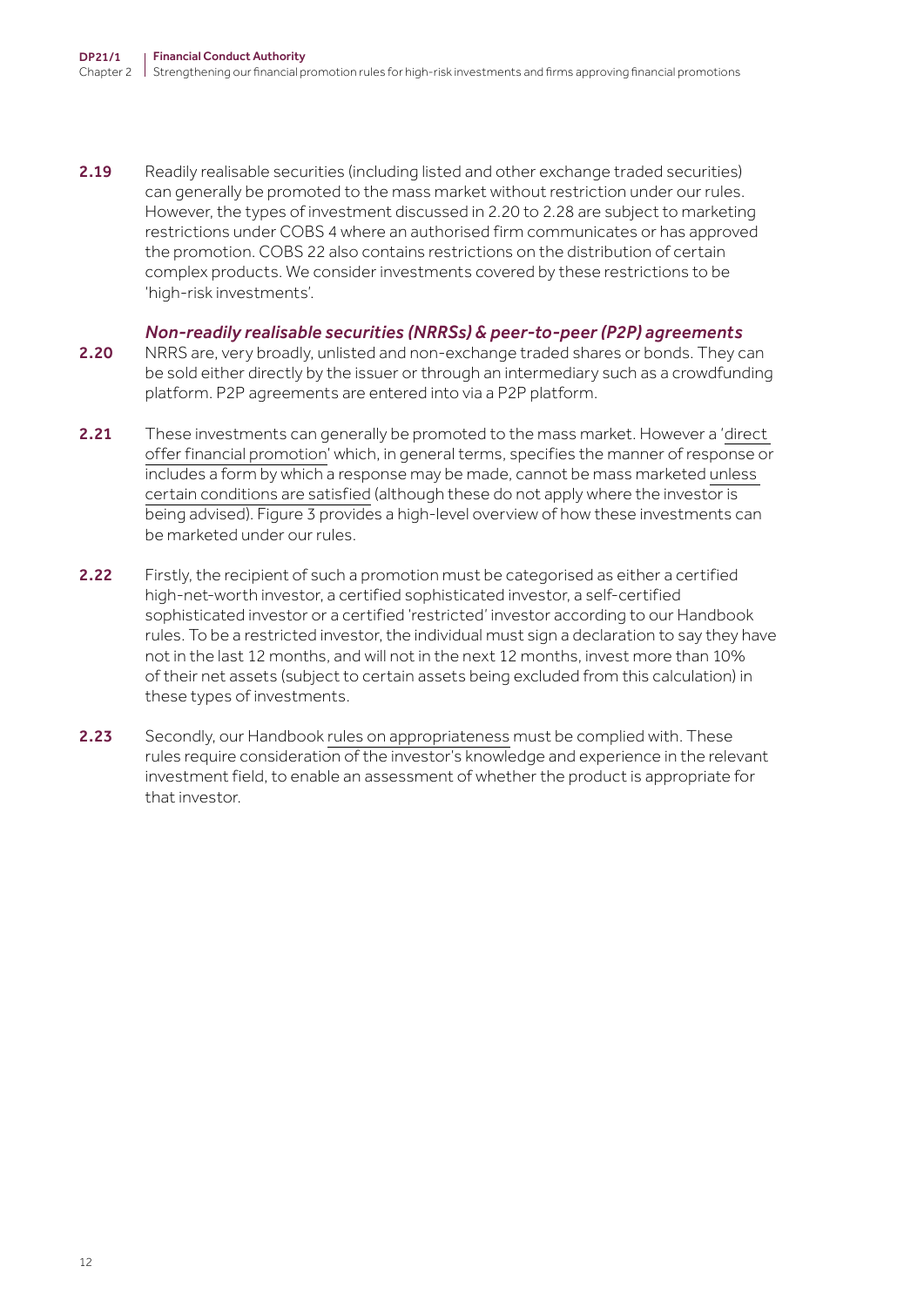

#### *Figure 3: Can NRRSs or P2P agreements be marketed under our rules?*

*Non‑mainstream pooled investments (NMPIs) & speculative illiquid securities (SISs)* 2.24 An NMPI includes the following investments:

- a [unit](https://www.handbook.fca.org.uk/handbook/glossary/G1230.html) in an [unregulated collective investment scheme](https://www.handbook.fca.org.uk/handbook/glossary/G1237.html) (UCIS)
- a [unit](https://www.handbook.fca.org.uk/handbook/glossary/G1230.html) in a [qualified investor scheme](https://www.handbook.fca.org.uk/handbook/glossary/G937.html) (QIS)
- certain [securiti](https://www.handbook.fca.org.uk/handbook/glossary/G1061.html)es issued by [special purpose vehicles](https://www.handbook.fca.org.uk/handbook/glossary/G1113.html)
- a [traded life policy investment](https://www.handbook.fca.org.uk/handbook/glossary/G3068.html)
- 2.25 A [SIS](https://www.handbook.fca.org.uk/handbook/COBS/4/14.html#D462128) is a debenture or preference share where the proceeds are used for on-lending, buying or acquiring investments, or buying or funding the development of property. While listed securities are generally not SISs, a listed debenture that meets the definition of a SIS and is not regularly traded, is also caught by the SIS rules.
- 2.26 The mass-marketing of NMPIs and SISs is not permitted. They are generally not suitable for retail investors as they are high risk and often complex and difficult for investors to understand. The mass-marketing ban means that retail investors should not be able to see promotions for these types of investment, unless they have first been categorised as high net worth or sophisticated investors as described below.
- 2.27 Figure 4 provides a high-level overview of how these products can be marketed under our rules. Financial promotions of NMPIs and SISs communicated or approved by an authorised firm can generally only be made or directed at certified high net worth, certified sophisticated and self‑certified sophisticated investors. This must also only be after the firm has done a preliminary suitability assessment for certified high net worth and self‑certified sophisticated investors. This requires a firm to acquaint itself with the investor's profile and objectives, to ascertain whether the investment is likely to be suitable.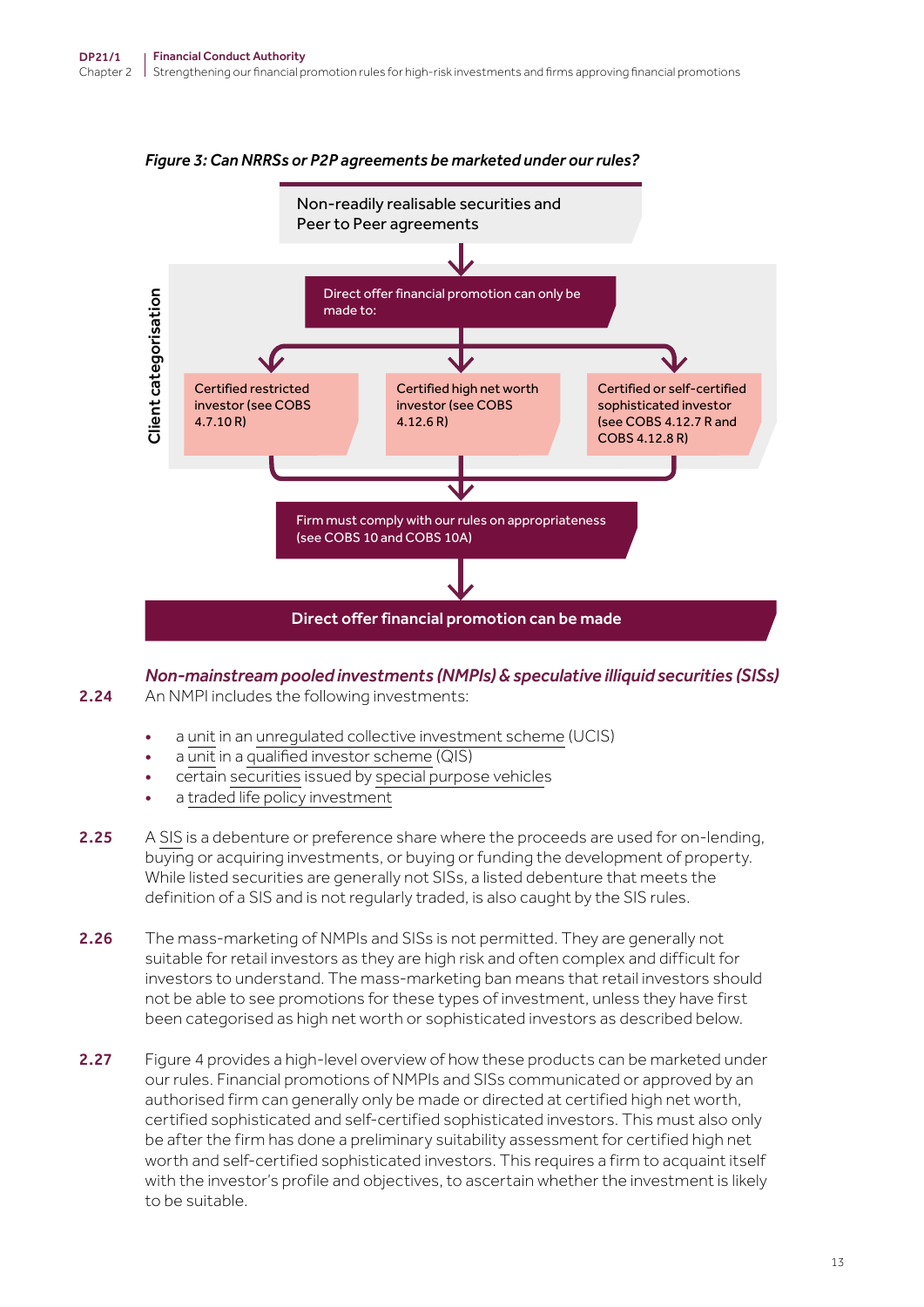2.28 For SISs, we have also introduced rules to improve disclosure of key risks and costs to the limited number of retail investors who are still eligible to receive promotions for these types of securities (see paragraph 4.29 below).



*Figure 4: Can NMPIs or SISs be marketed under our rules?*

#### *Specific complex investment products*

2.29 In addition to the categories described above, in [COBS 22](https://www.handbook.fca.org.uk/handbook/COBS/22/?view=chapter) we have applied restrictions to [specific complex investment products,](https://www.handbook.fca.org.uk/handbook/COBS/22/?view=chapter) including restricting sales where possible. This is not a unified category, but sets out restrictions where we have intervened in response to specific harms. For example, we have banned the sale, marketing and distribution of [crypto asset derivatives](https://www.fca.org.uk/publications/policy-statements/ps20-10-prohibiting-sale-retail-clients-investment-products-reference-cryptoassets) and [binary options](https://www.fca.org.uk/publications/policy-statements/ps19-11-product-intervention-measures-retail-binary-options) to retail clients. We have also placed standardised risk warning requirements on the marketing of [contracts for difference](https://www.fca.org.uk/publications/policy-statements/ps19-18-restricting-contract-difference-products) to retail clients, along with other specific requirements in relation to these products.

# Online harms

2.30 Fraud now accounts for one-in-three crimes in the UK, costing up to [£190 billion a year](https://www.nationalcrimeagency.gov.uk/what-we-do/crime-threats/fraud-and-economic-crime). [86% of fraud is committed online](https://www.bbc.co.uk/news/uk-51246926#:~:text=It%20is%20estimated%2086%25%20of,that%20specialises%20in%20fraud%20investigations) and this problem is growing. Online platforms, such as search engines and social media platforms, play an increasingly significant role in communicating financial promotions to consumers. As a result, consumers are being more readily exposed to adverts, ranging from scams and promotions of high-risk investments to false or misleading adverts. Directly or indirectly, this leads consumers onto paths resulting in harm. As the digital world continues to develop, the potential harms to consumers change in both nature and severity.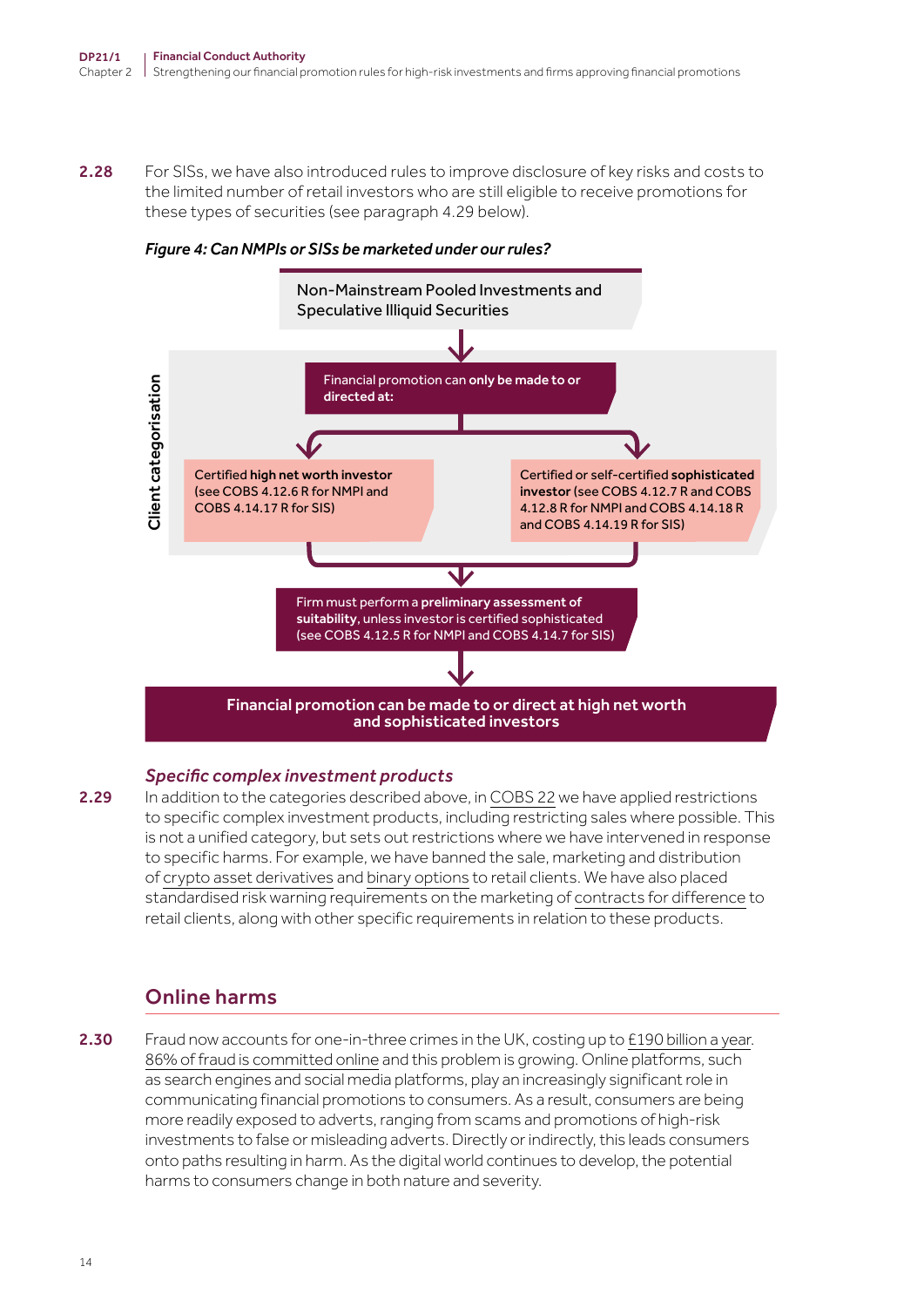2.31 We continue to work with online platforms to see that they rapidly deliver on their public commitment to prevent harm from online advertising through taking a more proactive role in stopping scams and vetting the content they host. We also proactively monitor these platforms ourselves to identify illegal or misleading promotions and issue alerts on our website and through Scamsmart where appropriate. We strongly believe financial harm should be included within the Online Safety Bill, to ensure consistent, enforceable standards and greater protection for consumers.

# Related developments

#### The Treasury's consultation on the regulatory framework for financial promotion approvals

2.32 In July 2020, the [Treasury proposed](https://assets.publishing.service.gov.uk/government/uploads/system/uploads/attachment_data/file/902101/Financial_Promotions_Unauthorised_Firms_Consultation.pdf) a new gateway through which authorised firms would need to pass to be able to approve the financial promotions of unauthorised firms. We think this proposed change is an important step in the right direction and believe that this is the right time to consider the role of firms which carry out this activity. We discuss this further in chapter 5.

### **Cryptoassets**

2.33 In January 2021, the Government consulted on its [approach to cryptoasset regulation,](https://assets.publishing.service.gov.uk/government/uploads/system/uploads/attachment_data/file/950206/HM_Treasury_Cryptoasset_and_Stablecoin_consultation.pdf) which proposes to establish a future regime on stablecoins used for payments and includes a call for evidence on investment and wholesale uses of these technologies. Alongside this, in July 2020, the Treasury consulted on the [promotion of cryptoassets.](https://assets.publishing.service.gov.uk/government/uploads/system/uploads/attachment_data/file/902891/Cryptoasset_promotions_consultation.pdf) The Treasury proposed bringing some cryptoassets into the scope of the financial promotion regime, to enhance consumer protection. The issues discussed in this paper may be relevant to promotions for cryptoassets to the extent they are brought within the scope of the financial promotion regime.

#### Special purpose acquisition companies (SPACs)

- 2.34 Special purpose acquisition companies (SPACs) are a subset of 'shell company' that typically raise money from investors by listing and making an initial public offer (IPO) of shares, the proceeds from which are then used to make a future acquisition of another company. [Lord Hill's UK Listing Review report published on 3 March 2021](https://assets.publishing.service.gov.uk/government/uploads/system/uploads/attachment_data/file/966133/UK_Listing_Review_3_March.pdf) made a recommendation to the FCA to consider changes to our Listing Rules in relation to SPACs, subject to appropriate investor protections.
- 2.35 As we have [stated publicly on 31 March 2021](https://www.fca.org.uk/news/statements/future-consultation-strengthening-investor-protections-spacs), we intend to consult shortly on potential amendments to our Listing Rules and related guidance to strengthen protections for investors in SPACs. We welcome views separately in response to that consultation, although we recognise that financial promotions issues discussed here may also be relevant to SPACs.

#### ScamSmart and Investment Harms campaigns

2.36 We launched our ScamSmart communication campaign in 2014 to empower consumers with the knowledge and tools to help prevent them falling victim to scams. The campaign focuses on two core objectives– raising consumer awareness of the key warning signs associated with a scam and driving use of our Warning List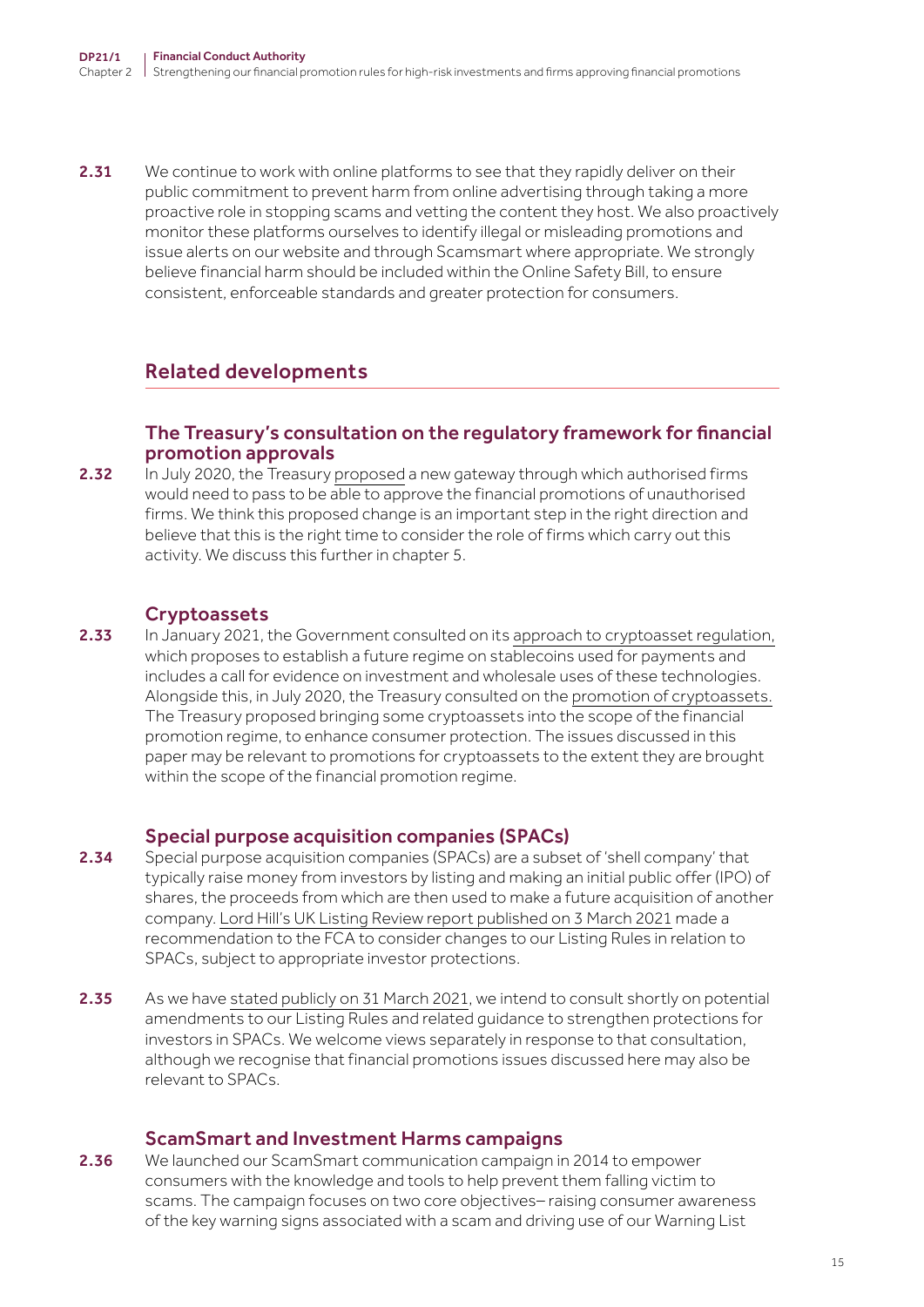tool (which allows consumers to check if a firm is known to be operating without our authorisation). Over 1 million people have visited our ScamSmart website since its launch, and more than 20,000 have been warned directly about specific, unauthorised firms, using the '[FCA Warning List](https://www.fca.org.uk/scamsmart/warning-list)' tool.

2.37 We are [launching a campaign](https://www.fca.org.uk/news/press-releases/fca-warns-younger-investors-are-taking-big-financial-risks) to help consumers make better-informed investment decisions. The new campaign seeks to address the harm caused from consumers investing in high risk, high return, illiquid investments that are not suitable for their needs. To inform our approach, we undertook research among self‑directed investors as described in paragraph 4.6 below. We also ran a digital campaign to warn consumers about the risks of higher return investments, by intervening with our messages when people were looking for investments online. The campaign drove 41,900 people to our website, delivered 2.2m Google adverts (Pay Per Click impressions) and 67,472 Twitter adverts (Twitter ad impressions).

#### The Treasury's consultation on regulation of non-transferable debt securities (NTDS)

2.38 On 19 April 2021, the Treasury published a [consultation](https://www.gov.uk/government/consultations/regulation-of-non-transferable-debt-securities-mini-bonds-a-consultation) discussing the case for further regulation relating to the direct-to-market issuance of NTDS. It sets out two policy options for consideration, namely making the issuance of certain types of NTDS a regulated activity and/or extending the scope of the Prospectus Regulation to cover public offers of NTDS. The consultation is open until 12 July 2021, and raises issues which are relevant to this discussion, in particular whether our rules for marketing SISs are sufficient to protect consumers from harm from NTDS, or whether further reforms are required.

# Equality and diversity considerations

- 2.39 We have considered the equality and diversity issues that may arise from the issues in this DP. Overall, we do not consider that any of them would negatively impact any groups with protected characteristics under the Equality Act 2010. Recent research suggests that that newer emerging investors (those investing for less than 3 years) are increasingly likely to be female, younger, more ethnically diverse and more likely to be in a lower socio-economic group, but any changes will apply to all investors in the same way.
- 2.40 We will continue to consider the equality and diversity implications of the ideas during the discussion period and will revisit this in the following consultation. In the meantime, if you have any views on this, please include them in your response.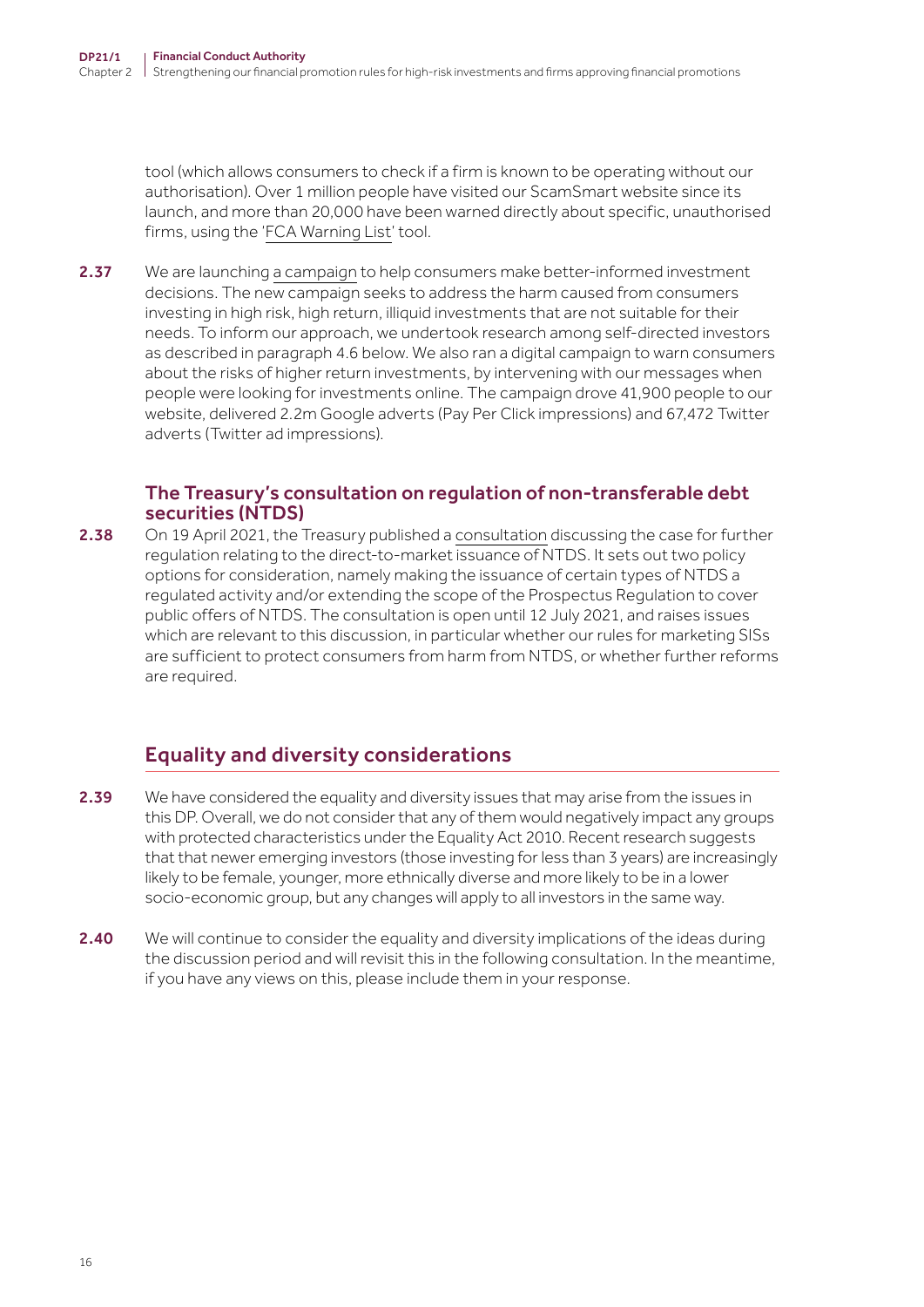# <span id="page-16-0"></span>3 Our classification of high-risk investments

# Introduction

- 3.1 The first step in segmenting the high-risk investment market is to define the types of investments where we think there should be restrictions on making financial promotions to retail investors. We also need to consider what level of restrictions should apply, eg should there be a mass-marketing ban or is some marketing to retail investors appropriate provided there are additional protections?
- **3.2** We discuss what mean by 'high-risk investments' in paragraphs 1.8 and 2.18 to 2.29 above. Consumers will often be unable to tell the difference between different types of investment. So our classification aims to differentiate between those investments which are generally inappropriate for, and do not meet the needs of, most retail investors, those which may be appropriate to a limited extent for some retail investors' needs, and those which are more likely to be generally appropriate. It is important that our classification treats products with similar characteristics in a similar way and minimises opportunities for arbitrage.
- 3.3 This chapter discusses our current classification of investments in [COBS 4](https://www.handbook.fca.org.uk/handbook/COBS/4/?view=chapter). We want to know views on two key questions.
	- Are there any investments which are not currently subject to marketing restrictions which should be?
	- Should we change how certain types of investments are currently classified under our financial promotion rules, consequently changing the level of restrictions that apply?

# **Background**

- 3.4 COBS 4 breaks investments down into 3 main classifications.
	- Readily realisable securities (RRSs) can generally be marketed to retail investors without restrictions under our financial promotion rules
	- Non-readily realisable securities (NRRSs) and P2P agreements there are restrictions on direct offer financial promotions as described in paragraphs 2.20 to 2.23 above.
	- Non‑mainstream pooled investments (NMPIs) and speculative illiquid securities (SISs) – NMPIs and SISs cannot be mass‑marketed to retail investors as described in paragraphs 2.24 to 2.28 above.
- **3.5** Our application of restrictions to different types of product has developed over time in response to specific harms. So, it may not capture the full universe of high-risk investments and there may be inconsistencies in how some investments are treated. We discuss this further below.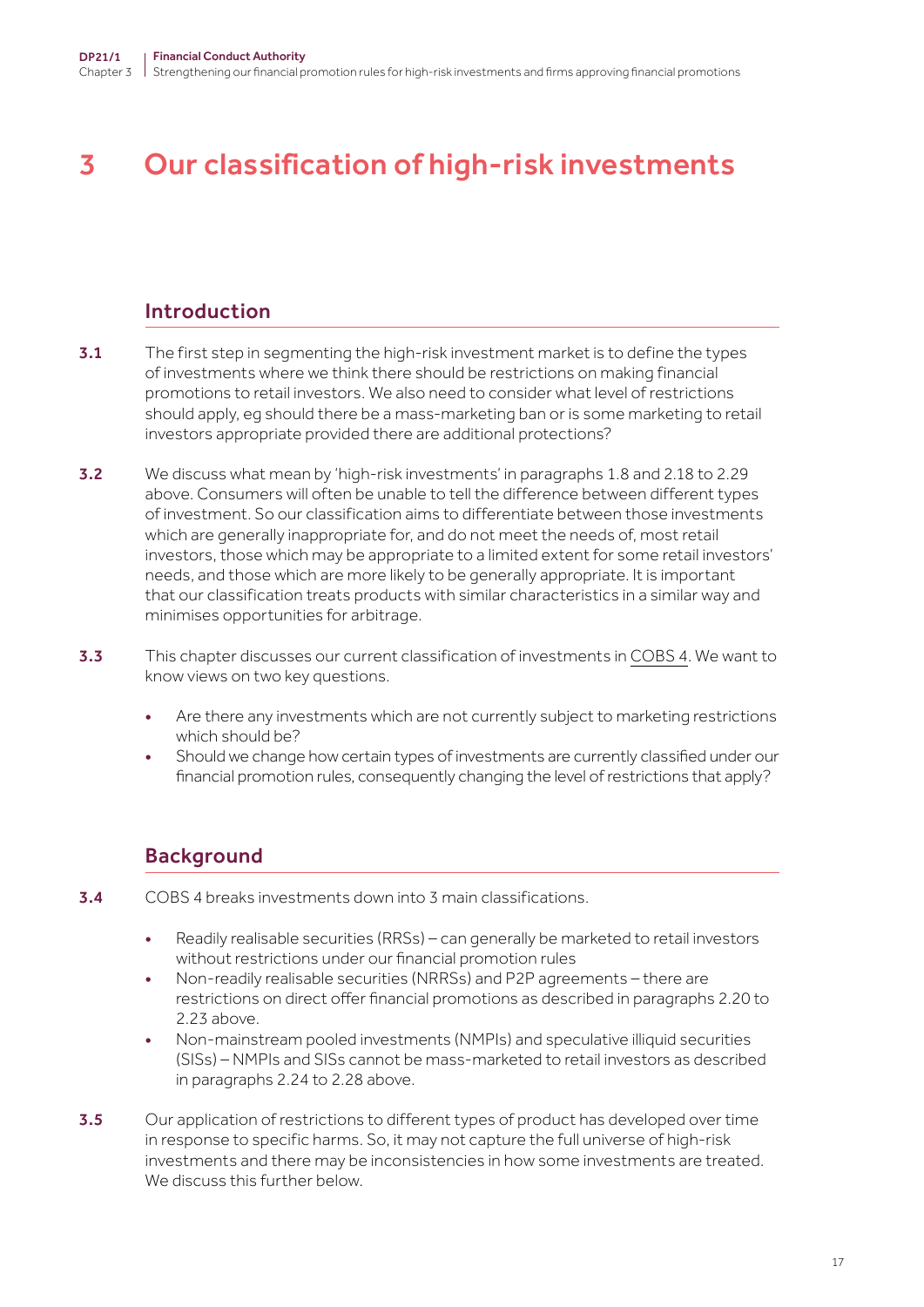# Our approach to classification

- 3.6 The distinction between the classifications reflects a judgement on the characteristics of the investment, including the riskiness of the investment, whether we think a retail investor will be able to understand it, and any other relevant features.
- 3.7 We would generally expect a listed or exchange traded security which is traded on a venue providing liquidity and is subject to initial and ongoing transparency requirements to be more likely to be an appropriate investment for retail investors than an unlisted or non‑exchange traded security which does not have these features. So, we generally allow RRSs to be marketed without restriction under our financial promotion rules.
- 3.8 We would also expect a consumer to find it easier to understand what they are investing in where the investment is issued to finance a single business carrying on a commercial activity that has been deliberately chosen by the investor (eg an NRRS), as opposed to where the proceeds are used by the issuer to on-lend or on-invest. So, we consider that this type of investment may be appropriate for the needs of some retail investors, and allow marketing subject to the restrictions we place on direct offer financial promotions. And where there are regulatory or other protections which provide an assurance that a fund or other pooled investment vehicle may be an appropriate investment for retail investors, our rules permit appropriate marketing (for example for authorised funds and investment trusts).
- **3.9** This is in comparison to other types of investment where the proceeds are used to on-lend or on-invest in other businesses, investments or property, frequently with deduction of fees and charges which are often significant. We think these types of investment are generally inappropriate for retail investors because they are complex and difficult to understand, and do not meet most consumers' needs. So, we have put in place a mass-marketing ban for NMPIs and SISs to prevent most retail consumers from being exposed to this type of investment.
- 3.10 As new high-risk investments are identified or when new investments are brought within the scope of the financial promotion regime, we need to consider how we will classify them for the purpose of our financial promotion rules. For example, as explained in chapter 2, the Treasury has proposed bringing some cryptoassets into the scope of the financial promotion regime and we would need to classify them under our financial promotion rules as part of this.
- 3.11 If you think an investment that is not currently subject to any restrictions should be, please give us details, including the evidence of harm to consumers which would justify us restricting its promotion.

# Changes to current classifications

#### Potential arbitrage for speculative investments

**3.12** The rules for SISs in [COBS 4.14](https://www.handbook.fca.org.uk/handbook/COBS/4/14.html) apply to debentures and preference shares which meet the definition of a SIS. In summary, this is where the proceeds of the issue of the debenture or preference share are used to on-lend, buy or acquire investments, or buy or fund the development of property. However, we want to ensure that the harm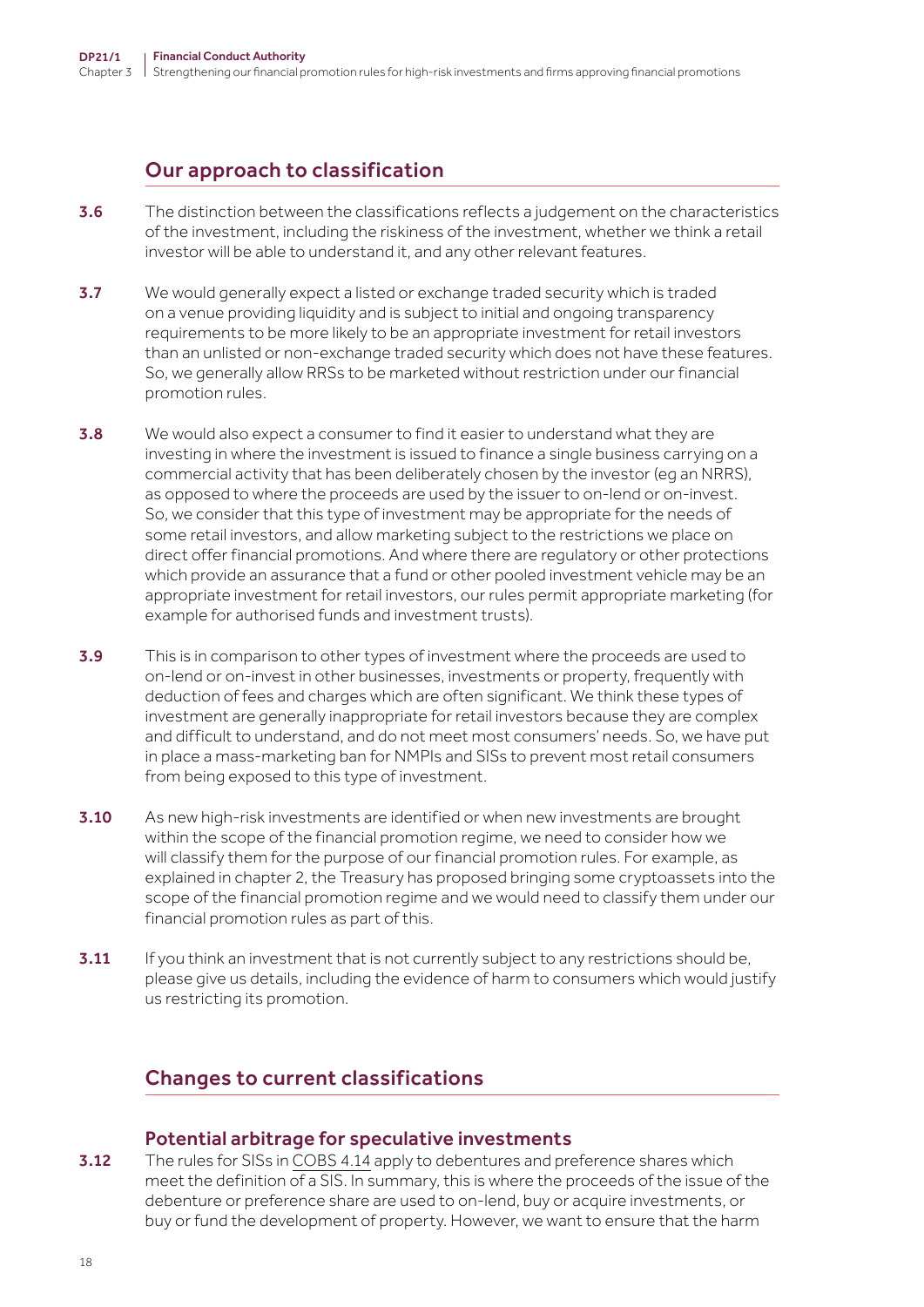that we have seen in relation to speculative mini-bonds does not migrate to other forms of investment with similar speculative features. While legal forms may differ, our focus is clear – we want to ensure that investments which are high risk and difficult for consumers to understand are not marketed to them.

3.13 As part of making our rules for SISs permanent, we had already identified a route for arbitrage and extended the mass‑marketing ban to cover listed debentures which meet the SIS definition and which are not regularly traded. However, we have identified other possible routes for arbitrage and these are discussed below.

#### *Equity shares*

- 3.14 The SIS rules do not cover shares in companies other than preference shares. So ordinary shares in companies that carry on the activities which are included under the definition of a SIS are not subject to the SIS rules.
- **3.15** We have in the past seen some structures involving ordinary shares issued to raise capital for speculative purposes. To attract retail clients, these shares can be marketed with a focus on an attractive 'target return' and imply that the investment is 'secured' or 'asset-backed.' This makes returns appear more probable and less risky than is the reality, in a similar way to what we saw with speculative mini-bonds.
- 3.16 More generally, ordinary shares could offer an easy arbitrage route for issuers seeking to raise funds for highly risky and opaque activities that are more akin to unregulated collective investment schemes (UCIS) but are structured in a manner that allows such securities to remain outside our definition of an NMPI. At present, shares in special purpose vehicles (SPVs) may be subject to our rules on the marketing of NMPIs in [COBS 4.12](https://www.handbook.fca.org.uk/handbook/COBS/4/12.html). We [previously consulted](https://www.fca.org.uk/publication/consultation/cp16-17.pdf) on amendments to define 'pooled investment vehicle' for the purpose of those rules when we became aware that there was difficulty in interpreting the Handbook Glossary definition of 'SPV' in this context, but have not yet made any changes. So in practice, many shares in SPVs continue to be subject to our rules for NRRSs in [COBS 4.7.7R](https://www.handbook.fca.org.uk/handbook/COBS/4/7.html) where they do not clearly fall within the scope of our rules on NMPIs.
- 3.17 We think the best way to address our concerns in this area is to include equity shares as a type of security that can be a SIS, alongside debentures and preference shares. So, where equity shares are issued for on-lending, buying or acquiring investments or buying or funding the development of property, they would also be subject to the mass‑marketing ban.
- 3.18 However, in line with what we say in paragraph 3.8, where there are regulatory or other protections in place for pooled investment vehicles that provide assurance that they may be appropriate investments for retail investors, we do not intend for them to be subject to a mass-marketing ban. This is reflected in the current definition of an NMPI which excludes shares issued by investment trusts and certain other investment companies, venture capital trusts and real estate investment trusts from being caught by the mass‑marketing ban for NMPIs (see the [Handbook Glossary definition of](https://www.handbook.fca.org.uk/handbook/glossary/G3062.html?filter-title=excluded security)  ['excluded security](https://www.handbook.fca.org.uk/handbook/glossary/G3062.html?filter-title=excluded security)').
- 3.19 We consider that the aim of bringing relevant equity shares into the scope of the SIS rules is broadly the same as what we were trying to achieve by including securities issued by SPVs within the scope of the NMPI rules, ie to stop the mass-marketing of certain securities where returns depend on an issuer achieving pooled returns from lending to third parties or from other investments or property, usually involving a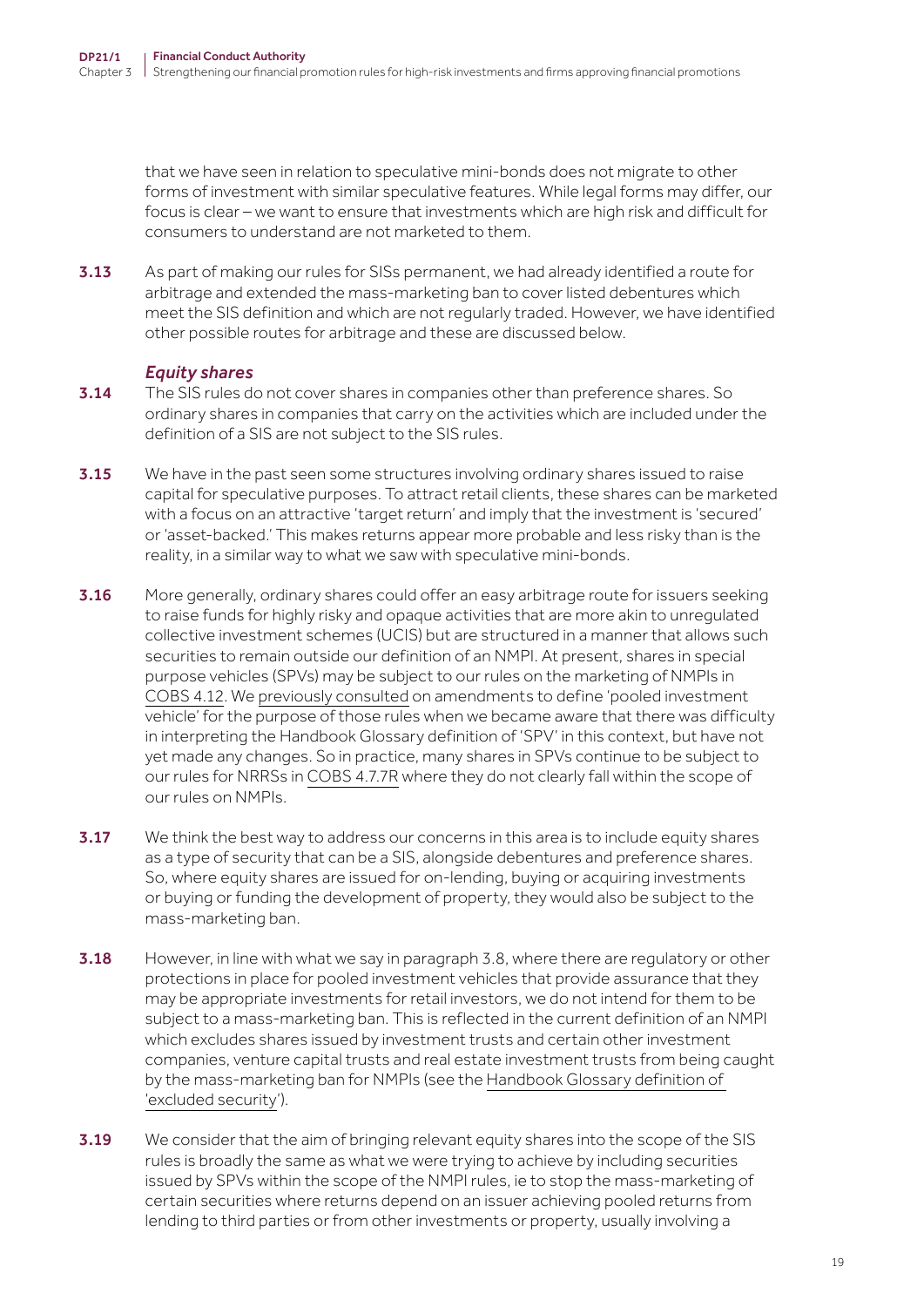high degree of speculation and risk. Consistent with our approach to debentures and preference shares, we think these types of securities are high risk and difficult for consumers to understand. We also think that whether or not the security is issued by an SPV is irrelevant to this assessment – it is the use of proceeds which is key, not the legal structure that is adopted. So if we make this change, we think that we can remove securities issued by an SPV from the definition of an NMPI.

- **3.20** Before we consult on this change, we want to hear views on this, in particular whether there might be any unintended consequences, to ensure we get the scope right. We would also like to hear views on the potential impact of making this change, including how many consumers, issuers and securities might be affected, any further evidence of harm in this area and what costs would be incurred by firms and issuers.
- **3.21** We are aware that some of the entities that may be brought within the scope of the SIS rules as a result of this change may also fall within the definition of an alternative investment fund (AIF), and be subject to the UK marketing regime for AIFs. We will have regard to this when considering rule changes.

#### *P2P agreements*

- 3.22 P2P agreements allow investors to make a financial return from interest payments on, and the repayment of capital under, loans directly to consumers or businesses. P2P agreements are specifically excluded from the SIS rules but are subject to the requirements for direct offer financial promotions in [COBS 4.7](https://www.handbook.fca.org.uk/handbook/COBS/4/7.html). There are also [specific](https://www.handbook.fca.org.uk/handbook/COBS/18/12.html)  [governance arrangements and a risk management framework](https://www.handbook.fca.org.uk/handbook/COBS/18/12.html) for P2P platforms. Broadly, these requirements exist to ensure firms:
	- price and value P2P agreements fairly and appropriately
	- prevent lenders from being exposed to risk outside of the parameters advertised at the time of investment
	- have a reasonable basis to conclude that a target rate of return can be reasonably achieved
- 3.23 The rules in COBS 4.7 are intended to ensure that only retail investors capable of understanding the risks and of bearing the consequences invest in P2P agreements. However, P2P platforms can still promote their products to the mass market.
- 3.24 While many P2P agreements do not share the features of SISs because the money loaned by the investor is not used for any of the purposes set out in COBS 4.14 (also noting our [Dear CEO letter](https://www.fca.org.uk/publication/correspondence/dear-ceo-letter-crowdfunding-lending-businesses.pdf) in 2017), where a P2P agreement has similar features to a SIS (for example where it is a loan to a property developer) there is the possibility for arbitrage. In other words, a property developer could still seek retail investment through a P2P platform instead of issuing a mini‑bond, and this P2P agreement could still be mass-marketed (subject to the COBS 4.7 rules).
- 3.25 We are seeking views on whether (and why) you think the [existing requirements](https://www.fca.org.uk/publications/policy-statements/ps19-14-loan-based-peer-to-peer-investment-based-crowdfunding-platforms-feedback-final-rules) for P2P platforms are adequate to protect retail investors from the risks of P2P agreements which share features with SISs. Or should the mass-marketing ban be extended to P2P agreements which have the relevant features of a SIS, and if so, what evidence of harm to consumers is there? We also want to hear about the potential impact of any change in this area, in particular how many consumers and P2P agreements might be affected, and what this change would cost firms and borrowers.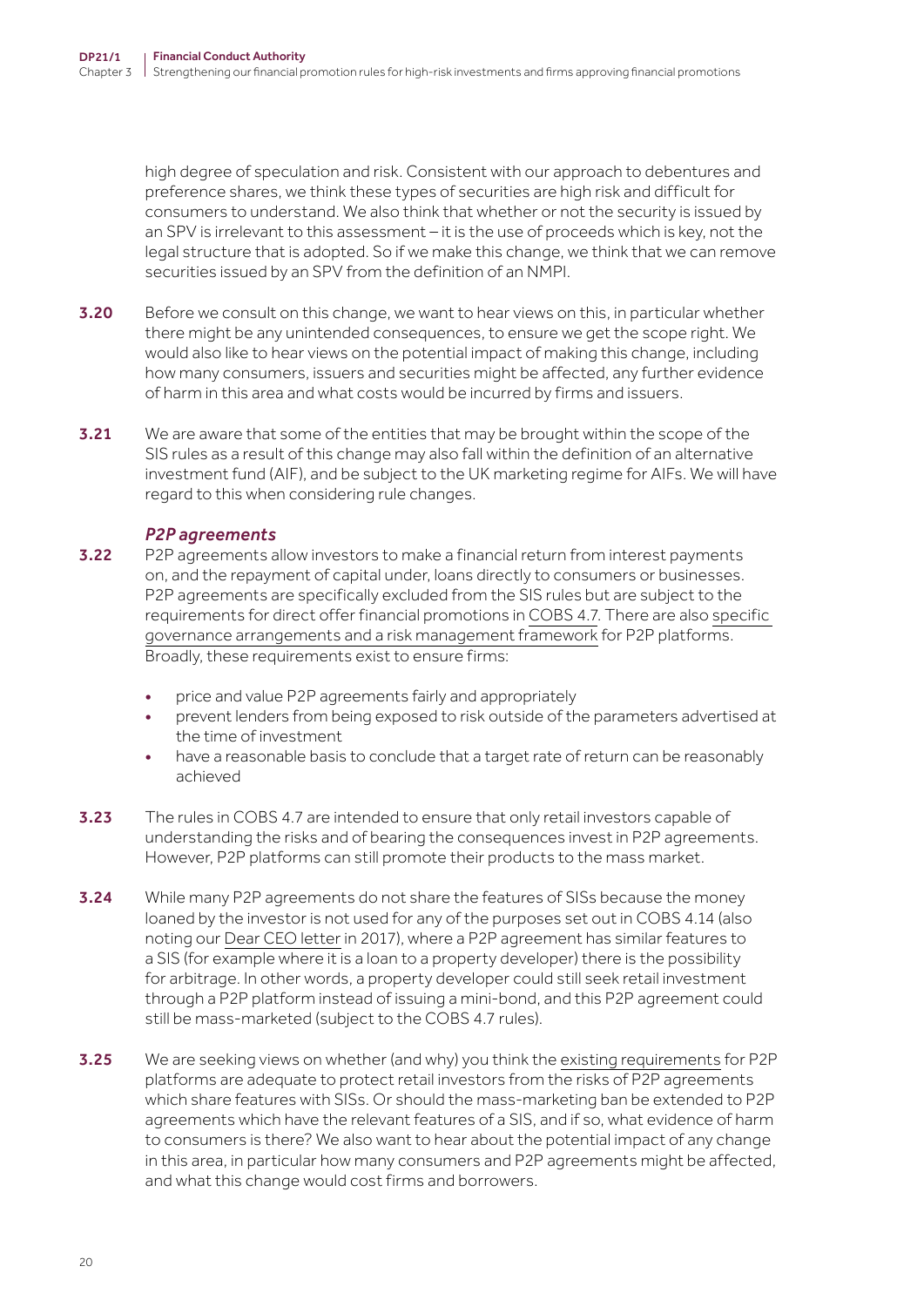#### Other features of investments

- 3.26 Our SIS rules focus on certain uses of proceeds of investments as explained above, namely on-lending, buying or acquiring investments or buying or funding the development of property. These are the types of investments where we had identified the greatest consumer harm, and which we consider are generally not suitable for retail investors because their complex and opaque nature makes them difficult to understand. This was in line with our longer‑standing approach to NMPIs.
- **3.27** We are considering whether there are other features of investments that make them generally inappropriate for retail investors' needs, and so should also be subject to a mass‑marketing ban. For example, while we use the term 'speculative' to describe the uses of proceeds set out above, investments in a business which has no track record could also be considered 'speculative'. Retail investors may not be best placed to assess the risks of the business establishing itself in its early days. However, we recognise the vital role start-ups play in economic growth and do not want to unnecessarily restrict their access to capital. Existing protections under our NRRS rules, and the ideas discussed in Chapter 4 may be sufficient to protect consumers.
- 3.28 We want to hear if you think there are other features of investments which mean they are generally inappropriate for retail investors and should be subject to a mass‑marketing ban. Please provide your reasons, including, where possible, any evidence of harm, how many consumers, issuers and investments might be affected, and what costs would be incurred by firms and issuers if a change is made.

#### Readily realisable securities

- **3.29** The RRS definition is intended to identify liquid securities for which there is a reliable market and pricing. On this basis, the definition is used in the financial promotion rules to identify those investments that can be generally promoted to retail investors. As we say above, we would generally expect a listed or exchange traded security which is traded on a venue providing liquidity and is subject to initial and ongoing transparency requirements to be more likely to be appropriate for retail investors than an unlisted or non‑exchange traded security. However, these securities still come with a risk that an investor could lose their money. Securities that fall within this RRS definition can generally be mass‑marketed to UK retail investors without restrictions in our financial promotion rules.
- **3.30** There are two Handbook Glossary definitions of an RRS. For the purposes of this discussion, we are only concerned with the definition as it applies in the financial promotion rules governing the SIS rules (COBS 4.14) and for the purposes of the NRRS definition. This does not include its application in the Collective Investment Scheme sourcebook (COLL) or the alternative definition used elsewhere in the Handbook.
- **3.31** For the purposes of the financial promotion rules, an RRS is a security which is:
	- a. "a government or public security denominated in the currency of the country of its issuer;
	- **b.** any other security which is:
		- i. admitted to official listing on an exchange in the UK or EEA State; or
		- ii. regularly traded on or under the rules of such an exchange; or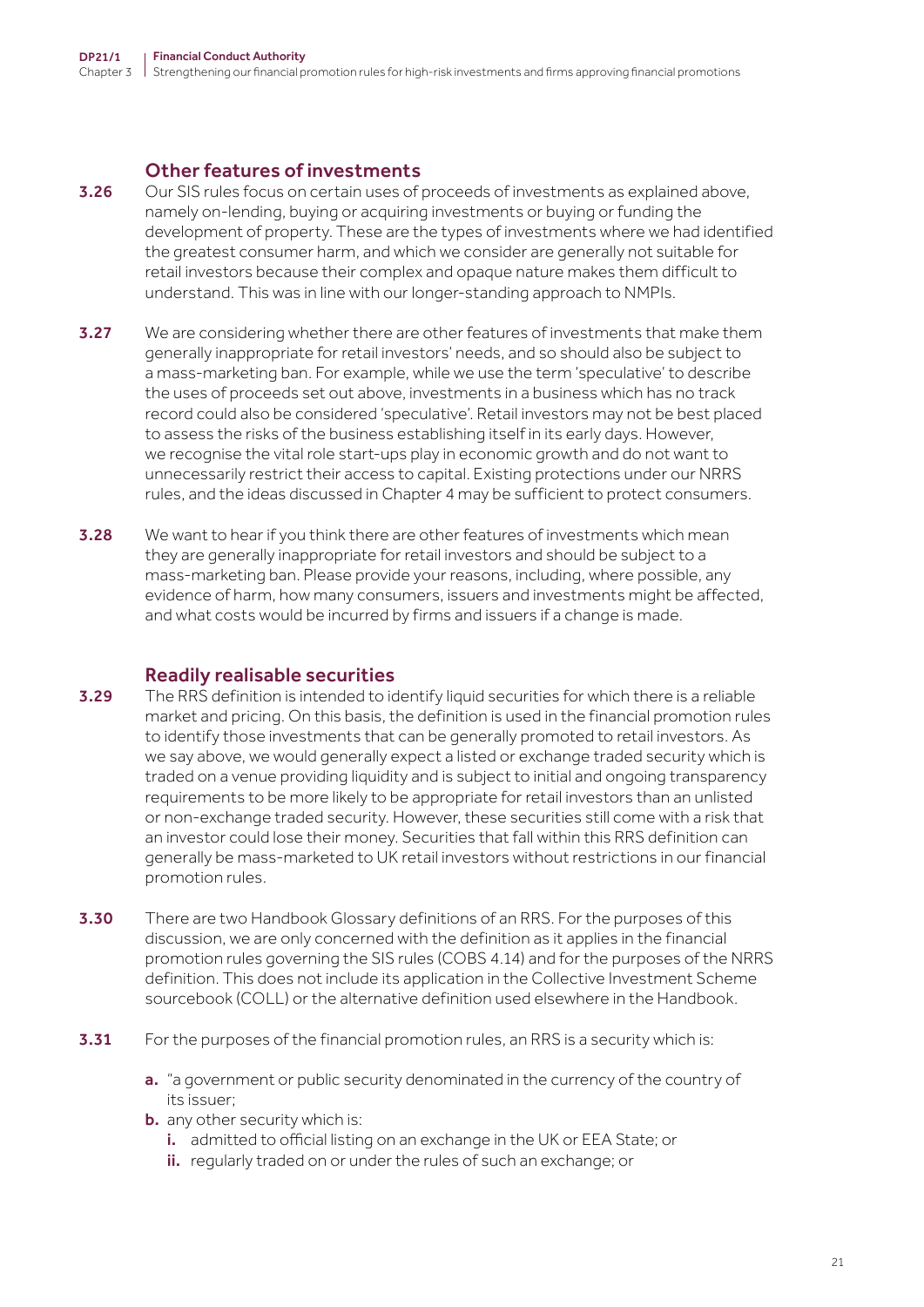- iii. regularly traded on or under the rules of a recognised investment exchange or (except in relation to unsolicited real time financial promotions) designated investment exchange;
- c. a newly issued security which can reasonably be expected to fall within (b) when it begins to be traded."
- **3.32** The RRS definition's focus on liquidity is by reference to investment exchanges. It includes a broad range of investment exchanges and multilateral trading facilities (MTF) from around the world which have different due diligence requirements, admission standards and are subject to divergent rules and regulations. Our regulatory grip over these exchanges varies and often relies on deference to the relevant national competent authority or indeed the national exchange. The current definition also includes the legacy concept of a [designated investment exchanges](https://www.handbook.fca.org.uk/handbook/glossary/G284.html) (DIE), which has been [removed from most of the Handbook](https://www.fca.org.uk/publication/consultation/cp13-09.pdf). The definition of "officially listed" also varies between the UK and certain EEA states, with some EEA states including securities admitted to trading on an exchange-regulated MTF within their definition of official listing. Securities admitted to trading on a UK MTF would not fall under the UK Official List and therefore there is an unacceptable risk of arbitrage by continuing with this approach.
- 3.33 We have seen consumer harm arise from securities that fall within the RRS definition, most recently through listed debentures which shared characteristics with speculative mini-bonds (but were exempt from our temporary product intervention for SISs because they were RRSs under limb (b)(i)). In response, [we extended the permanent](https://www.fca.org.uk/publications/policy-statements/ps20-15-high-risk-investments-marketing-speculative-illiquid-securities-speculative-mini-bonds-retail-investors)  [mass‑marketing ban](https://www.fca.org.uk/publications/policy-statements/ps20-15-high-risk-investments-marketing-speculative-illiquid-securities-speculative-mini-bonds-retail-investors) for SISs to listed debentures which otherwise meet the definition of a SIS but are not regularly traded. This change was necessary because there is no requirement for listed securities to be regularly traded under limb (b)(i) of the definition, unlike in limbs (b)(ii) and (b)(iii).
- **3.34** We no longer consider it appropriate to treat exchanges in EEA Member States in our Handbook differently from exchanges in other third countries, eg the United States, so propose to remove "or EEA State" from our definition of RRS for the purposes of our financial promotion rules. Furthermore, we also propose to remove any fixed income securities traded on an exchange‑regulated MTF from the definition. We are also seeking views on how to amend the definition of an RRS in the context of the financial promotion rules, and whether the focus on liquidity by reference to a list of investment exchanges is the right way to distinguish securities which are appropriate for mass-marketing without restrictions to retail investors from those which are not.
- 3.35 We want to hear your views on whether there is further harm or potential harm to UK retail investors arising from the mass‑marketing of securities which fall within the definition of an RRS. Please provide any evidence of harm.
- **3.36** Where there is harm, or the potential for harm, how should we define those securities which continue to be appropriate for mass-marketing to retail investors without restrictions in our financial promotion rules? Should a new definition go beyond a list of exchanges to include a concept of quality, and if so, what features do you think are relevant? And how can we best achieve this in our financial promotion rules, considering the broader primary markets landscape?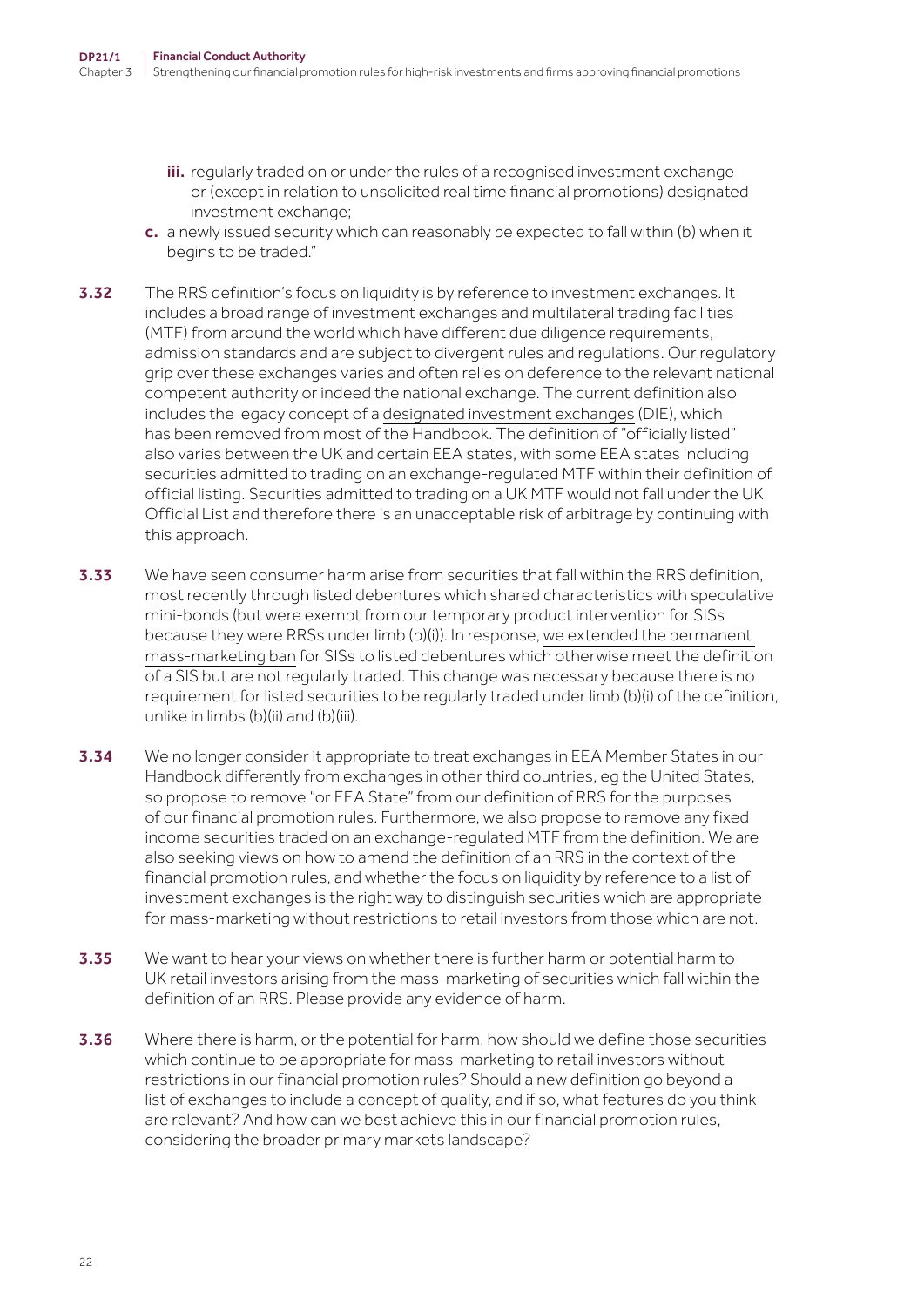#### Q2: a. Are there any investments which are not currently subject to marketing restrictions which should be?

- b If yes, what is the investment and what level of restriction should apply?
- c. Please explain your answer, including providing evidence of harm.
- Q3: a. Should there be changes to how certain types of investments are currently classified for the purposes of our financial promotion rules to prevent arbitrage in the context of our SIS rules?
	- b. If yes, what changes are needed?
	- c Please explain your answer, addressing the issues we identify in paragraphs 3.20 and 3.25 where appropriate.
- Q4: a. Are there any other features of an investment which means they are generally inappropriate for retail investors and should be subject to a mass-marketing ban?
	- b. If yes, what are the features?
	- c. Please explain your answer, addressing the issues we identify in paragraphs 3.26 to 3.28.
- Q5: a. Should we change the scope of securities covered by our RRS definition for the purposes of the financial promotion rules?
	- b. If yes, how should the scope be changed?
	- c. Please explain your answer, addressing the issues we identify in paragraphs 3.29 to 3.36
- Q6: Please provide any data you have about the potential impact of any changes discussed in chapter 3. For example: the number of consumers, issuers, firms and investments which might be impacted; the potential costs and benefits of any changes.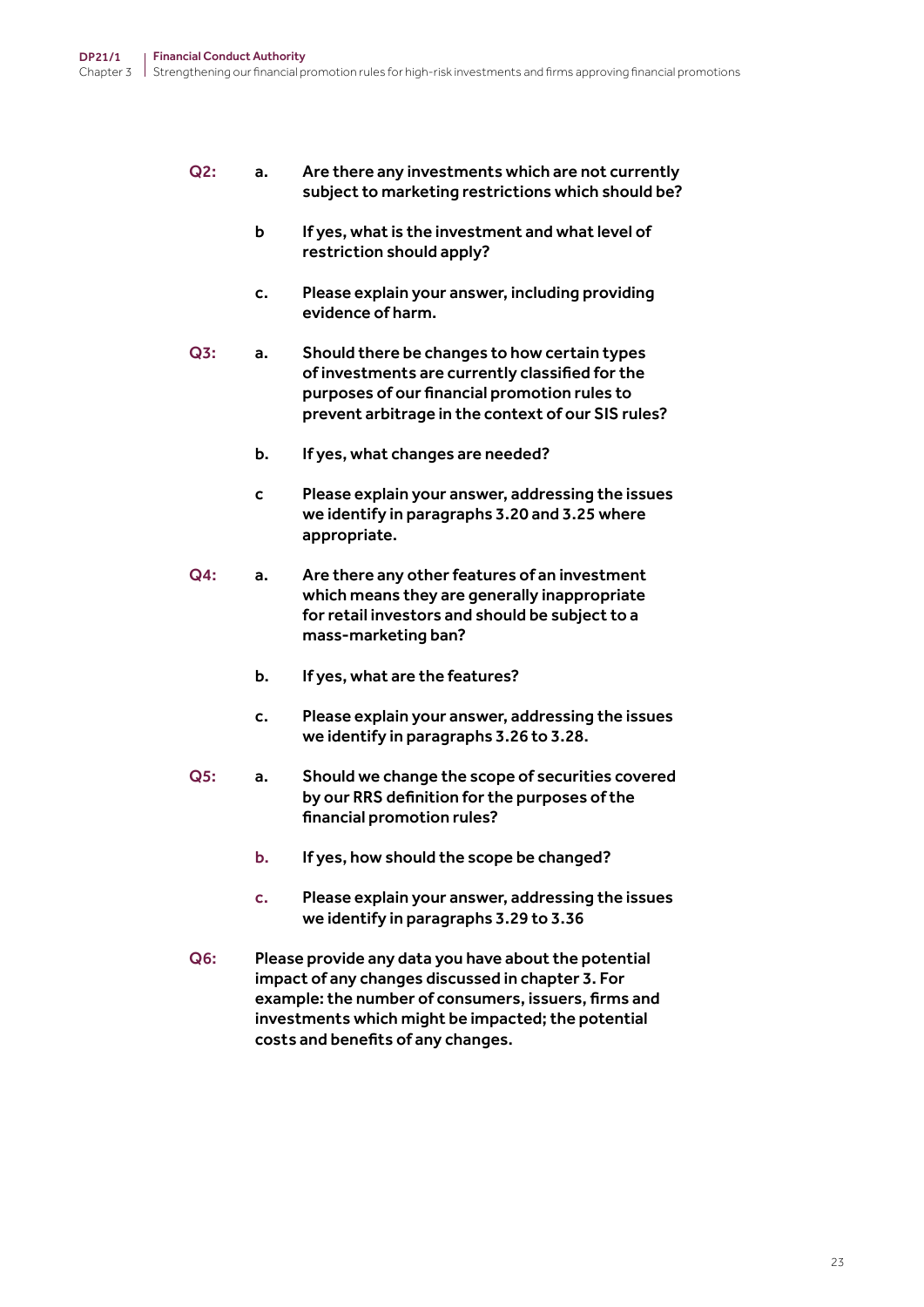# <span id="page-23-0"></span>4 Further segmenting the high-risk investments market

# Introduction

- 4.1 A key theme in responses to the CfI was the need to further segment high-risk investments from the mainstream market. In chapter 3 we explained that the first step in implementing this segmentation is to define the types of investments where we think there should be restrictions on making financial promotions to retail investors and to consider what level of restrictions should apply.
- **4.2** This chapter looks at what changes we could make to our financial promotion rules to further support and enhance that segmentation of high-risk investments from the mainstream market. Based on responses to the CfI, we are now focusing on strengthening three areas:
	- categorising retail investors (as high net worth, sophisticated or restricted investors) where our rules restrict the communication of financial promotions (or direct offer financial promotions) to retail investors who meet the relevant criteria
	- improving risk warnings to help consumers better understand and engage with them
	- adding 'positive friction' to the consumer journey when making high-risk investments that will lead to more effective decisions
- 4.3 In further segmenting the high-risk investment market, our aim is to improve the ability of consumers to make effective decisions. This will be relevant to all consumers, particularly those who may have characteristics of vulnerability and who may struggle to understand or take in information. As with our finalised [guidance on the fair](https://www.fca.org.uk/publications/finalised-guidance/guidance-firms-fair-treatment-vulnerable-customers)  [treatment of vulnerable customers](https://www.fca.org.uk/publications/finalised-guidance/guidance-firms-fair-treatment-vulnerable-customers), our proposed interventions seek to encourage firms to understand customer needs and take practical action to meet their needs. As customers may process information differently, firms should already ensure their customers do not feel rushed into making decisions and that complex terms and concepts are communicated clearly and in a form that customers can engage with.

# **Background**

4.4 As described in more detail in chapter 2, there are requirements aimed at ensuring that high-risk investments are only promoted to retail investors for whom they might be appropriate and meet their needs. Despite these rules, we are concerned that too many consumers end up in inappropriate high-risk investments which do not meet their needs by simply 'clicking through' without sufficient understanding of the risks of the investment. We discuss below how our rules could be strengthened to help prevent this.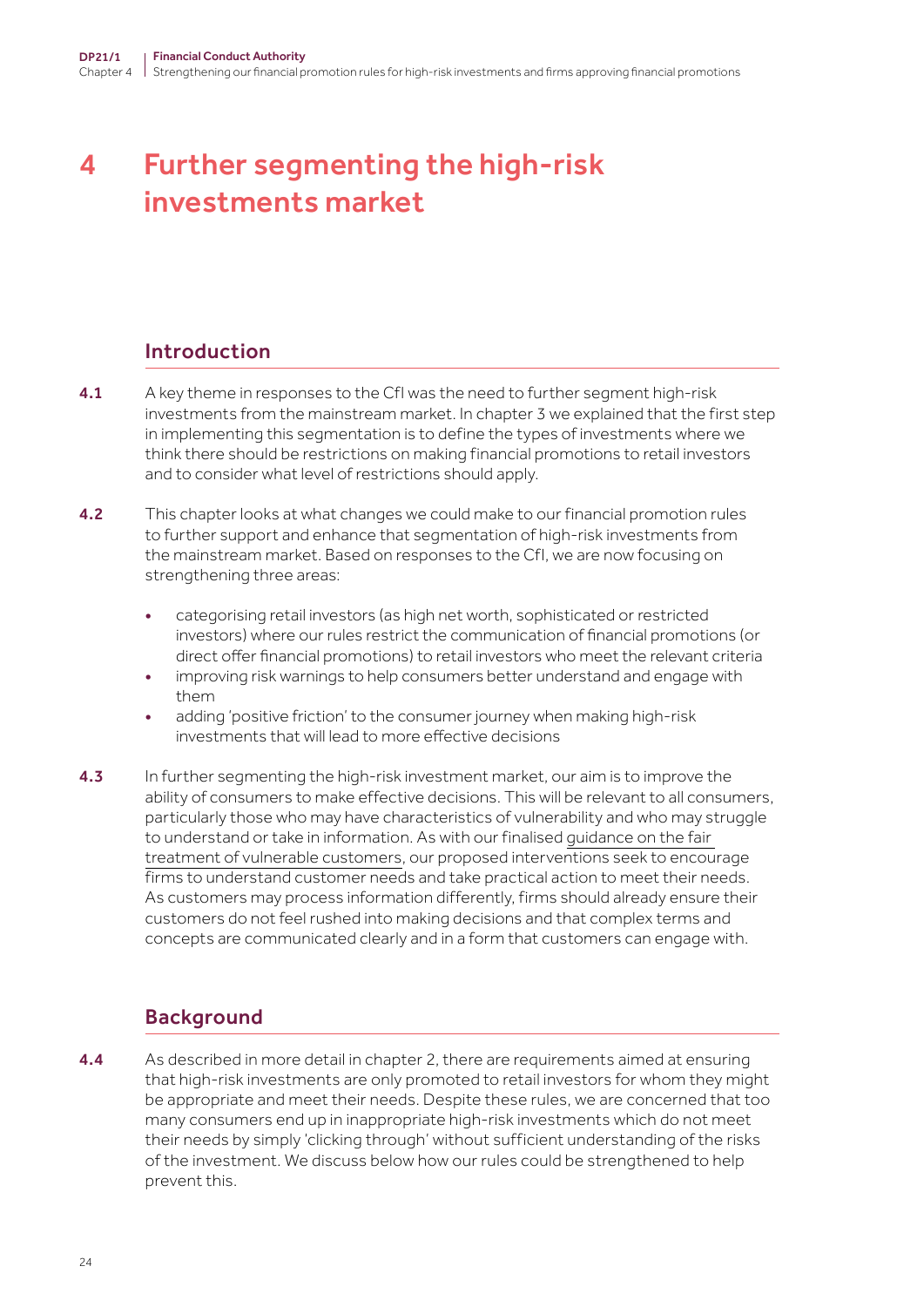**4.5** In considering these issues, we need to balance the benefits of these interventions in preventing consumers investing in inappropriate products which do not meet their needs, against the costs they impose on firms and the impact on firms' business models. We also need to calibrate these interventions so they are effective in influencing consumer behaviour but do not unnecessarily deter consumers from making investments that are appropriate for them. We therefore welcome views on how to get this balance right and how we can most effectively calibrate these interventions.

# BritainThinks research on self-directed investors

- 4.6 We commissioned BritainThinks to conduct in-depth [research](https://www.fca.org.uk/publication/research/understanding-self-directed-investors.pdf) on self-directed (ie non‑advised) investors. We summarise the research below.
	- Self-directed investors appear to be particularly vulnerable to inappropriate high-risk investments. Across most high-risk investment categories, a significant portion of investors either are not aware – or do not believe that – they could lose some or all their money. For example, over four in ten (45%) did not view 'losing some money' as a potential risk of investing. This can partly be explained by current risk warnings which are perceived as white noise to many investors and do not convey the genuine possibility of an investment loss.
	- This set of self-directed investors also seem more likely to jump into higher risk investment types more quickly than more traditional audiences, who typically built up to risk over time. This pattern appears to be driven by newer self-directed investors being attracted by more 'innovative' high-risk, high-return investment types like investment‑based crowdfunding and cryptocurrency.
	- These investors do not appear to be matching the risk of their investment with their own risk appetite. Half (51%) of newer self-directed investors who invested in high-risk products score their risk appetite as less than eight (on a zero to ten scale). This indicates they had an average openness to risk. In addition, they do not appear to be able to absorb losses from their risky investments. Nearly two thirds (59%) claim that a significant investment loss would have a fundamental impact on their current or future lifestyle such as household bills and credit commitments becoming a burden.
	- Investment decisions are highly influenced by emotional and social drivers such as gut instinct, novelty and perception of other people's investment success. Four in ten investors (38%) are being driven solely by these types of motivating factors.
- 4.7 This research forms an important backdrop to the issues we discuss below, and we will take the findings into account as we consider how best to strengthen our financial promotion rules to help prevent consumers from making inappropriate investments.

# Strengthening the process for categorising retail investors

4.8 Our rules, discussed in more detail in Chapter 2, requiring investors to be categorised provide an initial layer of protection, by preventing the promotion from being made to an investor where it is unlikely to be appropriate for them and meet their needs. This is either because the investor is unlikely to be able to fully understand the investment, or has a limited ability to absorb losses if the investment fails. They represent a key way in which we already segment high-risk investments from the mainstream investment market.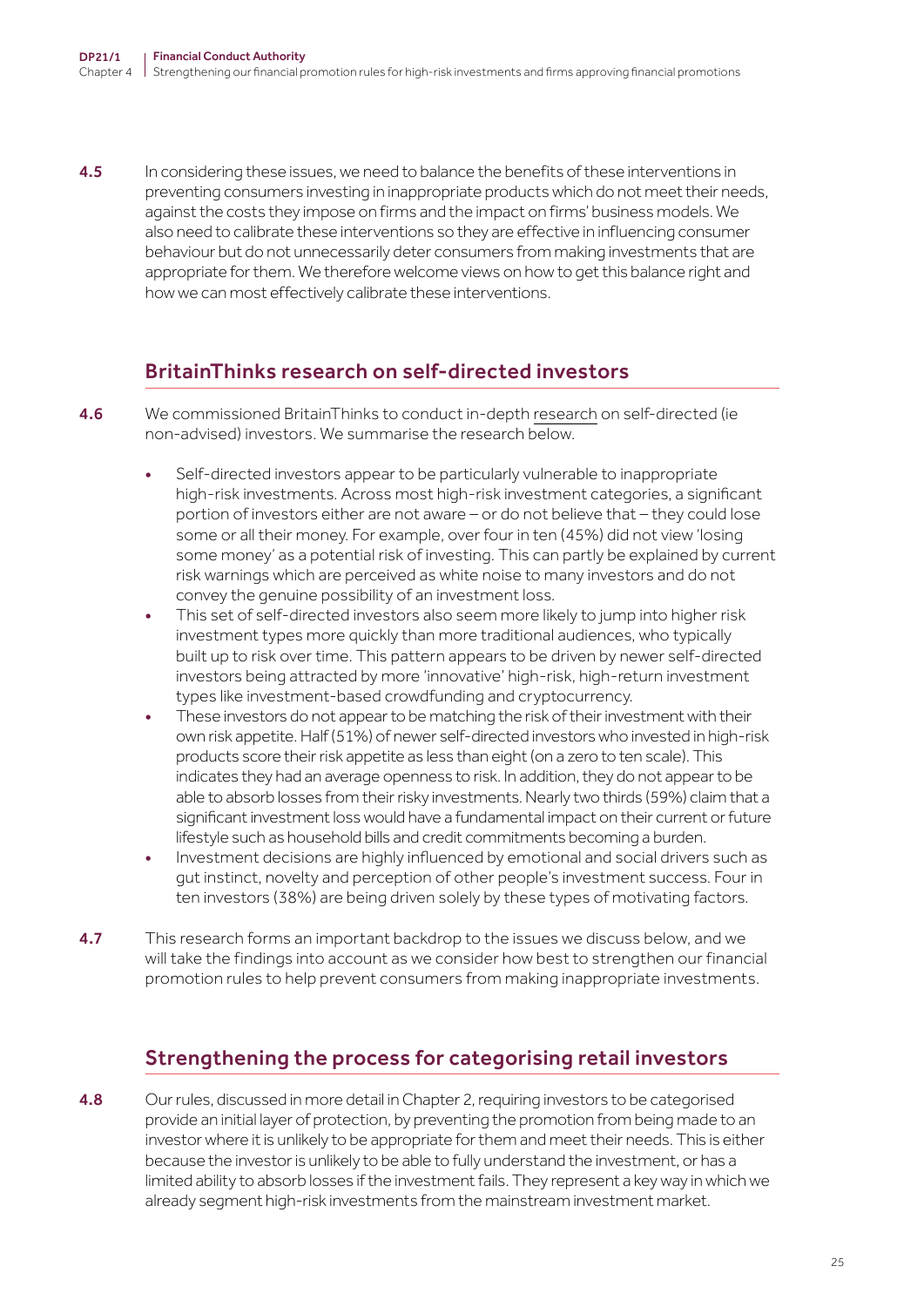- 4.9 Our financial promotion rules allow promotions (or direct offer financial promotions in the case of NRRSs and P2P agreements) for higher risk investments communicated or approved by an authorised firm to be made to high net worth and sophisticated investors, reflecting the existing exemptions available in the FPO. However, unlike promotions made under the FPO exemptions, promotions made in compliance with our rules are subject to other Handbook requirements, including the general rules applying to financial promotions (eg the fair, clear and not misleading rule) and the rules requiring an appropriateness or preliminary suitability assessment in many cases, in addition to the categorisation process.
- 4.10 Our rules also allow for direct offer financial promotions for NRRSs and P2P agreements communicated or approved by an authorised firm to be made to 'restricted investors' as described in chapter 2 above, who do not invest more than 10% of their net assets.

#### CfI responses – investor categorisation

**4.11** Respondents to the CfI questions on direct sales, ie non-advised sales ( $Q15-18$ ) and high-risk investments (Q19) highlighted the importance of accurate investor categorisation in preventing harm from consumers being exposed to inappropriate products. Many respondents, particularly consumer groups, thought greater responsibility should be placed on firms to ensure better outcomes for consumers. Other respondents, particularly financial advisers, thought more could be done to help consumers understand the implications of how they are categorised. In particular, they said this is important when their categorisation involves them losing regulatory protections.

#### Responsibility of firms to ensure accurate categorisation

- **4.12** To be categorised as a high net worth, sophisticated or (in the case of NRRSs or P2P) agreements) restricted investor where a promotion is approved or communicated by an authorised firm, a retail investor must currently provide a signed statement. This makes the required declaration that they meet the relevant conditions to be that type of investor in the format set out in our Handbook. A firm must take reasonable steps to establish that a person to whom a promotion for an NMPI or SIS is made is in the high net worth or sophisticated investor category.
- **4.13** Where a firm wishes to rely on an investor being a high net worth investor to make a promotion for an NMPI, [COBS 4.12.9G](https://www.handbook.fca.org.uk/handbook/COBS/4/12.html) notes that the firm should have regard to its duties under the [Principles for Business](https://www.handbook.fca.org.uk/handbook/PRIN/2/1.html?date=2021-02-24#D3) and the client's best interest rule in [COBS](https://www.handbook.fca.org.uk/handbook/COBS/2/1.html)  [2.1.1R](https://www.handbook.fca.org.uk/handbook/COBS/2/1.html) and, in particular, the firm should take reasonable steps to ascertain that the investor does in fact meet the income and net assets criteria. Similarly, [COBS 4.12.11G](https://www.handbook.fca.org.uk/handbook/COBS/4/12.html) notes that a firm which wishes to rely on the self‑certified sophisticated investor exemption for the purpose of the NMPI rules should have regard to those same duties. It then notes that it is unlikely to be appropriate for a firm to make such a promotion without first taking reasonable steps to satisfy itself that the investor does in fact have the requisite experience, knowledge or expertise to understand the risks of the investment in question.
- **4.14** Building on the CfI responses, we are thinking about how to enhance the responsibilities of an authorised firm involved in the categorisation process, and what we should expect in the way of verification. We have previously received feedback that requiring firms to check evidence such as payslips or bank statements could deter potential investors for the wrong reasons, ie because the process would be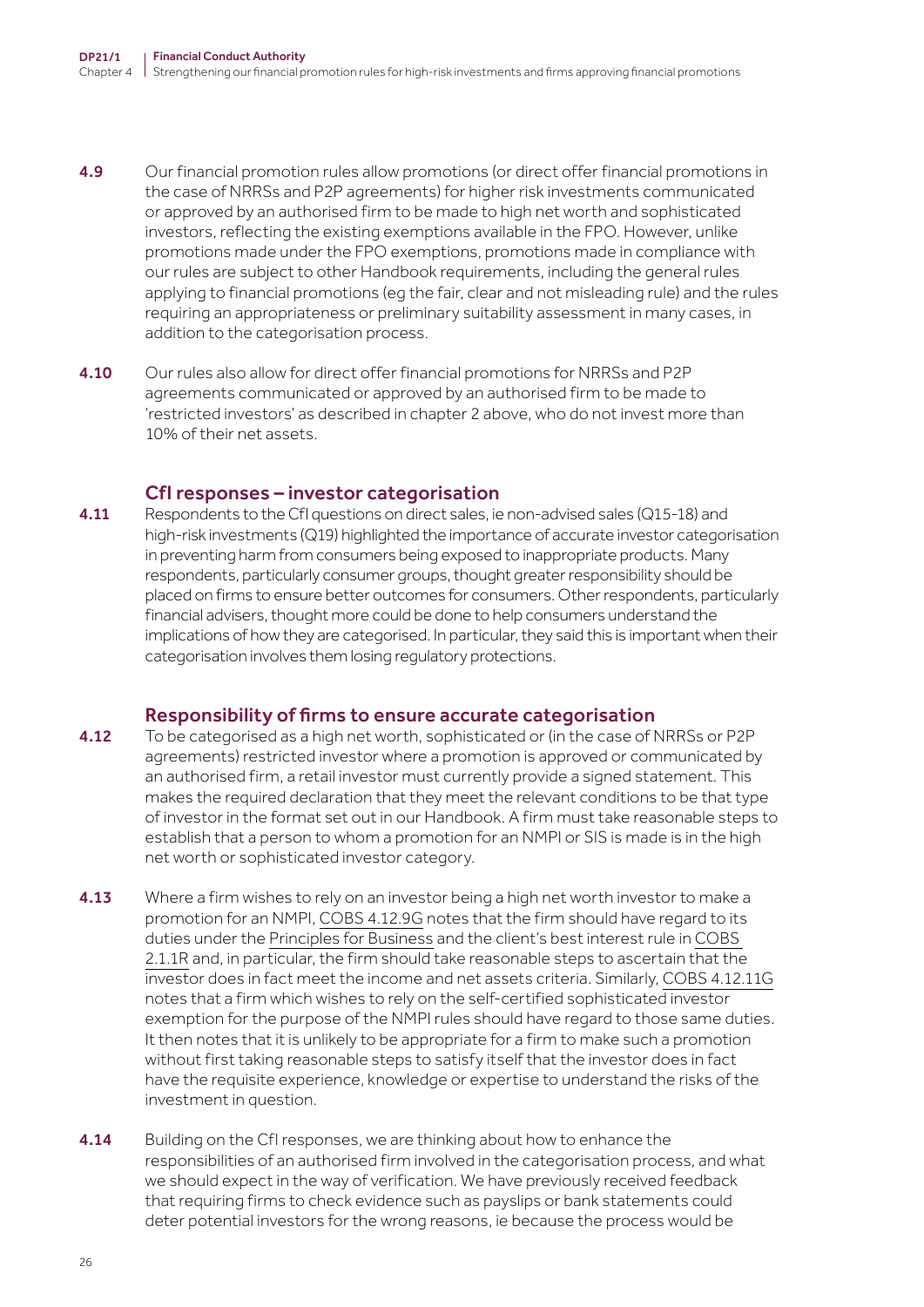too onerous or intrusive. However, given the investor harm we have seen from inappropriate investment where an investor has not understood the risks and/or has suffered losses they cannot afford, we believe that further requirements are needed. The development of Open Banking and Open Finance technologies can also significantly reduce the burden of verification on firms, and so change what can be reasonably expected of firms.

- **4.15** We also note that the effectiveness of any obligations we might introduce will depend to some extent on the involvement of an authorised firm on an ongoing basis. So the issues discussed in chapter 5 around the ongoing obligations of a section 21 approver and in particular how involved they should be in the client categorisation process, are closely linked to this issue and we will take this into account.
- 4.16 There are several changes we could make to strengthen firms' obligations in the categorisation processes. For example, we could require firms:
	- to take 'reasonable steps' in all cases to independently verify that a retail investor meets the relevant requirements to be characterised as a high net worth or sophisticated investor, or to verify that restricted investors are not investing more than 10% of their net assets
	- to have grounds to reasonably believe that an investor meets the relevant requirements (and to document those grounds)
	- to have regard to any information that they hold about the relevant individual from other interactions, or collect as part of the appropriateness or preliminary suitability assessment, when considering whether to question a declaration
	- to question or verify declarations where there are certain 'red flags', for example where an investor attempts to invest an amount over a certain threshold
- 4.17 We do not believe that leaving the current situation which relies largely on self-certification is the right outcome, but equally want to ensure that we achieve the right balance between obligations on firms and the regulatory principle that consumers should take responsibility for their own decisions. However, while we have regard to this general principle, we know there are factors that might limit consumers' ability to do so.
- 4.18 We are seeking views to help us get the balance of responsibilities right. In particular, we want to understand the potential costs to firms of these measures and the wider impact on retail investment in high-risk investments if more checks and evidence gathering relating to investor categorisation was required. We also want to understand from firms what they think is practical and reasonable for them to do to get a reasonable assurance that a retail investor meets the relevant requirements.

#### Helping consumers better categorise themselves

**4.19** As explained above, the categorisation of an investor into one of the relevant categories is generally based on the declaration made by the consumer. We think that this potentially leaves scope for consumers to incorrectly categorise themselves, not least because they fail to understand the significance or the consequences of the declaration they are making, particularly where they are just clicking through a series of questions. We will look to investigate the reasons underlying incorrect categorisation and test interventions informed by behavioural science to help retail investors better categorise themselves.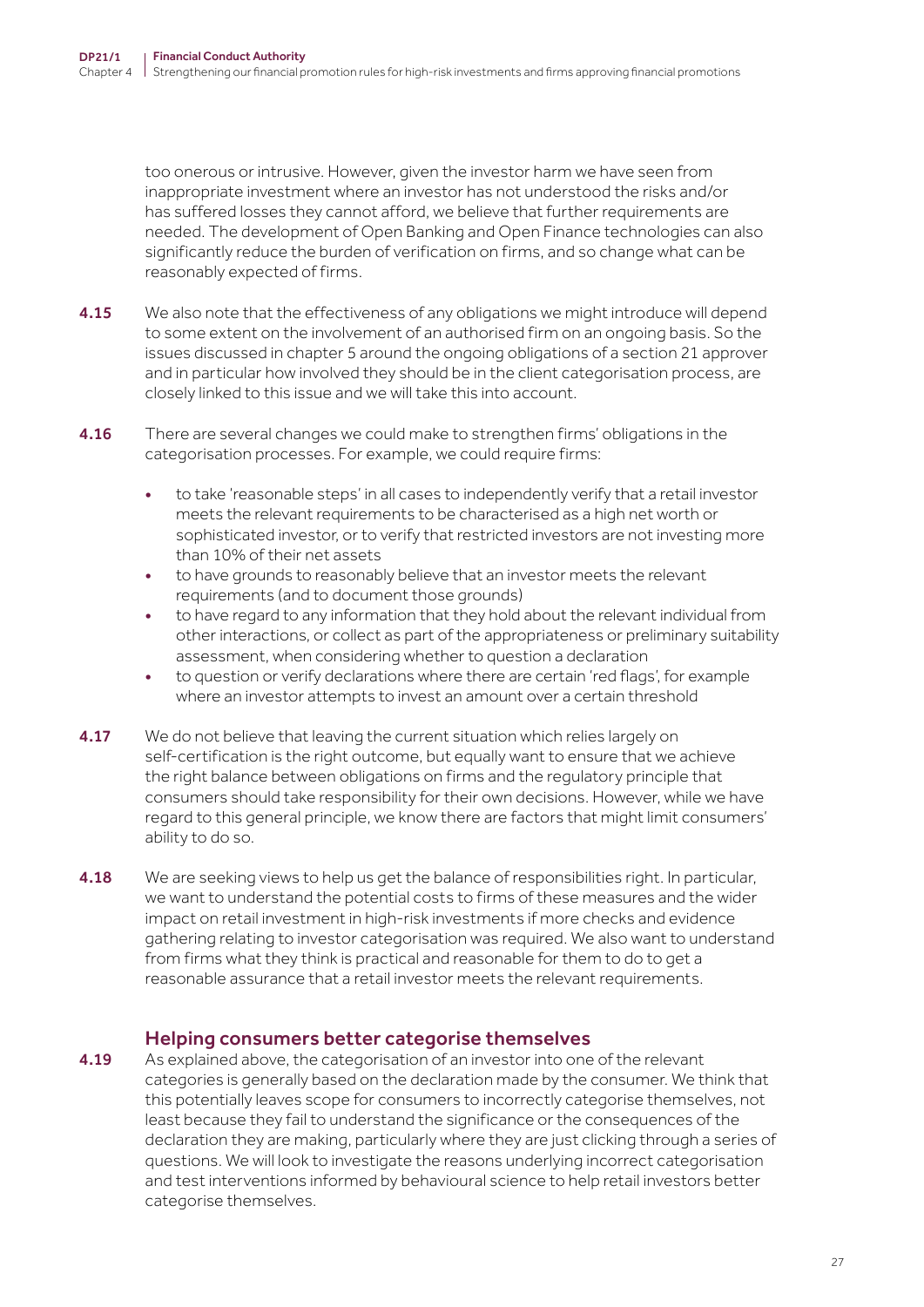- 4.20 From the perspective of the consumer, possible ways of ensuring that they categorise themselves correctly include the following.
	- We could introduce a requirement for a clearer and more prominent risk warning at the point an investor makes a declaration about their categorisation, potentially making use of loss framing and highlighting the potential consequences for consumers of that declaration.
	- The clearer risk warning could also be designed to directly address social and emotional drivers of investment choice that may induce people to make an incorrect declaration.
	- We could also consider other changes to the format of the declaration to require a consumer to make a more active choice, for example:
		- banning the use of pre-ticked tick boxes and reframing passive declaration statements as explicit questions
		- changing the format of the declaration so that an investor needs to provide (eg in a checklist) additional relevant self‑declared information as part of the process, eg salary, net assets, amount previously invested in other high-risk investments
		- introducing positive frictions into the declaration process to encourage reflection and more mindful interaction.
- 4.21 We are proposing to test some of these suggestions to consider their impact on consumer behaviour.
- 4.22 To help us to decide what changes to make in this area, we are seeking views on the potential impact on issuers and firms of these suggested measures, and your views on their potential effectiveness. We would also welcome any other suggestions for changes to ensure investors categorise themselves correctly.

# Improving risk warnings

#### CfI responses – risk warnings

- 4.23 In the CfI we asked 'How can we make it easier for people to understand the risks of investment and the level of regulatory protection afforded to them when they invest?' (Q26). Many respondents to this question expressed doubts about the effectiveness of the current system of risk and regulatory protection disclosures. Respondents felt that consumers did not engage with these warnings and viewed them as 'wallpaper' which were ignored. This led to consumers not fully appreciating the risks of their investments and believing that they would benefit from regulatory protections (such as FSCS coverage) when they would not.
- 4.24 There was a consensus among respondents that the problem wasn't the amount of information given to consumers, but the way it was conveyed and whether consumers engaged with the information provided. Most suggestions for improvements therefore focused on the format of disclosures.
- 4.25 The most popular idea was that disclosure should be shorter, sharper and written in plain English. Current risk warnings used in financial promotions were viewed as too legalistic and not accessible for the average consumer, leading to disengagement. Respondents highlighted the FCA's ScamSmart campaign as a good example of plain English warnings.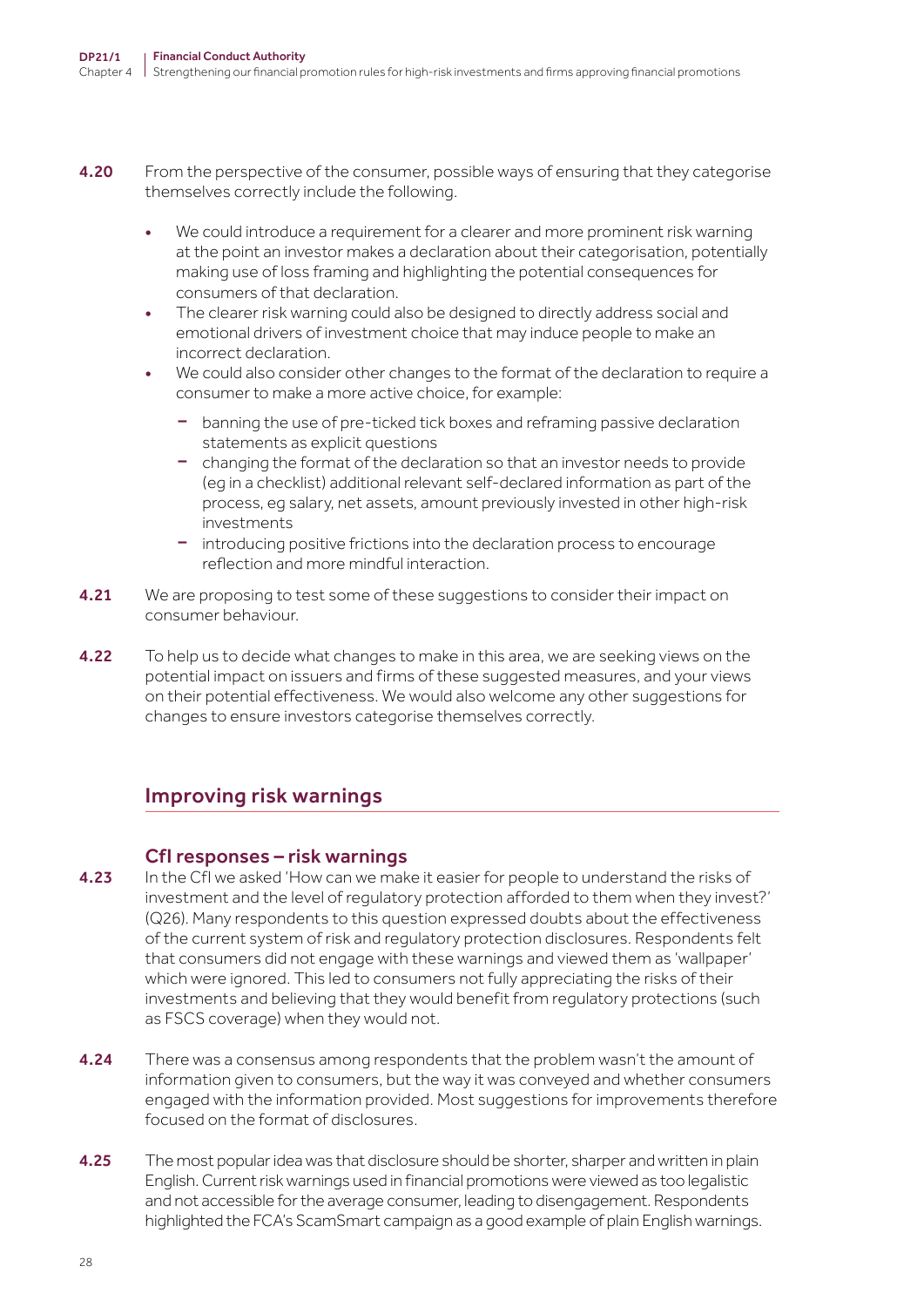4.26 Another popular idea from respondents was for disclosures to focus on visual based warnings. For example, a quality-mark system to show whether an investment is covered by the FSCS, or a traffic light system to illustrate the level of investment risk. Respondents thought these would be more effective at conveying information to consumers.

#### Making risk warnings more effective

- 4.27 We don't think that disclosure alone can address the challenges that consumers face. However, we do think that there is a role for a clear, prominent and concise risk warning and agree with CfI respondents that more can be done to help consumers engage with them.
- **4.28** We generally see financial promotions tracking the language in our Handbook guidance and including risk warnings along the lines of 'Your capital is at risk'. However, we agree with CfI respondents that this type of messaging is unlikely to cut through to consumers and does not disclose the potential investment risks in a way that prompts consumers to reflect on the real‑life consequences of a potential loss of net wealth.
- 4.29 The rules we introduced for SISs included requirements for specific and prominent disclosure, including a standardised risk warning, which clearly states that investors could lose all their money, these products are high risk (and riskier than a savings account), and (where relevant) ISA eligibility does not guarantee returns or protect investors from losses. Behavioural experiments run with Warwick Business School tested the relative effect of this risk warning against a 'capital at risk' style warning and the results were published in a [Research Note.](https://www.fca.org.uk/publication/research/research-note-choosing-wisely-preferences-comprehension-effect-risk-warnings-financial-promotion-investment-products.pdf) The results showed that the SIS risk warning improved investors' comprehension of the risks of investing in speculative mini-bonds.
- **4.30** Given the known limitations of 'capital at risk' style warnings, we are interested in hearing views on whether the risk warnings we introduced for SISs should be applied more broadly. In particular, should they be applied to all investments, or just high-risk investments. We need to balance the need to help consumers understand the risk of their investment, against inadvertently causing consumers to view all investments as equally risky and not realising when they have moved from mainstream, diversified products to high-risk investments.
- **4.31** In addition to written risk warnings, we are keen to explore whether visual-based risk warnings could help influence consumer behaviour. For example, whether a visual warning should be applied to all investments subject to a marketing restriction and whether visual warnings could help consumers better understand when they are covered by regulatory protections.
- 4.32 We would need to carefully balance the potential benefits of these ideas from increased transparency and consumer understanding against the risk of oversimplifying what are inherently complex and multifaceted risks. For example, just because an investment is not subject to a marketing restriction does not mean it is 'safe' or that it is not possible for consumers to lose all their money. We would also need to carefully consider the challenges in implementing any visual warnings as regulatory protections, such as FSCS coverage, also depend on how an investment is distributed, not just the investment itself. We welcome views on how we can get this balance right.
- 4.33 To support our work we intend to undertake further experiments to help us understand what changes to written and visual risk warnings, including changing the point at which they are displayed, can be made to address known behavioural drivers and improve consumer understanding for high-risk investments.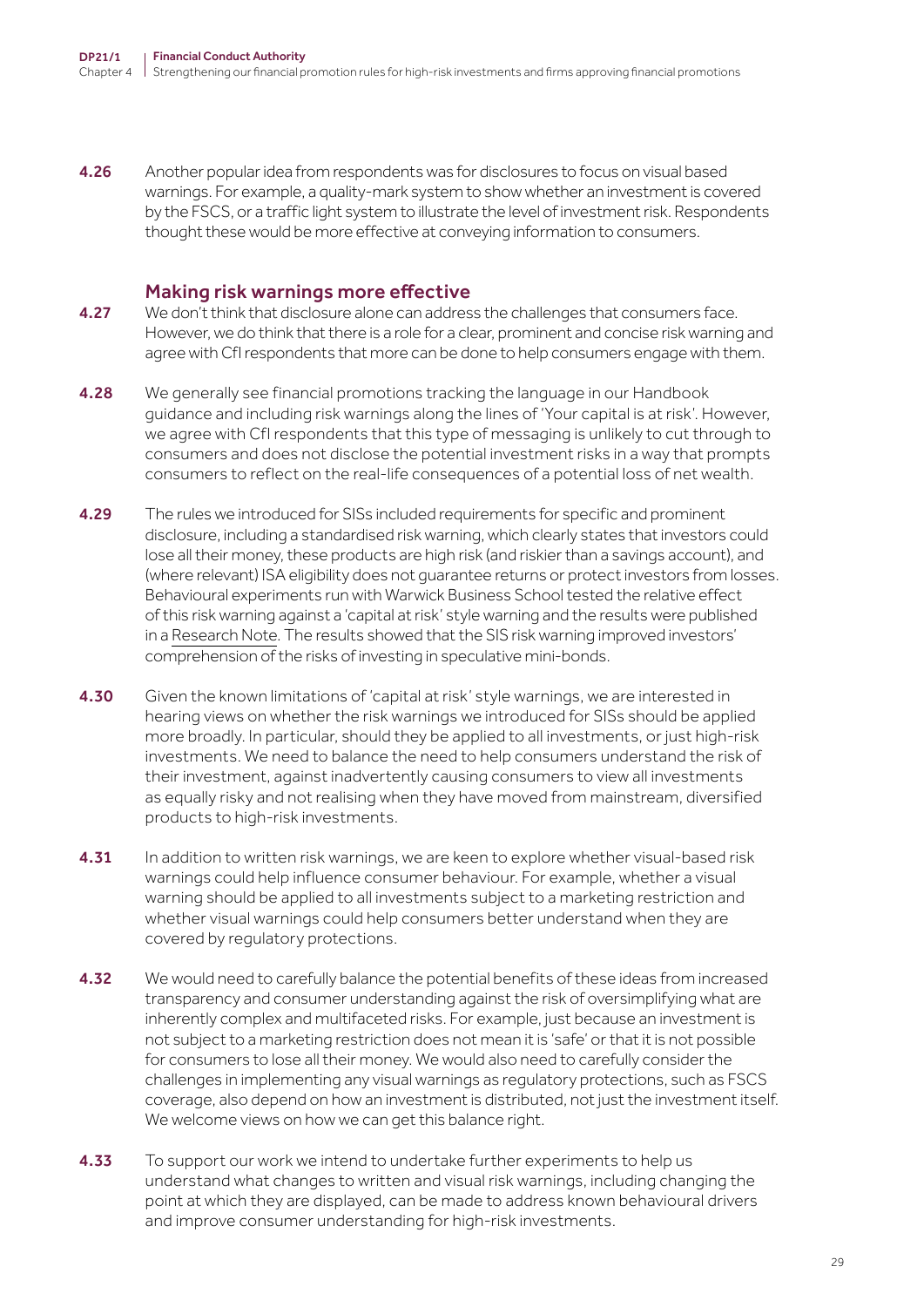# Positive frictions in consumer journeys

#### CfI responses – positive frictions

- 4.34 In the Cfl we asked 'How can we better ensure that those who have the financial resources to accept higher investment risk can do so if they choose, but in a way that ensures they understand the risk they are taking?' (Q19). Many of the responses we received are aligned to ideas discussed elsewhere in this DP. For example, there was strong support for greater restrictions on retail consumers accessing high-risk investments, as discussed in Chapter 3. There was also support for stronger risk warnings, as discussed above.
- **4.35** Some respondents also provided interesting thoughts about how the imposition of intentional 'positive' frictions in consumer journeys could improve consumer decision-making, and ensure consumers adequately consider the relative risks and potential rewards before investing in high-risk investments.

#### Possible additional frictions

- 4.36 Building on the restrictions we already apply to limit access to financial promotions for higher risk investments, we are considering how other 'positive frictions' in the consumer journey in response to a financial promotion communicated or approved by an authorised firm could help further segment high-risk investments from the mass market, as suggested by CfI respondents.
- **4.37** The aim of these frictions would be to prevent consumers from simply 'clicking through' and accessing high-risk investments they do not understand and do not match their risk appetite. Some measures we might consider include:
	- introducing deposit collection and investment frictions, such as cooling off periods or requiring SMS confirmations before investments are made
	- requiring consumers to watch 'just in time' education videos, eg on investment risks, the benefits of diversification, regulatory protections
	- requiring consumers to demonstrate sufficient knowledge about financial products, for example passing an online test
- 4.38 As part of our consideration, we intend to test some of these ideas and potentially other ideas informed by behavioural research to help us to understand their effectiveness at influencing consumer behaviour. We are seeking views on the potential impact of these changes, and whether there are any other 'positive frictions' we should consider. We are keen to understand how these changes might impact consumer behaviour and firms' business models, and whether there may be any unintended consequences of these changes.
	- Q7: a. Do you think more requirements should be placed on firms to ensure the accurate categorisation of retail clients?
		- b. If yes, what requirements should be introduced?
		- c. Please explain your answer, addressing the issues we identify in paragraphs 4.12 to 4.18.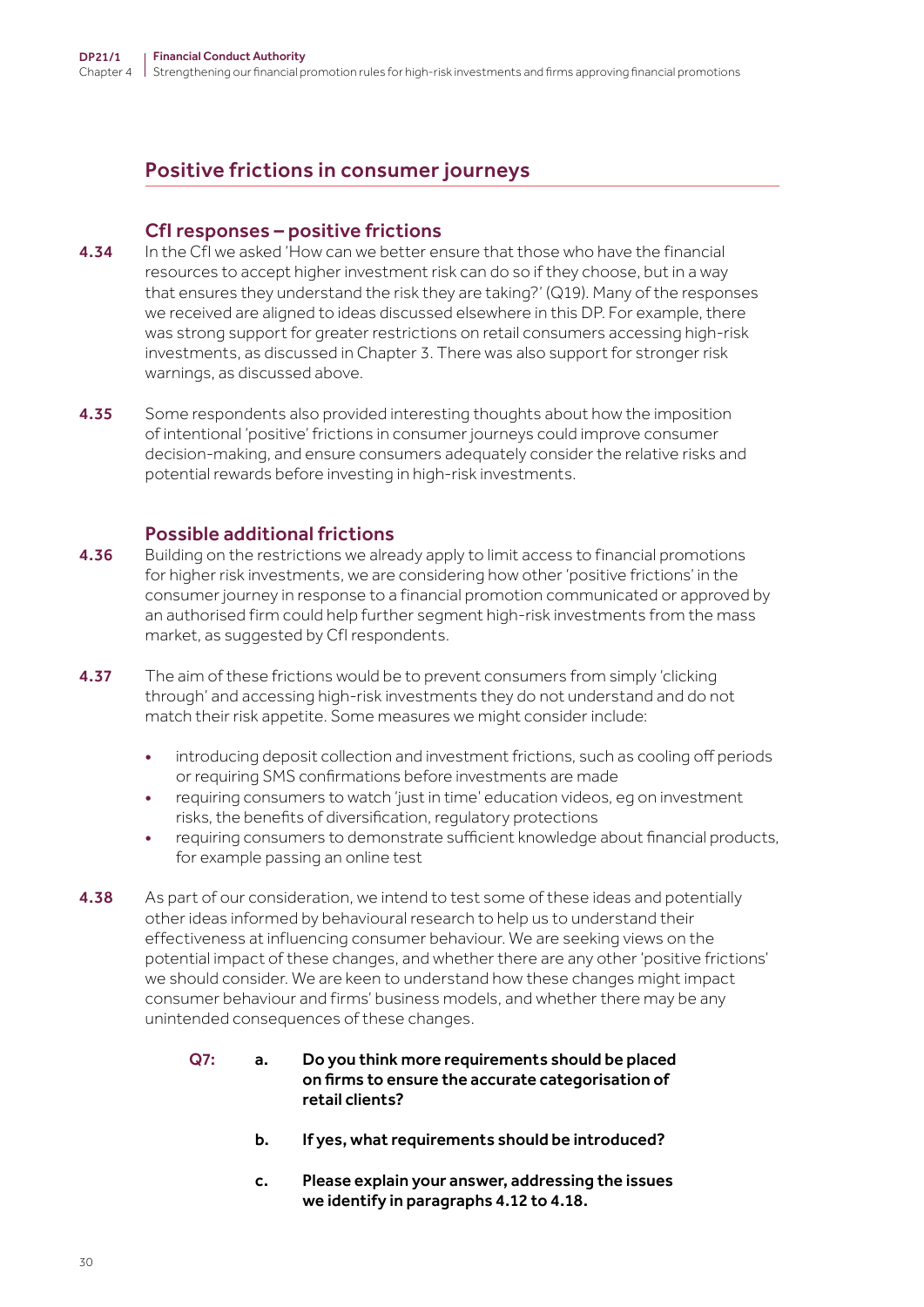#### Q8: a. Do you think changes should be introduced to help consumers better categorise themselves?

- b. If yes, what changes should be introduced?
- c. Please explain your answer.
- Q9: a. Do you think the risk warnings we introduced for SISs should be applied more broadly?
	- b. If yes, what investments should they apply to?
	- c. Please explain your answer, addressing the issues we discuss in paragraphs 4.27 to 4.33.
- Q10: a. Do you think visual based risk warnings should be introduced for high-risk investments?
	- b. If yes, what visual based risk warnings should be introduced?
	- c. Please explain your answer.
- Q11: a. Do you think additional 'positive frictions' should be introduced to the consumer journey for high-risk investments?
	- b. If yes, what changes should be introduced?
	- c. Please explain your answer.
- Q12: Please provide any data you have about the potential impact of any changes discussed in chapter 4. For example: the number of consumers, issuers, firms and investments which might be impacted; the potential costs and benefits of any changes and evidence of the potential effectiveness of the changes.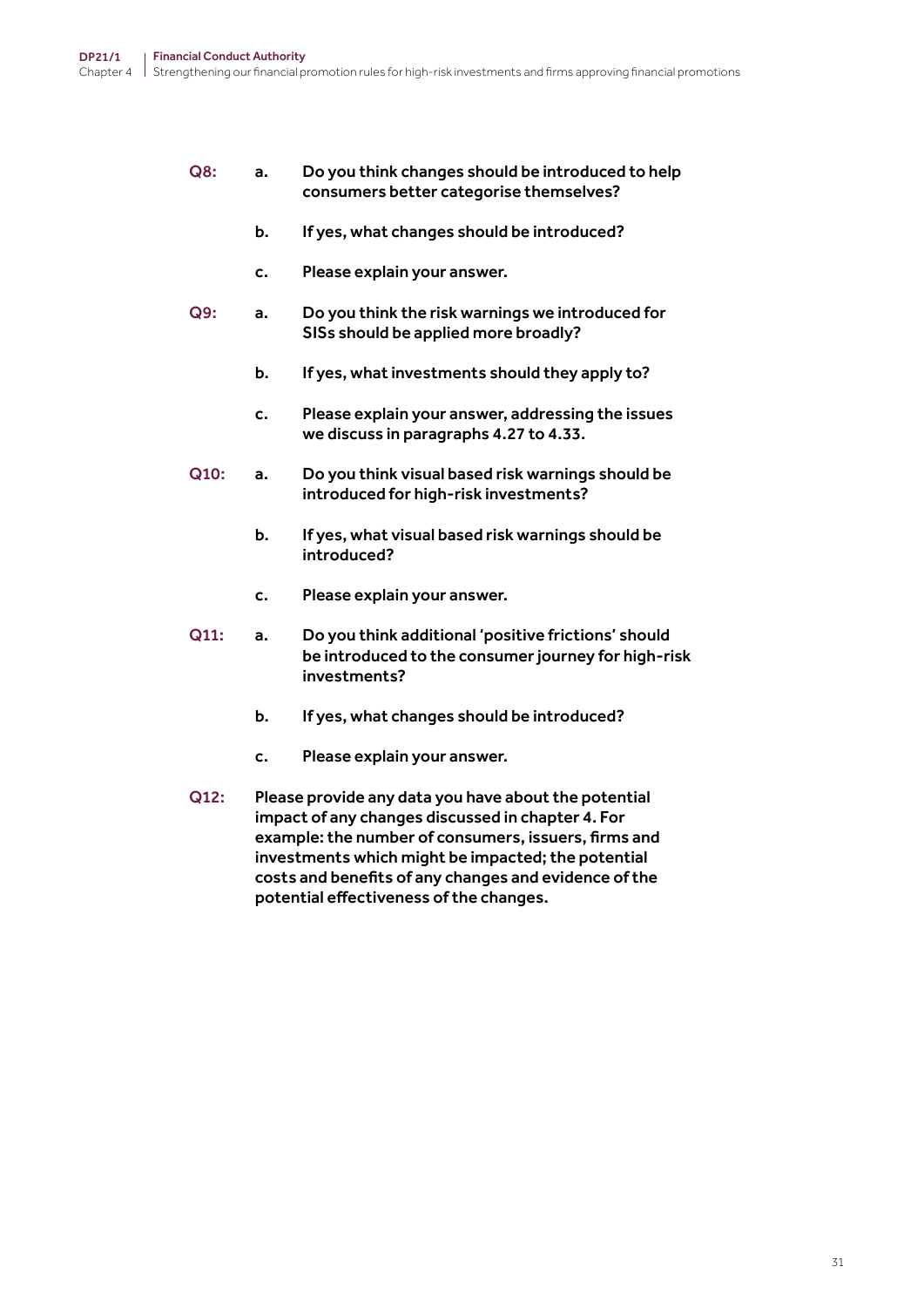# <span id="page-31-0"></span>5 The role of a section 21 approver

### Introduction

- 5.1 This chapter considers whether we should change the role and responsibilities of a section 21 approver, to improve the quality of approved financial promotions and the consumer outcomes arising from them. Although not explicitly discussed in the CfI, given the crucial role these firms play in the financial promotion framework and therefore in implementing the ideas proposed in responses, it is important to ensure that our rules remain fit for purpose.
- 5.2 Many of our concerns about the quality of financial promotions in the past have stemmed from promotions approved by authorised firms for unauthorised persons. We are therefore seeking views on what the role of a section 21 approver should look like, particularly in light of the proposed gateway for section 21 approvers which the Treasury has consulted on.

#### Background

- 5.3 For an unauthorised person to communicate a financial promotion, they must first get their promotion approved by an authorised person (or the promotion must be communicated within an FPO exemption). Under the current regulatory framework, authorised persons can generally approve the financial promotions of unauthorised persons.
- 5.4 Firms that choose to carry out approvals must ensure that the promotion meets our financial promotion rules when they approve it, both in terms of the presentation and in substance.
- 5.5 The role of a section 21 approver is key in ensuring that financial promotions meet the standards we expect. We believe that the requirements currently prescribed in our Handbook could go further to ensure that approved financial promotions continue to comply with our requirements on an ongoing basis and help consumers to make effective investment decisions.
- 5.6 With any new obligations, we wish to ensure that the role of a section 21 approver delivers the right outcomes for consumers. But we also don't want the role to be so resource intensive that firms consider approvals to be economically unviable and don't take on the role. We also recognise that these changes could impact firms approving any financial promotion, not just promotions for high-risk investments.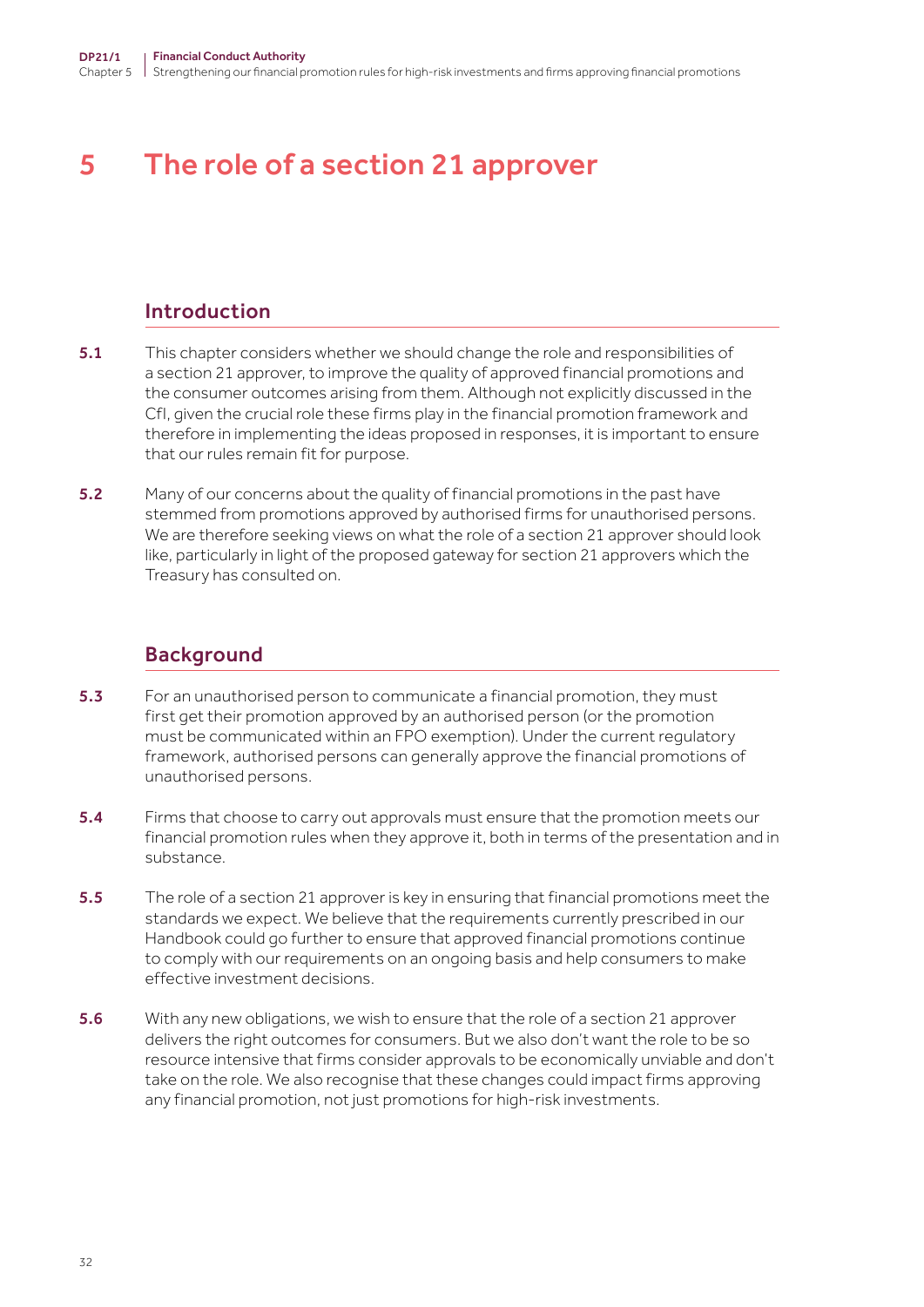# Proposed gateway for section 21 approvers

- 5.7 In July 2020 the Treasury published a [consultation](https://assets.publishing.service.gov.uk/government/uploads/system/uploads/attachment_data/file/902101/Financial_Promotions_Unauthorised_Firms_Consultation.pdf) on the regulatory framework for the approval of financial promotions. This consultation outlined plans to introduce a gateway which firms would have to pass through to be able to approve financial promotions for unauthorised persons.
- **5.8** If introduced, we anticipate that the gateway would improve the quality of approved financial promotions as firms would only be able to make approvals in areas they have been assessed as having the necessary expertise in. Knowing the population of authorised firms that can approve financial promotions for unauthorised persons will also enable us to supervise them more effectively.

# Ongoing obligations for section 21 approvers

- 5.9 Once a section 21 approver is content that an unauthorised person's financial promotion meets our financial promotions rules, it can approve it for communication. If the approving firm becomes aware that the financial promotion no longer complies with our rules at any time after approval, it must [withdraw its approval](https://www.handbook.fca.org.uk/handbook/COBS/4/10.html). We are considering whether we should include more prescriptive requirements in our Handbook for a section 21 approver to actively monitor a financial promotion after approval, so that it is in a better position to assess whether it needs to withdraw its approval at any time.
- 5.10 Specific ongoing monitoring requirements could cover checking the following.
	- Whether any amendments which would require the financial promotion to be re-approved have been made to the promotion after approval, meaning it is no longer being lawfully communicated.
	- Whether there have been any changes, including changes in the matters covered by the due diligence which the section 21 approver undertook on the issuer and the investment (taking our non-Handbook guidance for section 21 approvers into account), which may affect whether the promotion continues to be fair, clear and not misleading. This may include the section 21 approver reconsidering (amongst other things) the ongoing commercial viability of the proposition described in the promotion, and whether the advertised headline rates of return continue to be reasonably achievable.
	- Whether the funds raised through the issue of an investment are being used for the purposes described in the financial promotion.
	- Whether any other relevant requirements imposed by our financial promotion rules and any new requirements we introduce, eg additional positive frictions, are being complied with. We discuss ongoing obligations in relation to client categorisation and appropriateness/preliminary suitability assessments in more detail in the next section.
- **5.11** To help inform our proposals we want to hear views on how prescriptive these ongoing obligations should be and what is reasonably practical to expect from section 21 approvers, including in terms of how often checks should be made. We would also be interested to hear views on what the impact of ongoing obligations might be, in particular the cost implications and how many financial promotions might be impacted.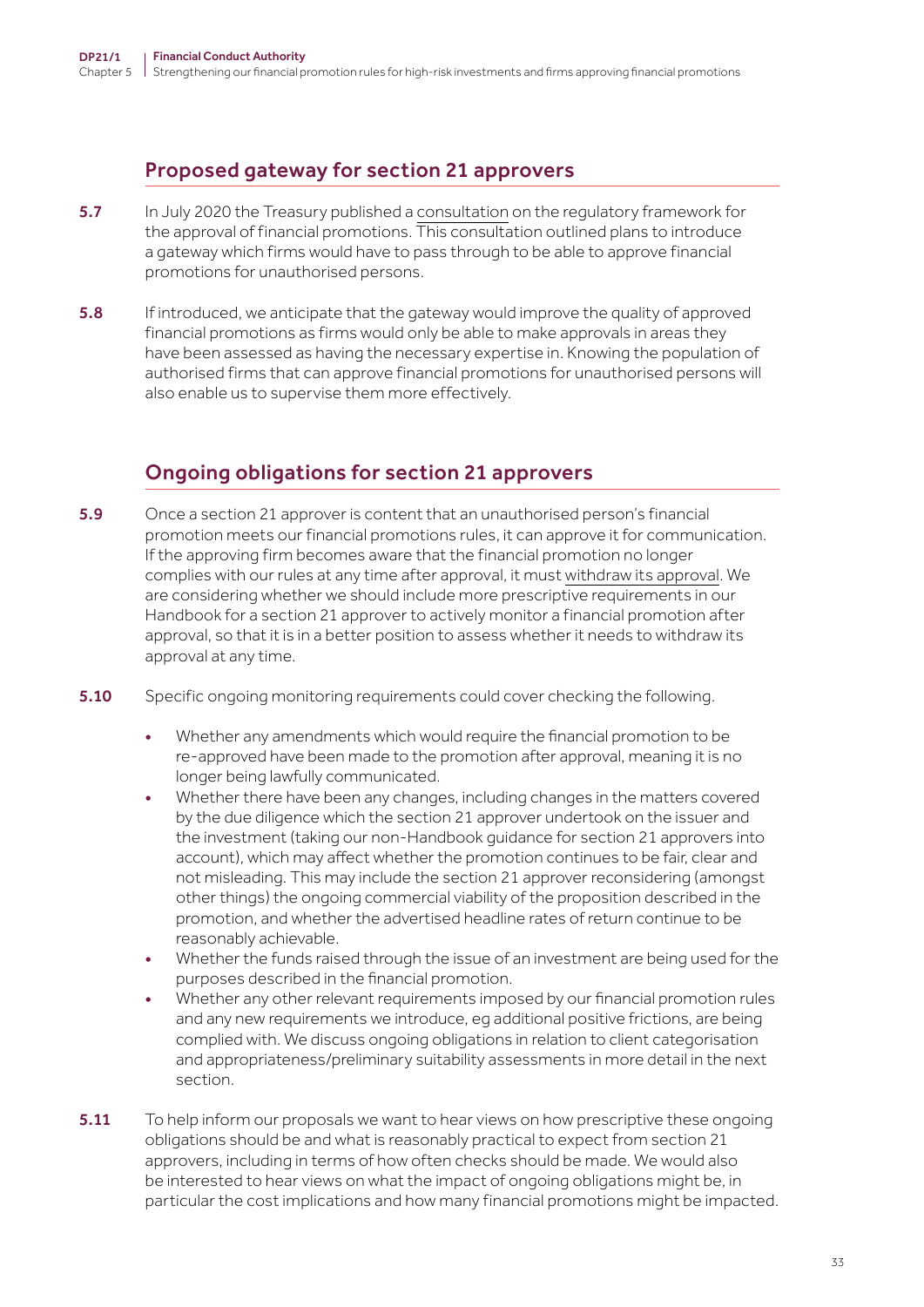### Involvement in client categorisation and appropriateness/ preliminary suitability assessments

#### NMPIs and SISs

- 5.12 As explained in chapter 2, before a promotion for an [NMPI](https://www.handbook.fca.org.uk/handbook/COBS/4/12.html) or [SIS](https://www.handbook.fca.org.uk/handbook/COBS/4/14.html) which is communicated or approved by an authorised person can be made, a retail investor must first be certified as either high net worth or sophisticated. A preliminary assessment of suitability must also be undertaken for certain investors. The Handbook explicitly requires that the 'firm', ie the authorised firm that is communicating or has approved the promotion to which the COBS 4 rules apply, must take reasonable steps to establish that a promotion is only made or directed at those recipients who fall within a relevant category (including a high net worth or sophisticated investor). Where a preliminary suitability assessment is required, the Handbook again requires that it is the 'firm' who must consider whether the NMPI or SIS is likely to be suitable for the relevant investor.
- **5.13** A preliminary suitability assessment is a personalised exercise. The firm must take reasonable steps to acquaint itself with the investor's profile and objectives, to ascertain whether they think the NMPI or SIS is likely to be suitable for them. The section 21 approver should have the expertise to understand whether an investment is likely to be suitable for the investor. Additionally, if it is the section 21 approver carrying out this assessment it reduces the risk of conflicts of interest affecting the assessment.
- 5.14 So there is an expectation in the Handbook that a section 21 approver is heavily involved in the investment process for an NMPI or SIS, and has a responsibility for ensuring the appropriateness of the product for each investor.
- 5.15 These requirements in our Handbook do not apply to unauthorised firms marketing NMPIs and SISs using the FPO exemptions.

#### NRRSs and P2P agreements

- 5.16 For NRRSs and P2P agreements, a firm cannot approve a direct offer financial promotion unless a retail recipient of the promotion is a high net worth, sophisticated or 'restricted' investor, and the rules on appropriateness are complied with. There is no explicit expectation that a section 21 approver is actively involved on an investor-by-investor basis in the same way as for NMPIs or SISs.
- **5.17** We understand that the categorisation and appropriateness assessment processes in the NRRS and P2P contexts are generally automated online exercises. This is because the requirements of an appropriateness assessment better lend themselves to questions that can be part of a standardised assessment rather than the more personalised approach for a preliminary suitability assessment. However, it is clearly the role of a section 21 approver to confirm that any automated processes, and the way they will be implemented, comply with our rules before they approve the direct offer financial promotion.
- 5.18 Where an intermediary such as a crowdfunding platform is marketing the NRRS, there will be a regulated entity responsible for undertaking the categorisation and appropriateness assessment process for each investor. Although the authorised firm in these circumstances will not necessary be playing an active role in every case where the process is automated, there is still someone bound by our rules responsible for these processes in each individual case. However, in cases of direct sales of NRRSs by an unauthorised issuer under our current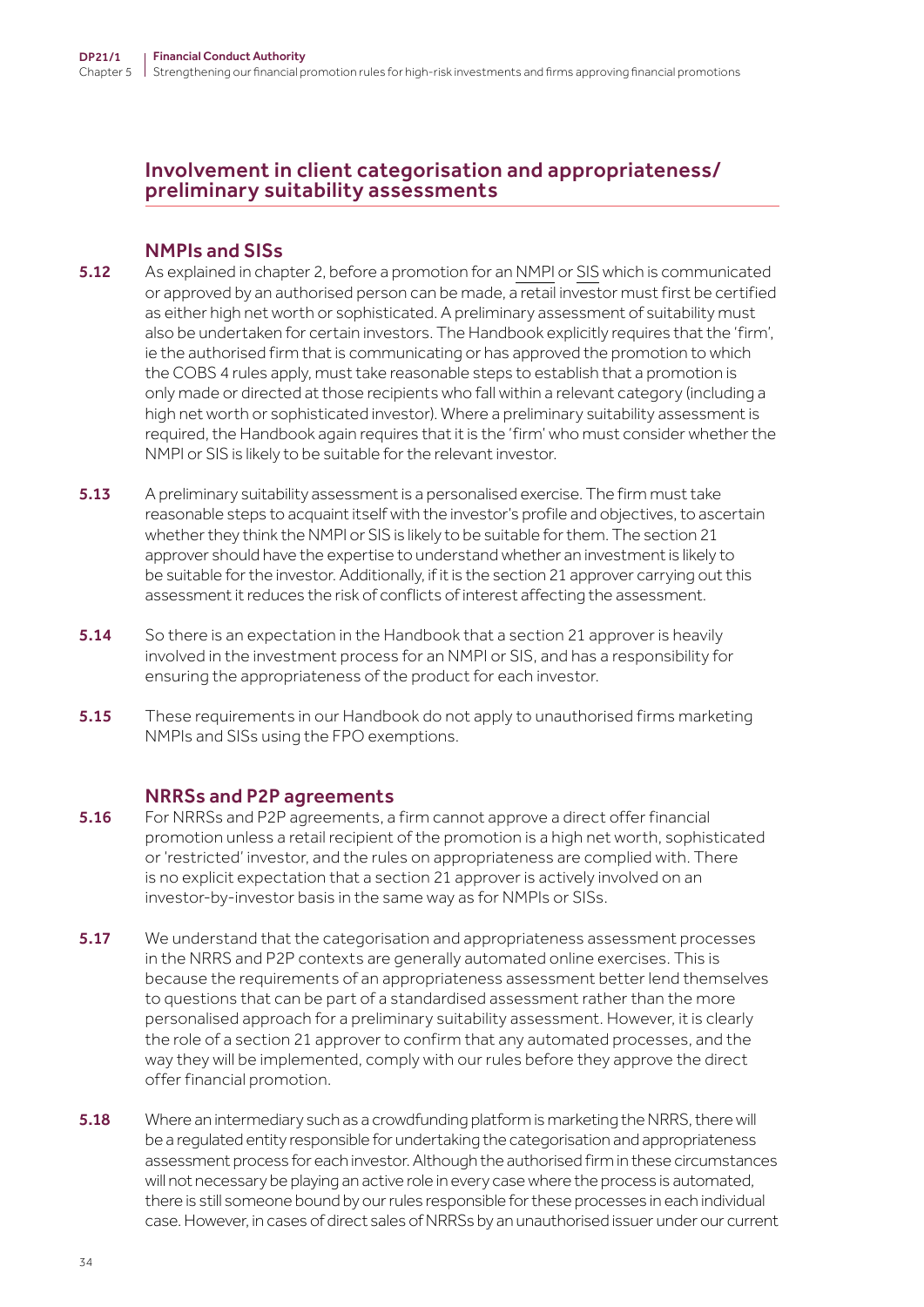rules, the section 21 approver will have only confirmed compliance with the rules at the point of approval of the promotion, rather than there being a regulated entity bound by our rules applying the processes in every case.

- 5.19 It may be impractical for section 21 approvers to be involved in every case where the processes are automated, and so assessing those processes is potentially more appropriate. However, we do not think this should be limited to a one-off assessment prior to approval. So we think there is a case for introducing a requirement on section 21 approvers to check that the relevant automated processes comply and are being applied in accordance with our rules on an ongoing basis.
- 5.20 We are seeking views on how involved you think a section 21 approver should be in these matters on an ongoing basis, taking into account the practicalities discussed above. We are also interested to hear views on the cost implications of any changes in this area.
- **5.21** In chapter 4, we discuss what requirements should be in place to ensure that investors are categorised correctly, and this includes a role for the authorised firm communicating or approving the financial promotion. So the effectiveness of any obligations on an authorised firm to ensure investors are being categorised correctly where a financial promotion has been approved by a section 21 approver will depend to some extent on how involved the section 21 approver is required to be in the categorisation process on an ongoing basis. We will take this into account when considering this issue.

#### Q13: a. Do you think new ongoing monitoring obligations should be introduced for section 21 approvers?

- b. If yes, what ongoing monitoring obligations should be introduced?
- c. Please explain your answer, addressing the issues we identify in paragraphs 5.9 to 5.11.
- Q14: a. Do you think changes should be introduced to the role a section 21 approver in the client categorisation, appropriateness and pre-liminary suitability assessment processes?
	- b. If yes, what changes should be introduced?
	- c. Please explain your answer, addressing the issues we identify in paragraph 5.20.
- Q15: Please provide any data you have about the potential impact of any changes discussed in chapter 5. For example: the number of consumers, issuers and investments which might be impacted; the potential costs and benefits of any changes.
- Q16: Do you have any other comments you would like to make on the topics covered in this Discussion Paper?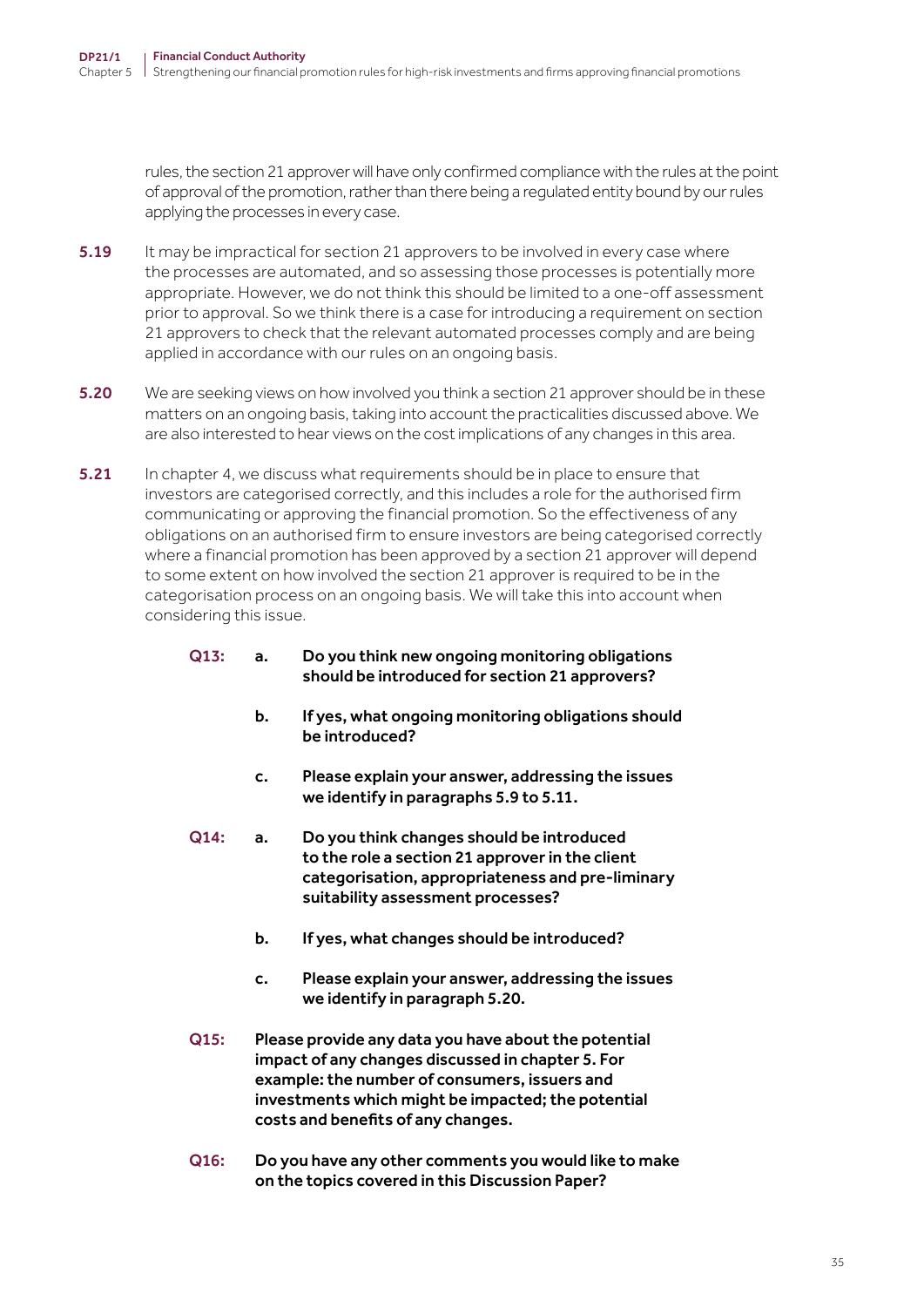# <span id="page-35-0"></span>Annex 1 Questions in this paper

#### Q1: Please provide any data related to:

- a. the number of consumers who currently hold high-risk investments, the amount they hold and the type of high-risk investments they hold
- b. the number of issuers of high-risk investments, the amount they issue and the type of high-risk investments they issue
- Q2: a. Are there any investments which are not currently subject to marketing restrictions which should be?
	- b. If yes, what is the investment and what level of restriction should apply?
	- c. Please explain your answer, including providing evidence of harm.
- Q3: a. Should there be changes to how certain types of investments are currently classified for the purposes of our financial promotion rules to prevent arbitrage in the context of our SIS rules?
	- b. If yes, what changes are needed?
	- c. Please explain your answer, addressing the issues we identify in paragraphs 3.20 to 3.25 where appropriate.
- Q4: a. Are there any other features of an investment which means they are generally inappropriate for retail investors and should be subject to a mass-marketing ban?
	- b. If yes, what are the features?
	- c. Please explain your answer, addressing the issues we identify in paragraphs 3.26 to 3.28.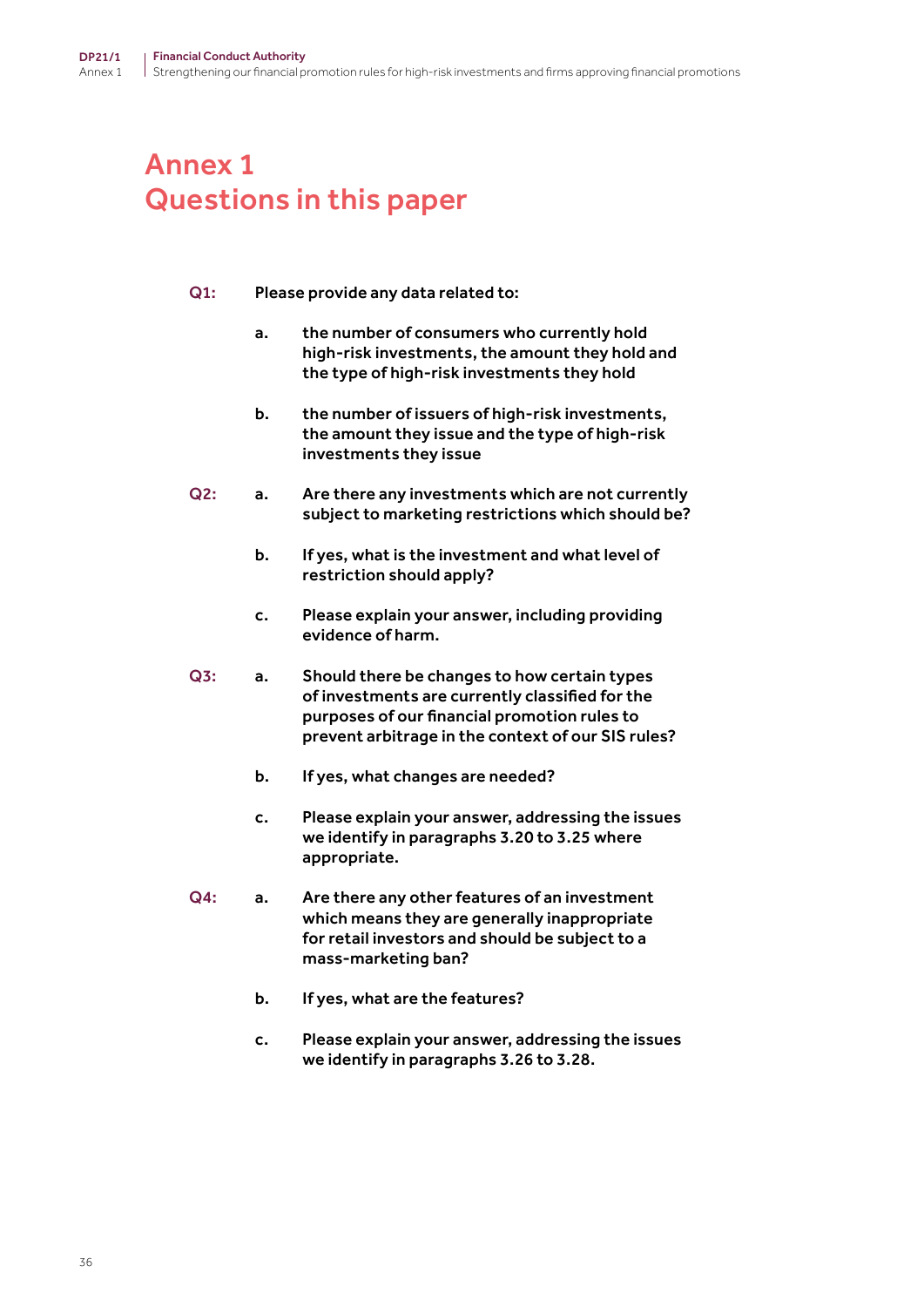- Q5: a. Should we change the scope of securities covered by our RRS definition for the purposes of the financial promotion rules?
	- b. If yes, how should the scope be changed?
	- c. Please explain your answer, addressing the issues we identify in paragraphs 3.29 to 3.36.
- Q6: Please provide any data you have about the potential impact of any changes discussed in chapter 3. For example: the number of consumers, issuers, firms and investments which might be impacted; the potential costs and benefits of any changes.
- Q7: a. Do you think more requirements should be placed on firms to ensure the accurate categorisation of retail clients?
	- b. If yes, what requirements should be introduced?
	- c. Please explain your answer, addressing the issues we identify in paragraphs 4.12 to 4.18.
- Q8: a. Do you think changes should be introduced to help consumers better categorise themselves?
	- b. If yes, what changes should be introduced?
	- c. Please explain your answer.
- Q9: a. Do you think the risk warnings we introduced for SISs should be applied more broadly?
	- b. If yes, what investments should they apply to?
	- c. Please explain your answer, addressing the issues we discuss in paragraphs 4.27 to 4.33.
- Q10: a. Do you think visual based risk warnings should be introduced for high-risk investments?
	- b. If yes, what visual based risk warnings should be introduced?
	- c. Please explain your answer.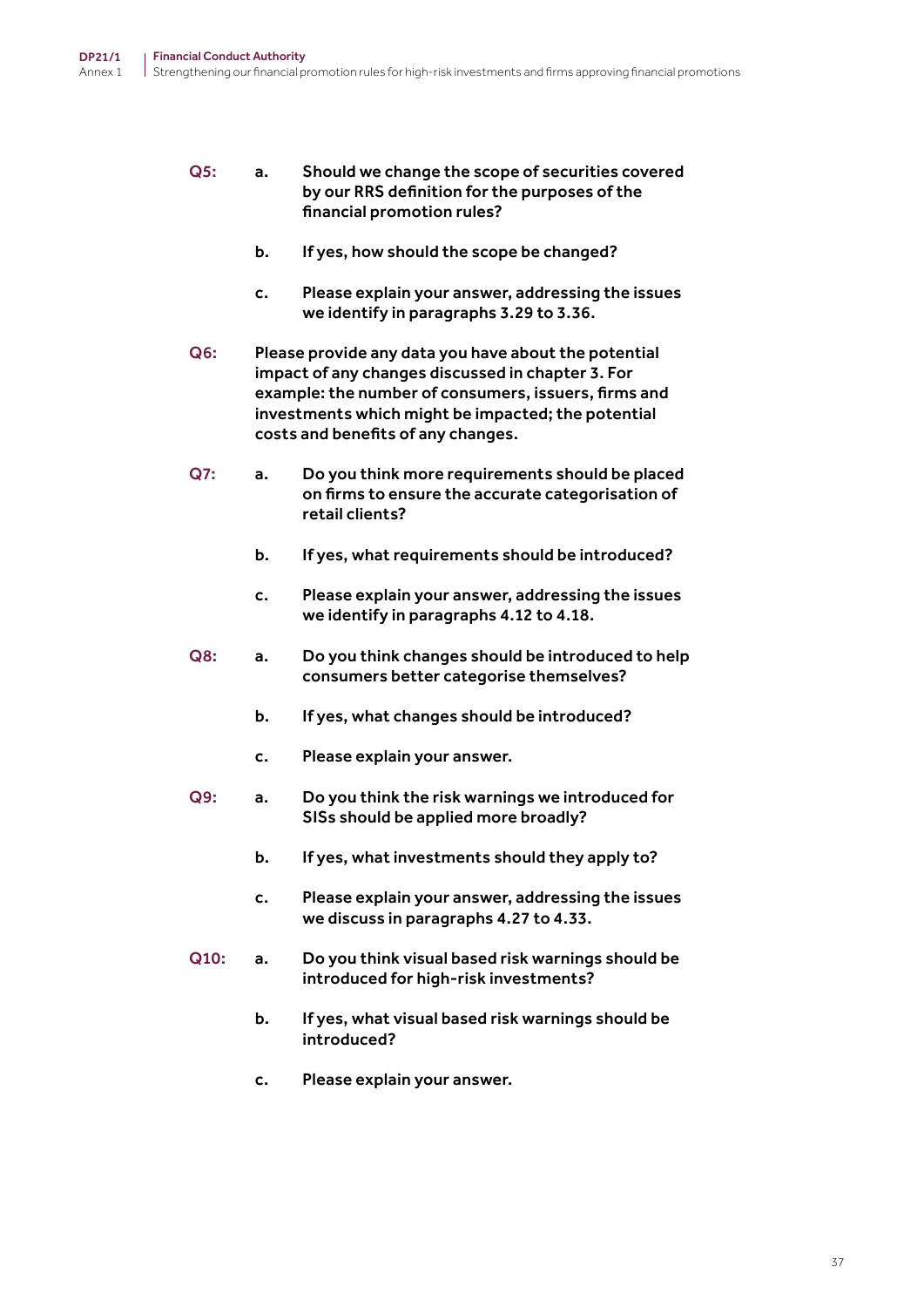#### Q11: a. Do you think additional 'positive frictions' should be introduced to the consumer journey for high-risk investments?

- b. If yes, what changes should be introduced?
- c. Please explain your answer.
- Q12: Please provide any data you have about the potential impact of any changes discussed in chapter 4. For example: the number of consumers, issuers, firms and investments which might be impacted; the potential costs and benefits of any changes and evidence of the potential effectiveness of the changes.
- Q13: a. Do you think new ongoing monitoring obligations should be introduced for section 21 approvers?
	- b. If yes, what ongoing monitoring obligations should be introduced?
	- c. Please explain your answer, addressing the issues we identify in paragraphs 5.9 to 5.11.
- Q14: a. Do you think changes should be introduced to the role a section 21 approver in the client categorisation, appropriateness and pre-liminary suitability assessment processes?
	- b. If yes, what changes should be introduced?
	- c. Please explain your answer, addressing the issues we identify in paragraph 5.20.
- Q15: Please provide any data you have about the potential impact of any changes discussed in chapter 5. For example: the number of consumers, issuers and investments which might be impacted; the potential costs and benefits of any changes.
- Q16: Do you have any other comments you would like to make on the topics covered in this Discussion Paper?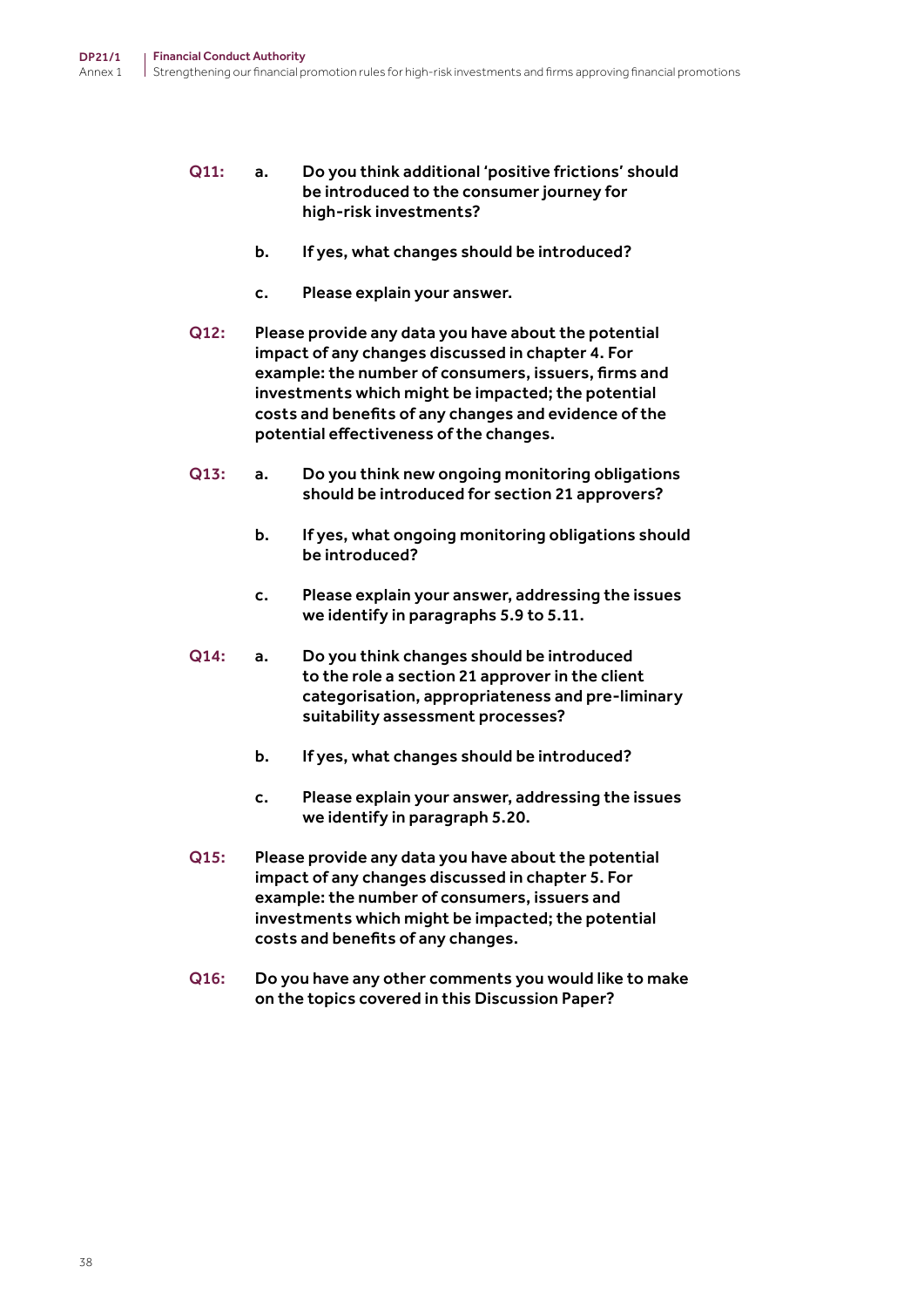# <span id="page-38-0"></span>Annex 2 Abbreviations used in this paper

| <b>Abbreviation</b> | <b>Description</b>                       |
|---------------------|------------------------------------------|
| <b>CfI</b>          | Call for Input                           |
| <b>COBS</b>         | Conduct of Business Sourcebook           |
| <b>DP</b>           | <b>Discussion Paper</b>                  |
| <b>EEA</b>          | European Economic Area                   |
| <b>FCA</b>          | <b>Financial Conduct Authority</b>       |
| <b>FSCS</b>         | Financial Services Compensation Scheme   |
| <b>HMT</b>          | Her Majesty's Treasury                   |
| <b>IBCF</b>         | Investment Based Crowdfunding            |
| <b>ISA</b>          | Individual Savings Account               |
| <b>MTF</b>          | Multilateral Trading Facility            |
| <b>NMPI</b>         | Non-Mainstream Pooled Investment         |
| <b>NRRS</b>         | Non-Readily Realisable Security          |
| <b>NTDS</b>         | Non-Transferable Debt Security           |
| P <sub>2</sub> P    | Peer to Peer                             |
| <b>RRS</b>          | Readily Realisable Security              |
| <b>SIS</b>          | Speculative Illiquid Security            |
| <b>SPAC</b>         | Special Purpose Acquisition Company      |
| <b>UCIS</b>         | Unregulated Collective Investment Scheme |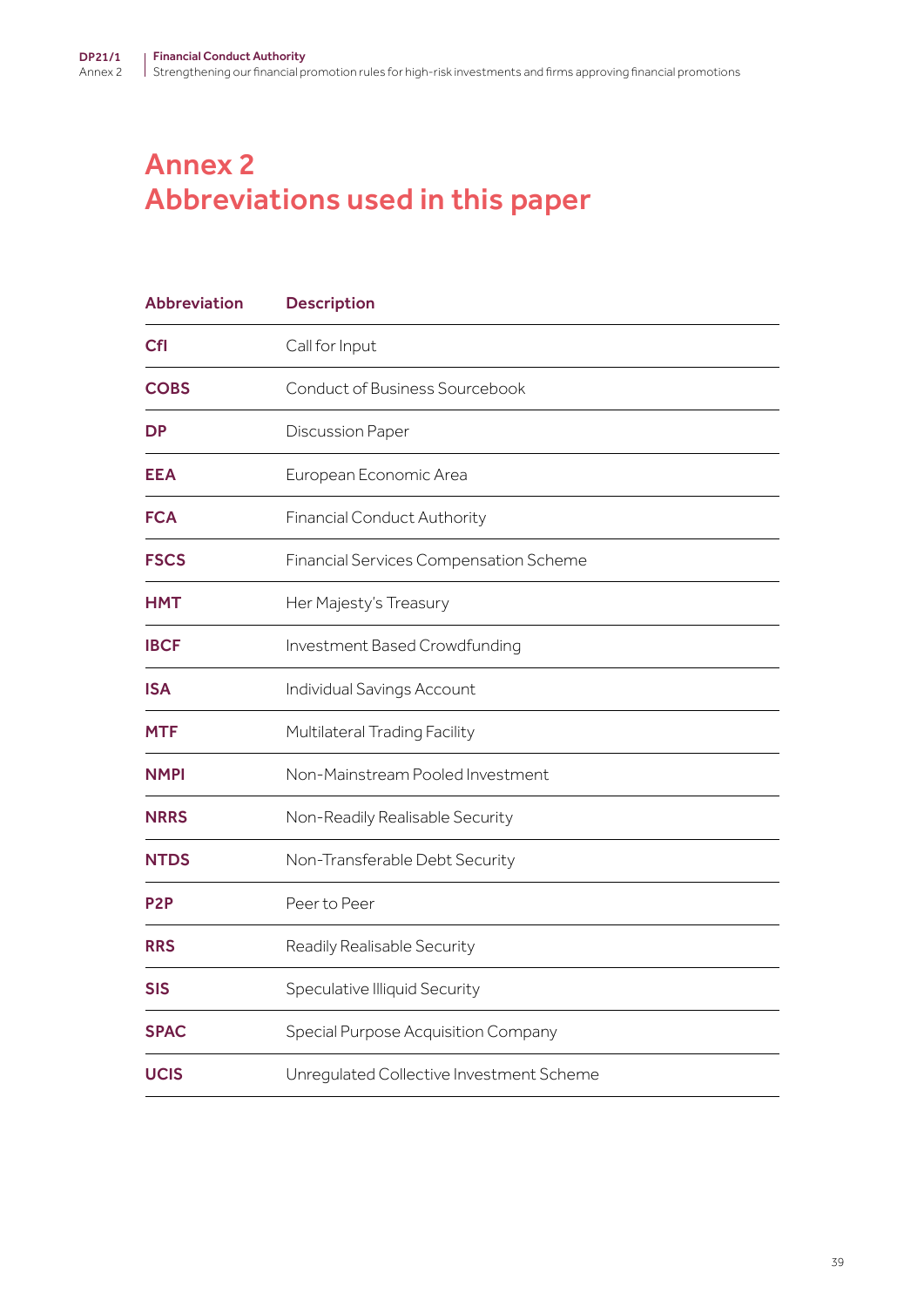All our publications are available to download from www.fca.org.uk. If you would like to receive this paper in an alternative format, please call 020 7066 7948 or email: publications\_graphics@fca.org.uk or write to: Editorial and Digital team, Financial Conduct Authority, 12 Endeavour Square, London, E20 1JN